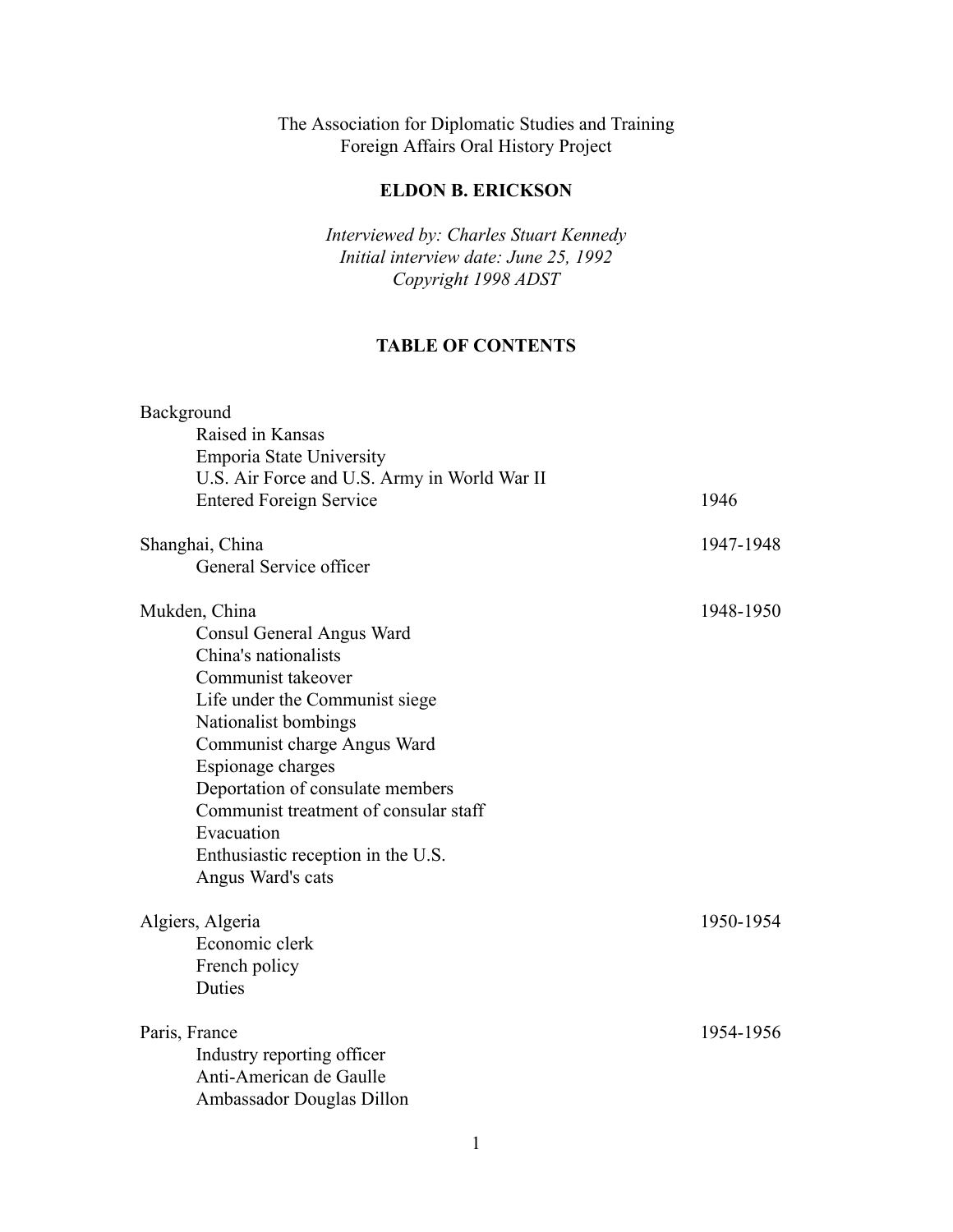| Laos<br>Economic officer<br>Prime Minister Souvanna Phouma<br><b>Ambassador Graham Parsons</b><br><b>Relations with French</b><br><b>AID</b><br><b>CIA</b> | 1956-1958  |
|------------------------------------------------------------------------------------------------------------------------------------------------------------|------------|
| EA<br>Economic officer for Laos, Cambodia and Vietnam<br>AID programs<br>Laotian desk officer<br>Prince Sihanouk<br><b>Khmer Rouge</b>                     | 1958-1962  |
| Kobe\Osaka, Japan<br>Economic officer<br>Trade promotion<br>Liberal Democratic Party<br>Kennedy assassination                                              | 1962-1964) |
| Air War College                                                                                                                                            | 1964-1965  |
| Beirut, Lebanon<br>Economic Counselor<br>Ambassador Dwight Porter<br>1967 War<br>Evacuation                                                                | 1965-1967  |
| EA<br>Personnel for EA<br>Vietnam assignments                                                                                                              | 1967-1970  |
| Rotterdam, The Netherlands<br>Operations<br>Vietnam protests                                                                                               | 1970-1974  |
| Tokyo, Japan<br>Economic/Commercial Counselor<br>Booming economy<br>Dealing with Japanese industry                                                         | 1974-1975  |
| Ottawa, Canada<br>Economic/Commercial Counselor                                                                                                            | 1975-1978  |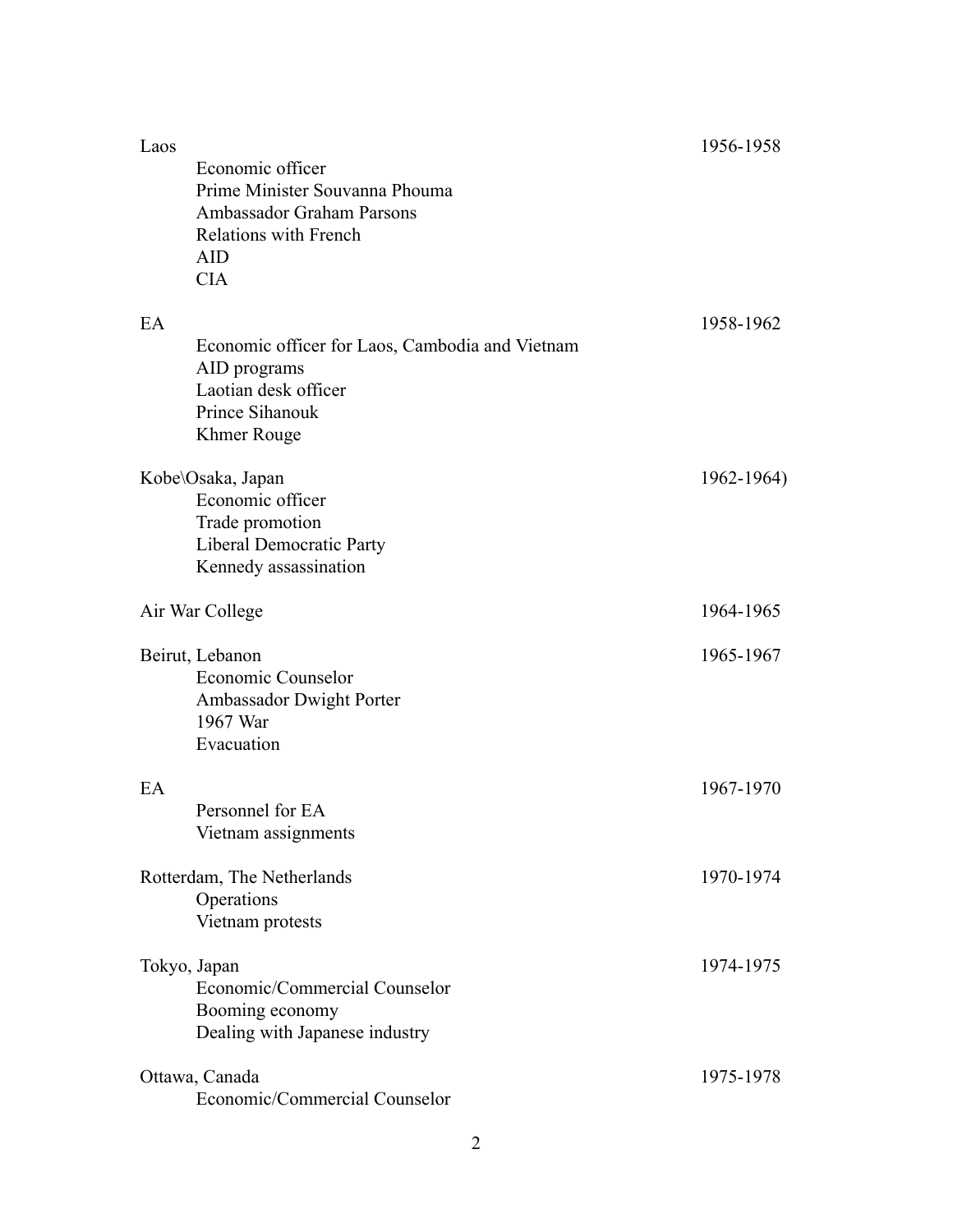**Operations** Prime Minister Pierre Trudeau Ambassador Enders

Frankfurt, Germany 1978-1979 **Consul** 

#### **INTERVIEW**

*Q: Today is June 25, 1992 and this is an interview with Eldon B. Erickson. This is Charles Stuart Kennedy. Eldon, I wonder if you could give me a bit about your background—where you were born, how you grew up and where you were educated?*

ERICKSON: I was born in Norway, Kansas on the Republican River December 15, 1919. My father ran a hotel and also a hardware store in this little town of about 125 people. He was a Swedish immigrant who came with his family in the 1890s. My mother was of Anglo-American descent. We moved to Concordia, a much larger town of about 6,000 when I was four. It was the largest town within a radius of 60 miles. I grew up and went to school there. My family still lives there and I go back every two or three years.

#### *Q: Any interest in foreign affairs particularly at that time?*

ERICKSON: The only interest I had was that my father talked about Sweden, Norway and Germany. He spoke some German so I was interested in that. I remember the Crown Prince of Sweden came when I was in about the fifth grade and I wrote him a letter and was all excited because I got a reply back on his stationery from Drottningholm Castle. So there was some interest, although directed towards Sweden more than anywhere else.

#### *Q: Did you go to college from there?*

ERICKSON: I went to college in 1937 at Emporia State University in Emporia. I majored in education and foreign languages...French, Spanish and German.

At the beginning of the war, 1941, I was offered a couple of commissions, one in the Navy and one in the Army. But I could not pass the physical examination due to my eyes. I was 4F for about a year and then they lowered the requirements and I was finally taken in and accepted for officer training. But again I couldn't pass the physical. I was good enough to be an enlisted man, but not an officer.

I went to Fort Leavenworth and then to Miami Beach in the Air Corps. Then to England in February 1944. I made a landing on Utah Beach before the ports were open at the beginning of August 1944. In the Battle of Normandy I got a field commission because they had no physical examination facilities, so I finally became a second lieutenant.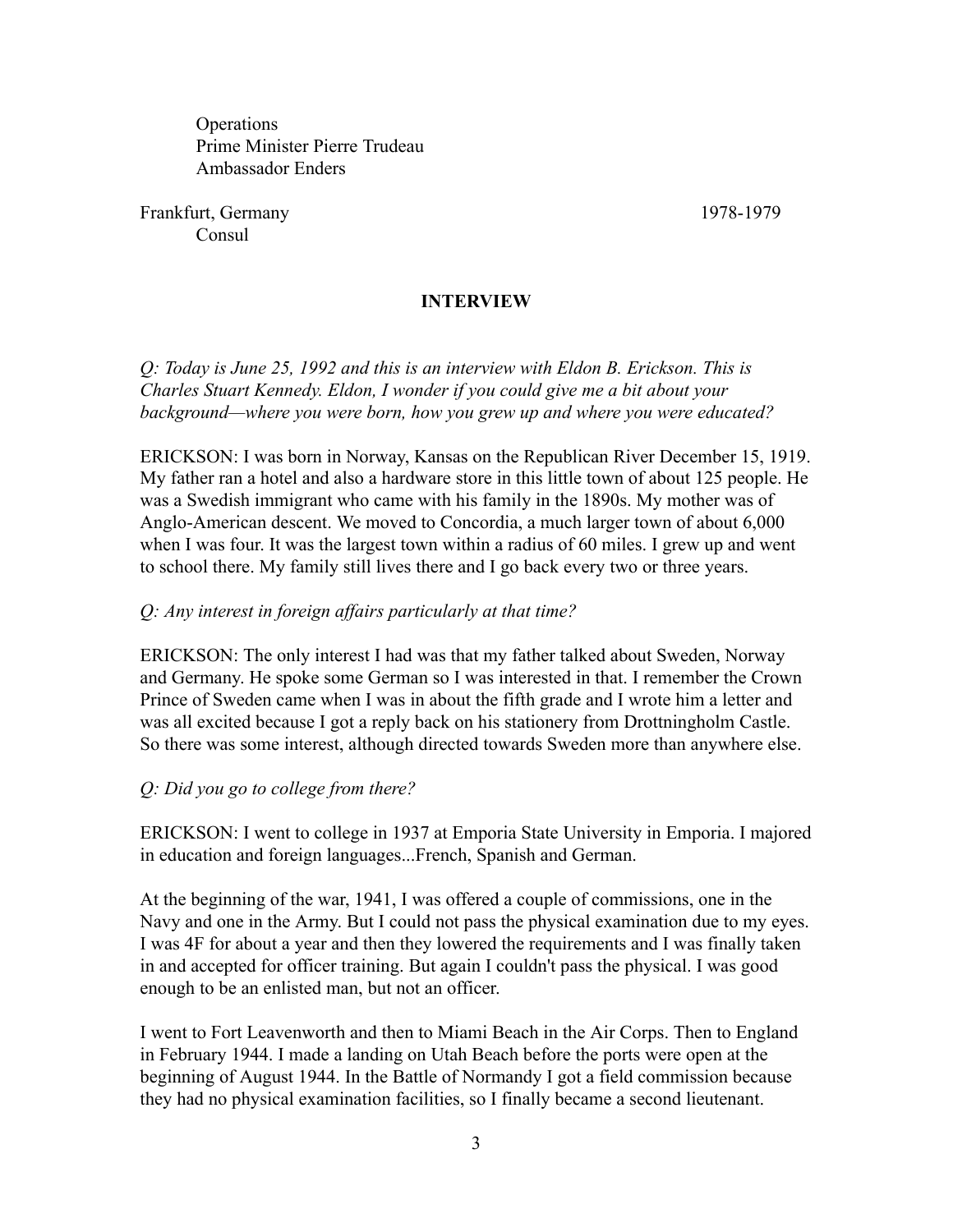#### *Q: Was this with the Air Force?*

ERICKSON: I was in the Air Force in Florida for a year in the Judge Advocate General's office. I had shorthand and I did court reporting the whole year with the Air Force. Then I went with the Army, to the Adjutant's office in an engineer battalion. At the end of the war, I was south of Nürnberg at Schwabach and was transferred to Military Government and spent a little over a year there after the war.

*Q: What was your impression of the Military Government? Where were you, etc? This is an interesting phase that sort of melds into the Foreign Service experience.*

ERICKSON: I was deputy military government officer in Schwabach, which is just 16 kilometers south of Nürnberg. The main work at that time was denazification. You probably have heard about the famous "fragebogen" which all candidates for official jobs had to complete.

*Q: Yes, a very complete questionnaire that everybody had to fill out to find out what they had done during the war.*

ERICKSON: I was also, besides deputy military government officer, trade and industry officer. We were trying to reestablish, and rehabilitate their industry. This particular place where I was, Schwabach, was an old center of the manufacture of needles for all of Europe and it was also the gold leaf center of Europe.

*Q: In dealing with denazification...here were some military guys dealing with a very complex, basically political problem in another country. How did you feel you handled the task?*

ERICKSON: I think we did a good job. Well, the Military Government people really were not military types in general. They were lawyers, professionals, engineers, etc.

*Q: What was your impression of the denazification process, which was essentially to remove those who had positions of authority in the Nazi Government from similar positions in the post-war government.*

ERICKSON: We really did remove all of those that we could identify as having served in top positions. We saw to it that they could not get any jobs of influence in the government.

Another problem we had, though, was the communists trying to come in to replace the Nazis that were being thrown out. At one point intelligence told me to carry a gun because certain communists were after me for not permitting the communists to take over from the Nazis.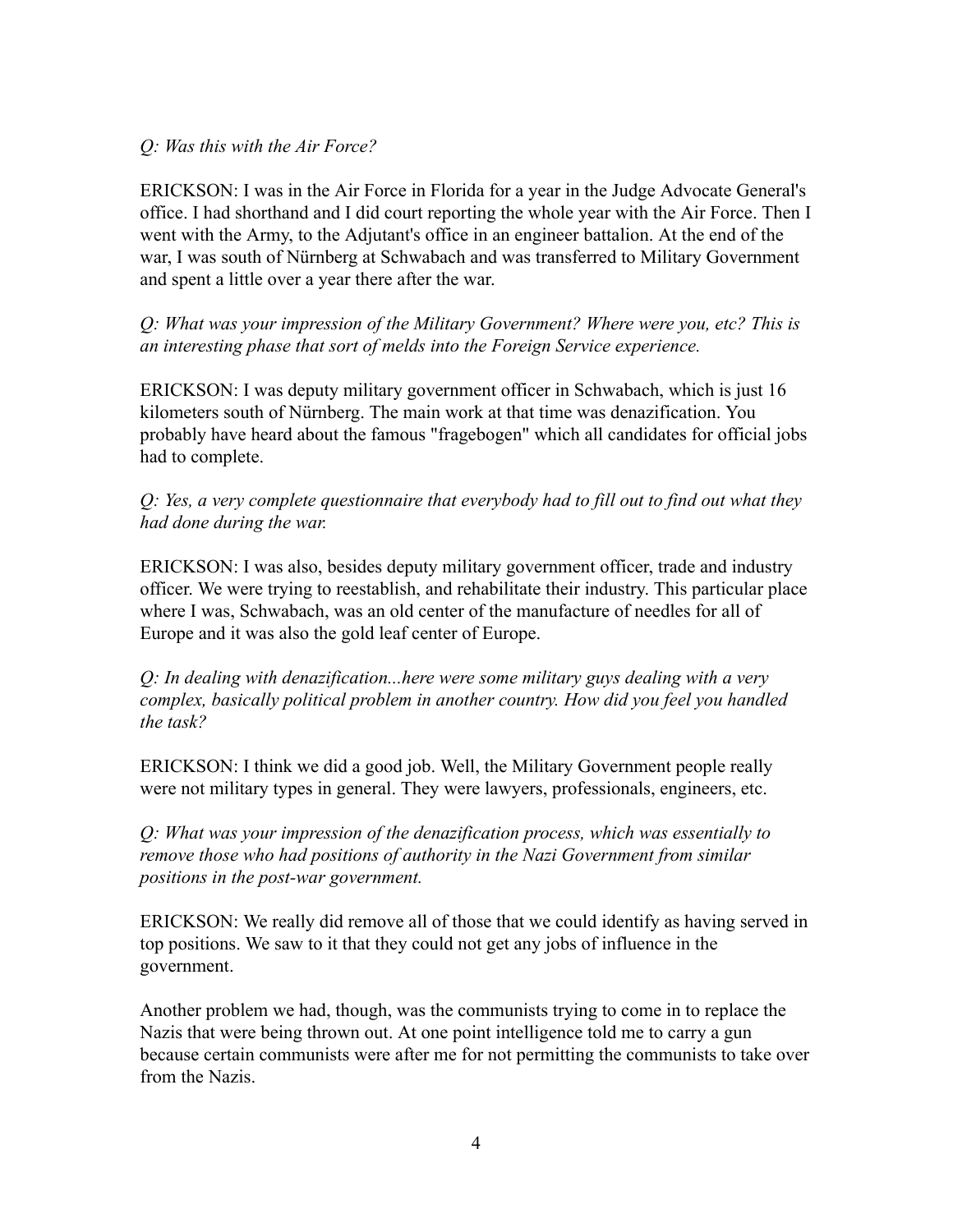## *Q: Was it a matter of our appointing people and we just didn't appoint them? Did we have a hand in the selection process?*

ERICKSON: Yes, we had to approve anybody who became the Landrat or the Burgermeister or other senior officials. They were very good, although it seems everyone had been a Nazi, but when you went to identify them there weren't any. There were really people who had been against the regime, worked against the regime or at least had been silent. We really found good people to take over. They were definitely not sympathizers to the Nazis.

#### *Q: So this got you up to about 1947?*

ERICKSON: I was in the Army 1942-46. I left Germany in 1946 and came back to Emporia again. I had started on my Masters and had only one semester to finish. So I went back and finished that. I didn't know for sure what I wanted to do so I went to Mexico for the summer to brush up on my Spanish. At a small Presbyterian college in Emporia, the language teacher had resigned for ill health so I took over for one semester. I loved teaching and thought that was what I was going to do with the rest of my life.

In the Army I had taken a trip to Rome. I remember the price was \$21 for the whole round-trip, including hotels, etc. It was sponsored by the military. I went to the Embassy in Rome on the Via Veneto and thought that would be a nice place to work. That gave me the idea so while I was teaching I wrote to the State Department and asked about overseas jobs. They sent me some kind of publication. It didn't say anything about the Foreign Service examination. I am not sure they were even giving it at that time.

Anyway, I filled out an application and within just a couple of months I got back a letter offering me employment as an FSS-14 at \$2160 a year plus approximately \$1000 allowances. I was just working at the college and getting \$3000 a year and thought "Gee, that is \$160 more than I am getting now and I get to travel." So I sent a cable back and said that I would be happy to do this but had a contract with the college in Emporia until the end of the school year. They came back and said that was fine, just come when you are finished.

So, I did. They were just desperate for young people to go to China at that time. They were recruiting anyone off the streets practically...single men. So that is how I entered the Foreign Service.

### *Q: Did you know when you came that you were going to go to China?*

ERICKSON: No, not at all. But as soon as I got to Washington I was put into a training course in the code room for people going to Russian-occupied China. We had to transmit messages through the Soviet Union at that time...from Manchuria. I was assigned to Dairen.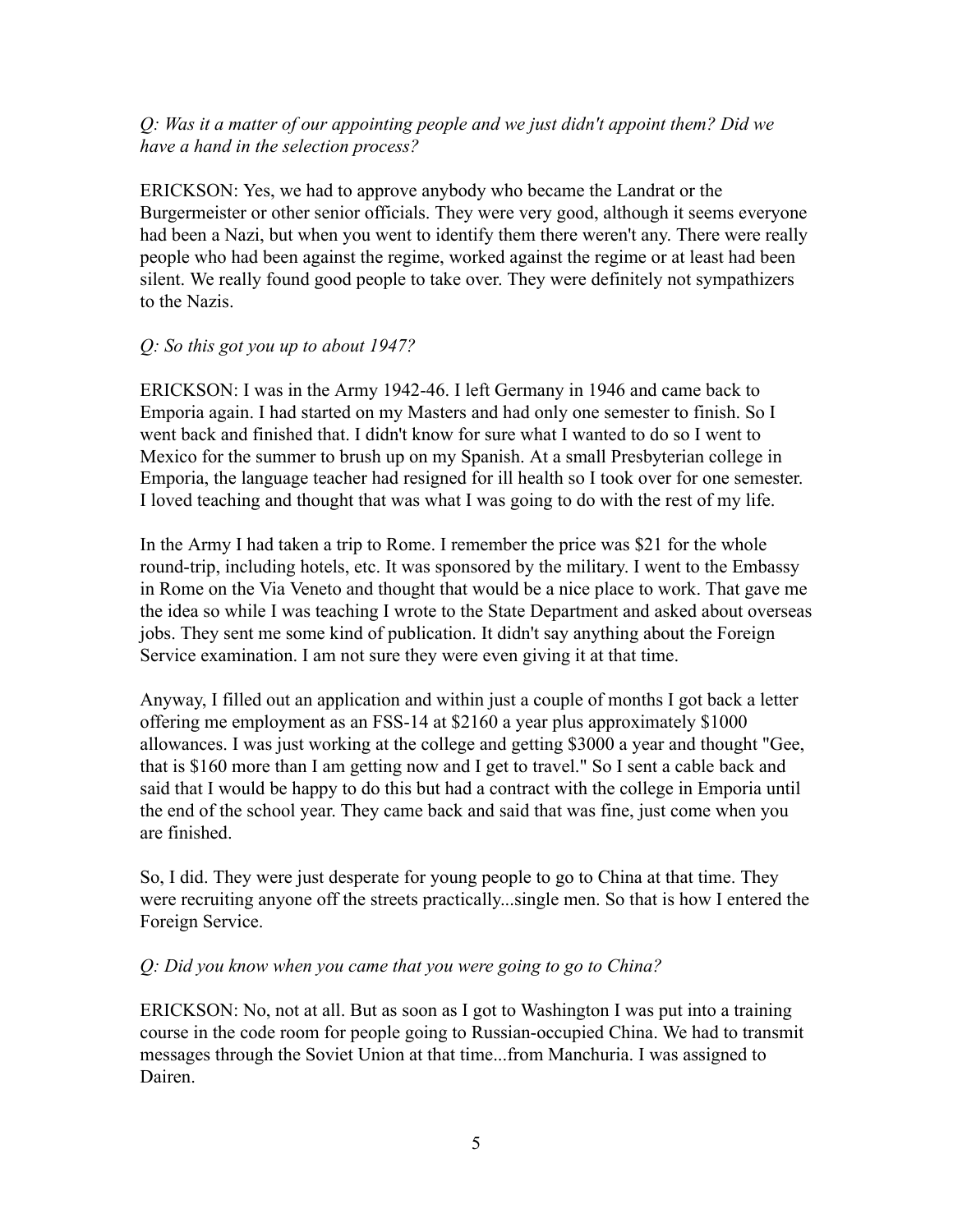#### *Q: Basically you were going as a code clerk?*

ERICKSON: Well, it was clerk-general but we all had to have this code training. I thought I would go to China for a year and if I didn't like it I could go back to teaching which I knew I liked. I had no intention of pursuing a career at all.

### *Q: You ended up in Mukden, how did you get there?*

ERICKSON: We had to have a visa for Dairen from the Russians. Personnel suggested that I take a ship to China because it usually took a long time to get a visa. They arranged everything for me. It took 45 days from New York via the Canal, Hawaii and the Philippines. I finally got to Shanghai in October 1947. I just waited there to get the visa. I was made the "meeter and greeter" so I met everybody who came into China via Shanghai. Also I was put in charge of the Commissary and just worked as a general services officer in a sense to help out while waiting for the visa.

The visa never ever came. Again, I heard it was because of my problem with the communists that I had fired when I was military government officer. There was never an explanation or anything. Finally in February the Department gave up trying to get the visa and I was sent to Mukden.

# *Q: Dairen was part of the old Port Arthur area of which the Soviets had control. What was the situation in China when you arrived?*

ERICKSON: The Communists had still not taken over any major city. The long march had taken place and they were moving out from there. By the time I arrived they had just captured Changchun in northern Manchuria. Oliver Edmund Clubb and Al Siebens were the two officers there so they had to be evacuated. Clubb went to Peking and Siebens came to Mukden. So they were already moving down from the north with the support of the Russians, of course. After Changchun fell, they kept coming closer to Mukden.

*Q: How did you get to Mukden?*

ERICKSON: Military plane.

*Q: When did you get there?*

ERICKSON: February 1948.

*Q: Was it a Consulate General?*

ERICKSON: Yes.

*Q: What was it like...the staffing, etc.?*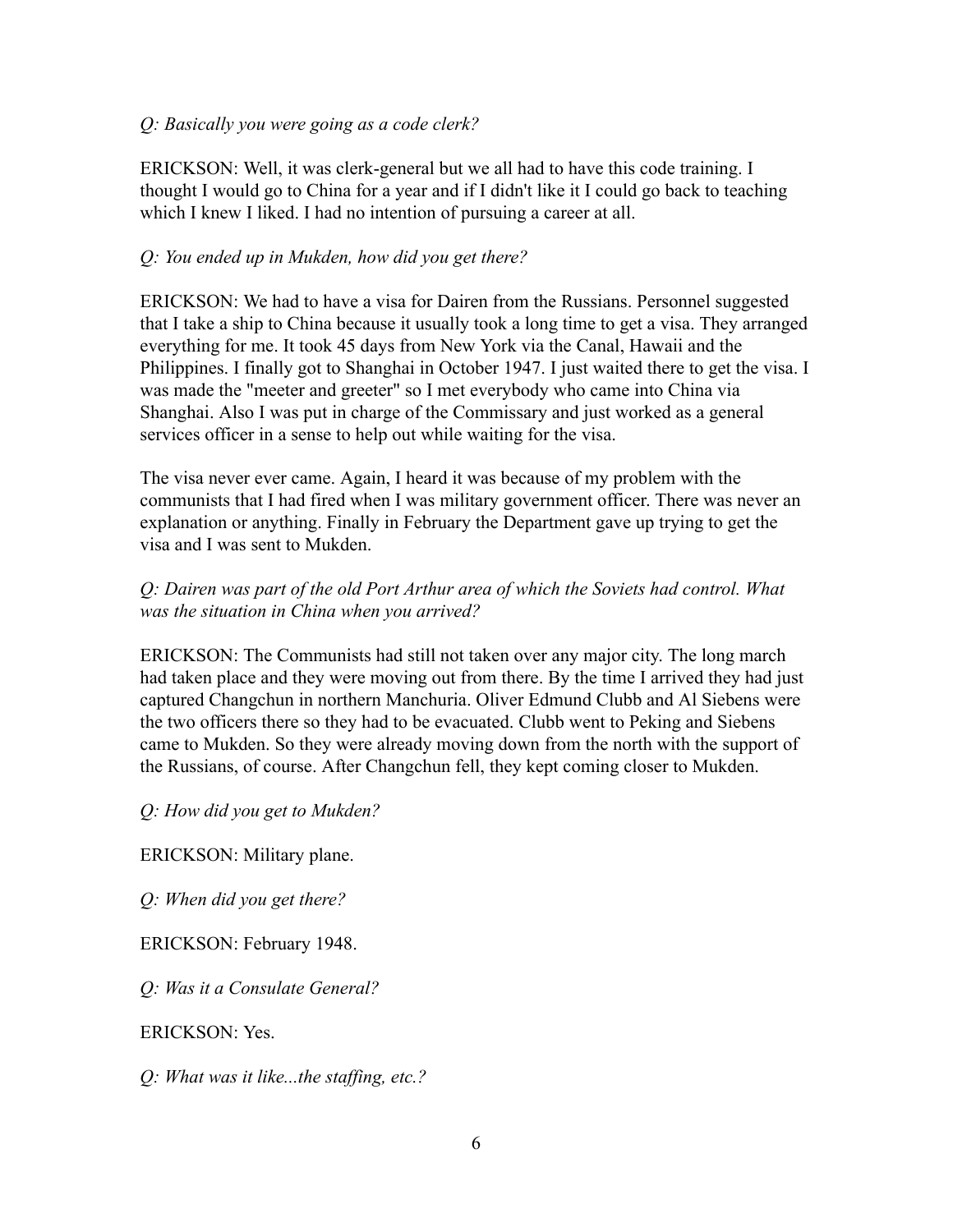ERICKSON: There were five of us young fellows...clerks, plus a vice consul, Bill Stokes; another vice consul, Fred Hubbard and his secretary; Angus Ward, who was consul general; a Japanese-American who was maintenance officer. Angus wanted to maintain as large a staff as possible in case we were taken over. He wanted to be able to send one person out as a courier every couple of months. We were all volunteers. He wouldn't keep anybody unless they volunteered to stay on.

## *Q: I take it from what you are saying that you were getting ready for a long difficult spell?*

ERICKSON: Yes, it was obvious that that was what was coming. The government figured that we would be able to work on some sort of scale with the Communists or we would just be expelled and that would be it. They didn't anticipate what actually happened.

# *Q: How long was it before the Communists came into Mukden?*

ERICKSON: I arrived in February and they didn't come in until the first of November. We (the Chinese Nationalists) had a million troops in the city so it was pretty active and congested. The Communists would move up to the perimeter of the city and then be forced back. It was just a kind of expanding and contracting of the defense perimeter.

# *Q: What were you doing before the Communists took over?*

ERICKSON: Well, we had regular dealings with the Nationalist government--political, military and economic. We had an aid program at the time too. We were flying in grain to try to support them. So it was a busy time. We weren't idle at all during this period.

# *Q: I realize you were pretty much tied to the office but what was your impression of the Nationalist regime in that particular area?*

ERICKSON: We had very little confidence in the Nationalist regime. One, because of corruption and also, whenever the defense perimeter would get broader and Chiang Kai-shek thought he could have a major victory, he would come up to take charge and whenever he appeared everything collapsed, every single time. So as far as the Nationalists were concerned we really didn't have any confidence at all that they would keep the territory.

# *Q: Was this sort of reporting going out?*

### ERICKSON: Never.

*Q: What about Angus Ward at this time? How did he strike you the first few months you were there?*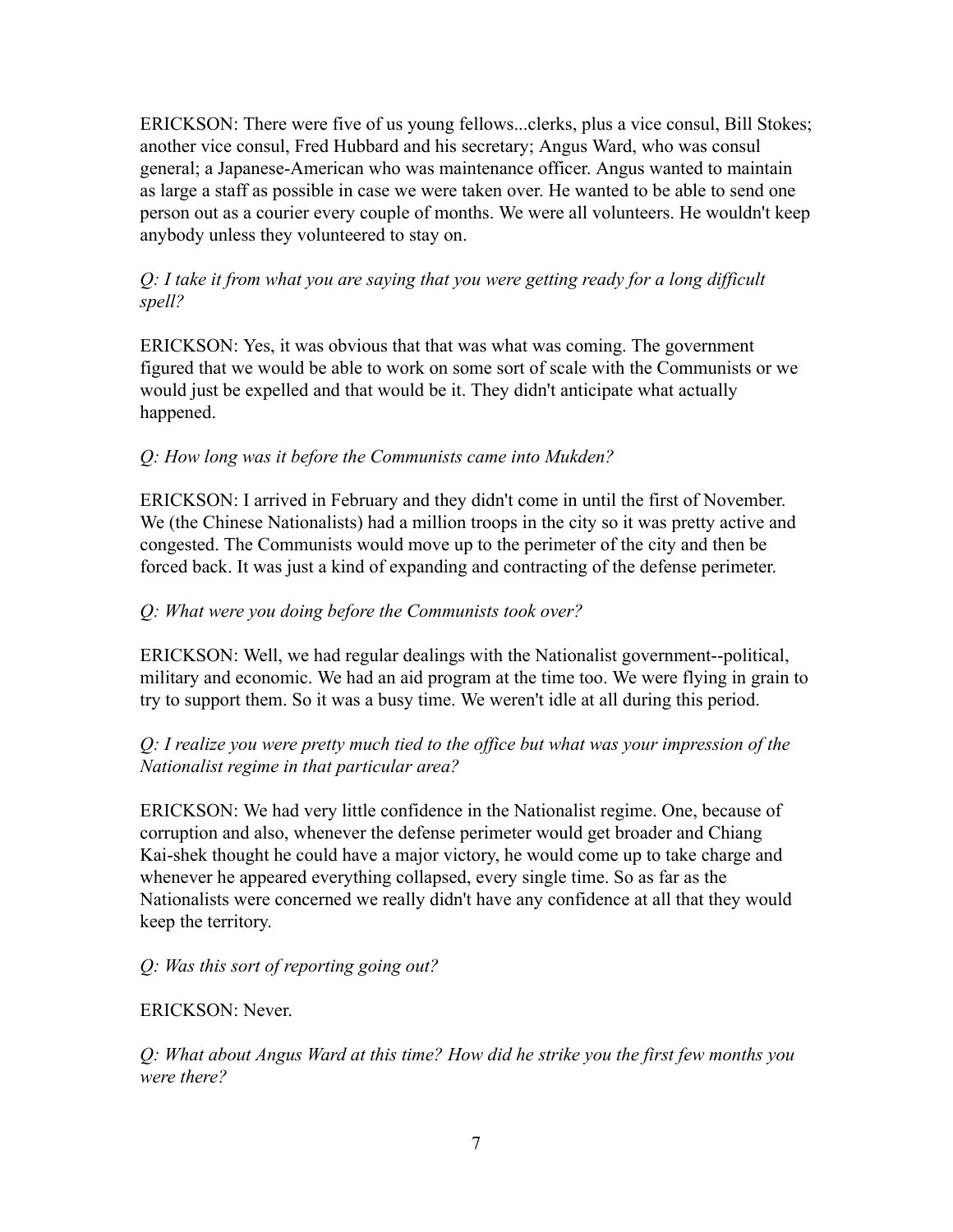ERICKSON: Well, he was very much in charge. Very imposing and autocratic. He had good contacts with the Chinese authorities. He was busy constantly either with the office or working on his dictionary. You probably have heard about that.

### *Q: Yes, the famous dictionary which was in...*

ERICKSON: He had already done it in Chinese and Mongolian, and was in the process of making it trilingual to include Japanese. He employed, himself, a Japanese teacher to help with the Japanese side. But the whole thing was handwritten...big volume-like ledgers. It was really amazing. He had a card file that was unbelievable. All done by hand.

*Q: As the defense perimeter expanded and narrowed, how did you feel about the situation? As far as you know, were there any feelers put out to the Communists forces?*

ERICKSON: Not as far as I know. I don't think we did.

*Q: What was your impression and view and experience in November 1948 when things changed?*

ERICKSON: The Communists came in on the first of November and we were very apprehensive. We were on the roof of the Consulate General when they came in. We could see them coming down the main street.

# *Q: Had the Nationalist Army just plain pulled out?*

ERICKSON: They just evaporated. They were nowhere to be seen.

We went up to the roof of the Consulate and watched them start taking over the communications building which was about two blocks down. Then they came up to our area. I remember there was an old lady that they just shot and went right on. They saw us looking over the top of the building and they started shooting at us. Of course we then ducked down. They didn't at that point come into the building.

### *Q: How had the Consul General prepared for this eventuality?*

ERICKSON: We had lots of food in tins and sacks and sacks of flour. Angus was afraid that we would get bored so we would have to take these 48 pound sacks of flour from one room to another. And then in a month or two we would move it all up to the second floor. A couple of months later we would move it bag by bag somewhere else. He said it was to keep the mites out, etc. But it was really to keep us busy. As much as we disliked doing that, it really was a good idea. But it didn't make him all that popular.

### *Q: Was Mrs. Ward there at that time?*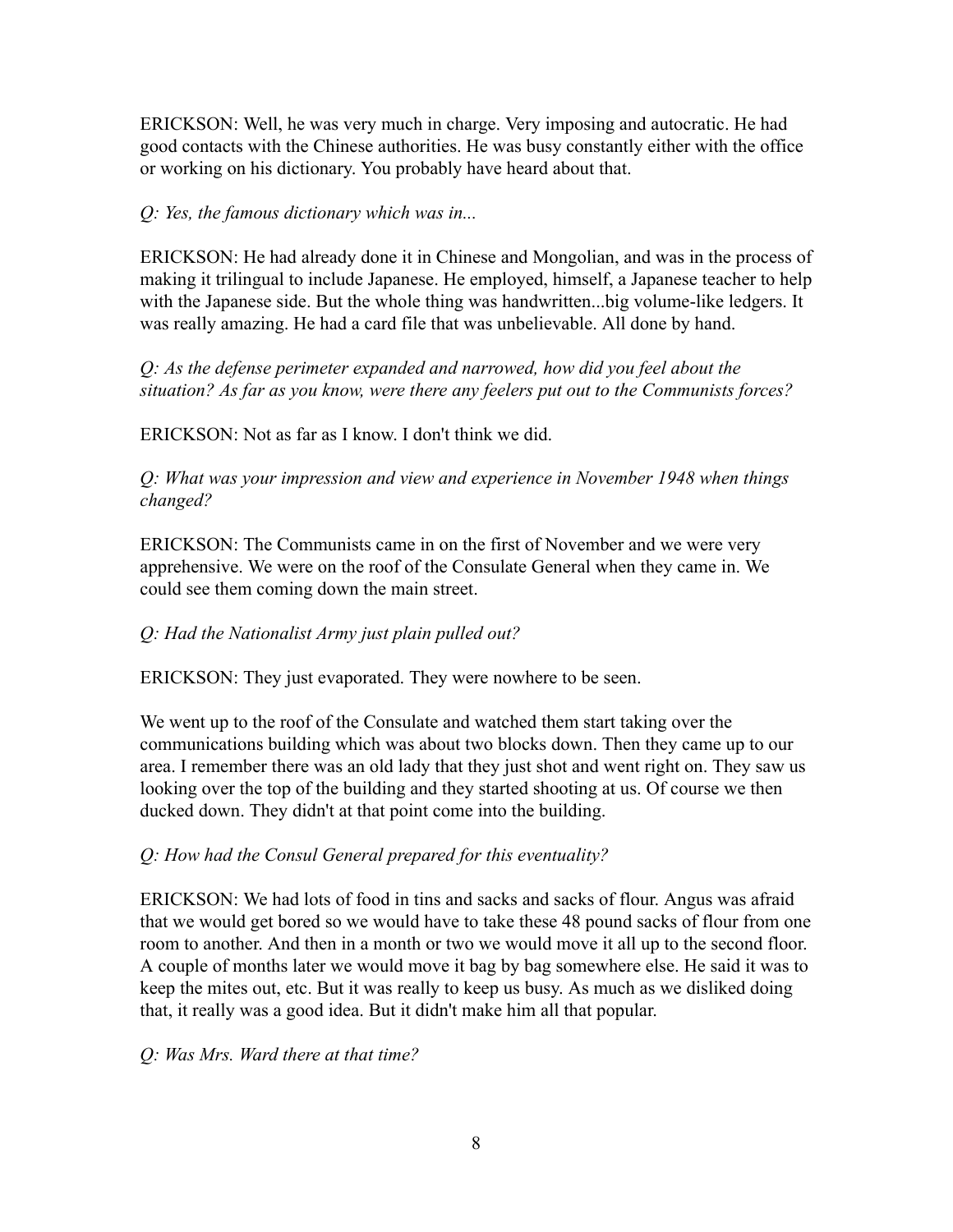ERICKSON: She was there the whole time. They lived about four blocks from the Consulate General. The rest of us had moved into the Standard Oil Compound.

*Q: What happened?*

ERICKSON: That is another thing you mentioned—preparation. We had several houses and also apartments in the Hong Kong-Shanghai Bank building. When we knew the Communists were coming in we all consolidated in the Standard Oil Compound.

*Q: When they came in how was contact made?*

ERICKSON: They just ignored us totally the first few days.

*Q: Did you walk out?*

ERICKSON: Our compound was just about two blocks away. We walked back and forth for the first 20 days. We were just totally free to do whatever we wanted.

*Q: Were we trying to make contact?*

ERICKSON: Yes, Angus was trying to make contact but he couldn't.

*Q: Were the British there and any others?*

ERICKSON: British and French. That was all.

*Q: Were they doing anything?*

ERICKSON: They didn't leave, but they didn't plan to leave. Even when we left a year later, they allowed us to turnover everything in the compound to the British. We had a walk through with Steventon, who was the top Brit at the time. That was the first contact we had had with the British except to wave over the wall or the gate or something like that.

They came in on November first. On November 20 they threw a cordon of guards around the Consulate building and around the Standard Oil Compound and Ward's residence. From then on we could only go with them. To go to the office they would come to the compound and march us with pistols in our back to the Consulate. We would have to show our lunch and they would inspect it, etc. Then they would bring us back in the evening. Only half of us would go each day so no one was isolated.

*Q: What were you doing?*

ERICKSON: Nothing, but we were showing the flag, pretending to be carrying on normally. We were moving flour part of the time.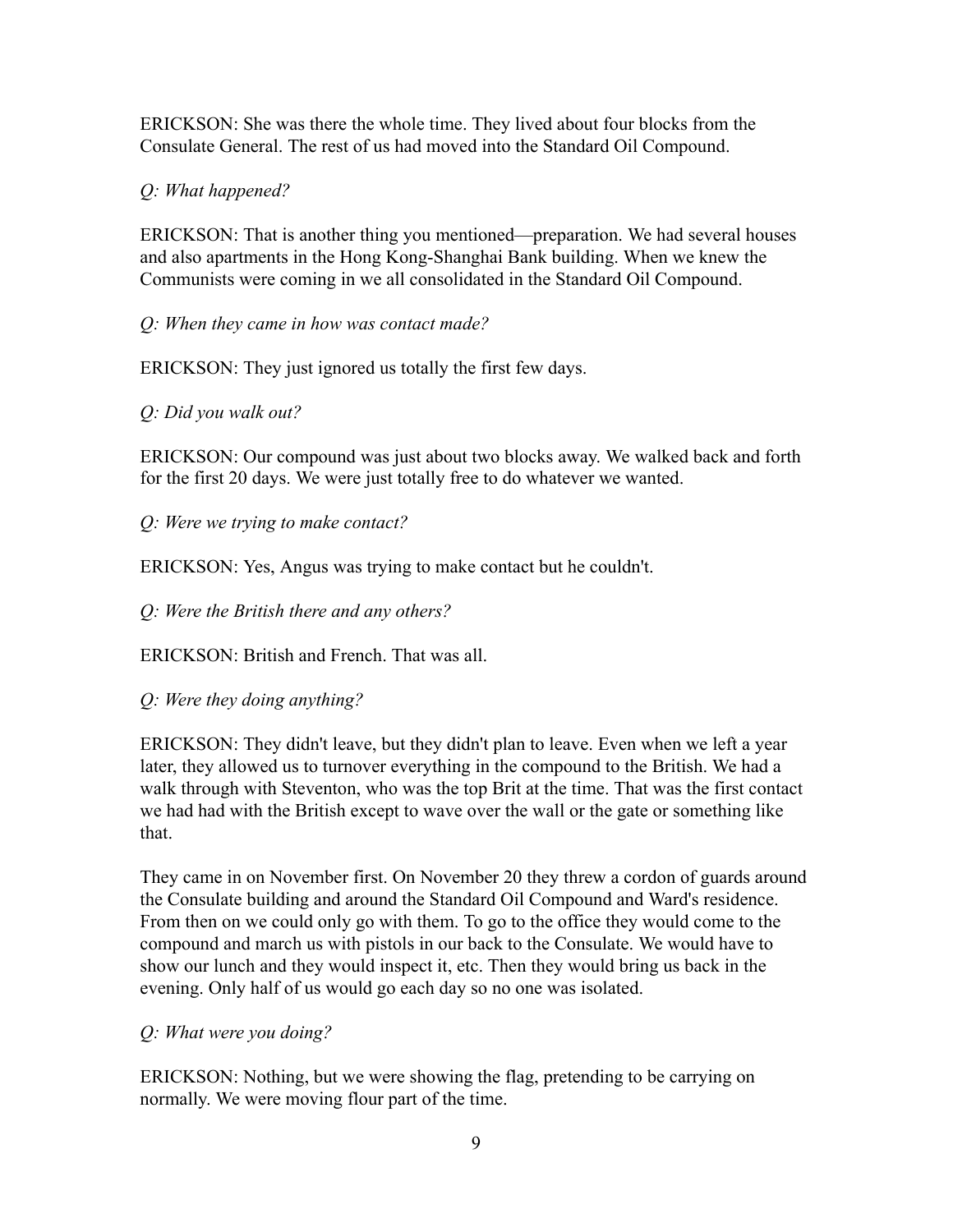They always gave us the newspapers. In the beginning the Chinese staff still came to work. We were translating. It was very interesting what was in the press at that time. So we were doing that. And we sent messages the first twenty days, but after that, nothing.

### *Q: How about that? Didn't we have wireless connections?*

ERICKSON: We had transmitters.

# *Q: Was that forbidden after that?*

ERICKSON: Well, they came and took all the equipment away. They went into every house, every room, everywhere and got any radios, anything electronic. That was the pretext for clamping down. That we were doing unauthorized transmitting.

### *Q: Wasn't there some kind of accusation against Angus Ward?*

ERICKSON: That came later.

# *Q: Was there any protest?*

ERICKSON: There was protest but they didn't recognize the American Consulate, the American Government, that America even existed. They stated that they didn't recognize America or the Consulate General. They just flatly said so. After the 20th they would come to the office and demand the radio equipment and this and that. And, of course, Angus stood absolutely solid against their commands.

### *Q: Was there any way to get word out at all?*

ERICKSON: Not at all. We were totally incommunicado after the 20th. Nothing in or out.

*Q: How did you feel about this after a while?*

ERICKSON: Well, mostly apprehensive. We were afraid at times too, but it was more a wondering of what would happen.

# *Q: How long did the Chinese staff stay?*

ERICKSON: I can't remember exactly. They were told very soon after we were locked up to not have any more communication with us. They still lived in the servants quarters in the compound and they would bring eggs and various things because we had no way at that point to go to the market. Although we did have canned food in the commissary. The servants would leave eggs and fresh vegetables in the basement and we would go down and find them in the morning. But we couldn't talk to them or have any communication with them. They didn't dare, and we didn't want to jeopardize their status.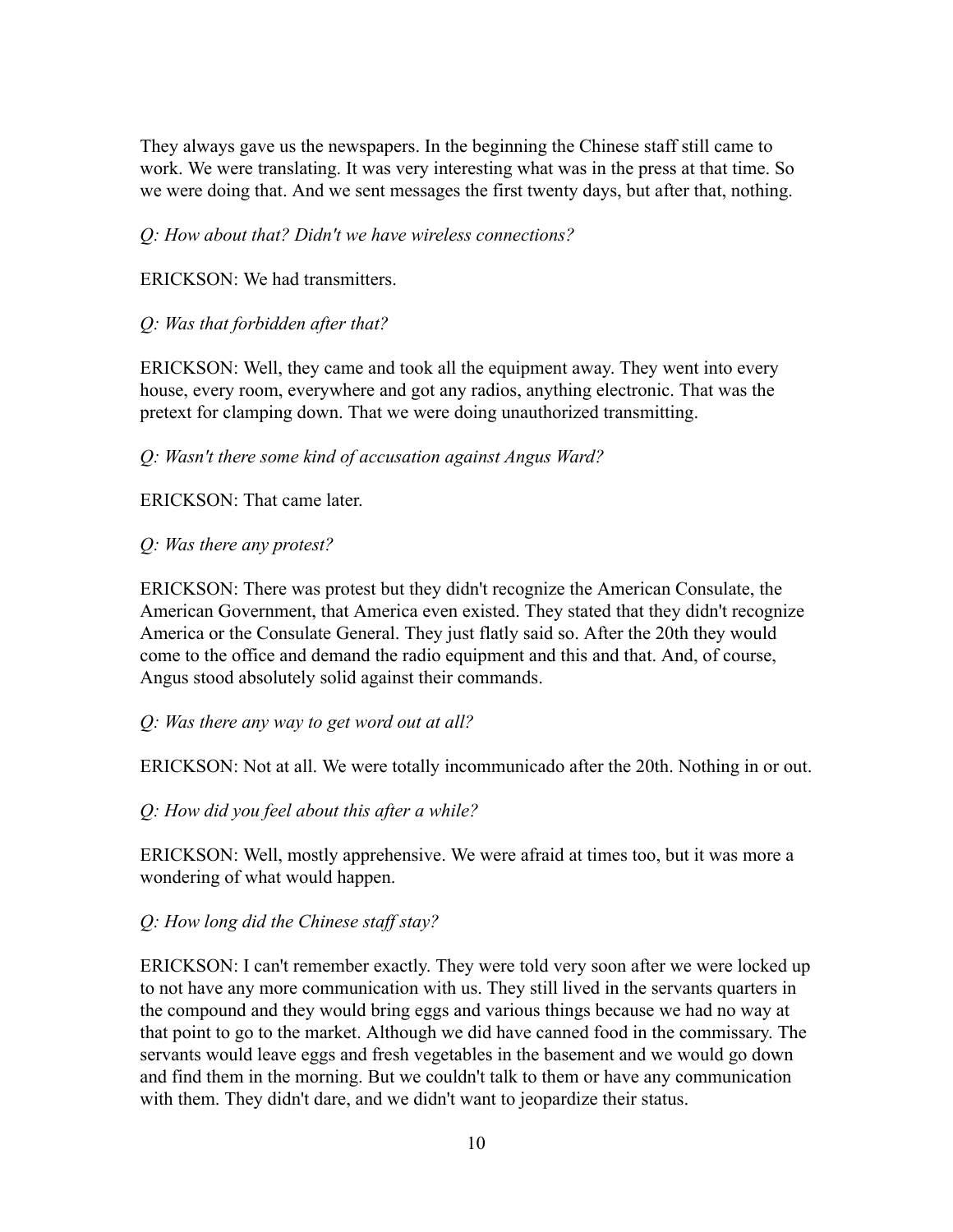#### *Q: How was Mrs. Ward during this period of time?*

ERICKSON: She stayed at home at the residence all the time. As long as Angus was there he went home every day.

#### *Q: Were you still being marched back and forth?*

ERICKSON: The whole time. But you weren't sure when they would come or if they would come. Sometimes they didn't and you just didn't go.

#### *Q: You waited for them to escort you?*

ERICKSON: We got very snotty with them. I would make a sandwich to take and would shove it in front of them to take a look at it and say "hsiao palu" ("little Communist"). They were furious but couldn't do anything with us without instructions.

#### *Q: Were there any anti-American demonstrations?*

ERICKSON: Oh yes. Every single day. Singing and parades all along the side of our compound. I still can sing their little chant--without communism there will be no China. Two or three hours every day in the beginning.

Another thing that was rather terrifying in the beginning was that every night we were bombed by the Nationalists. That was ironic too. Here we were being bombed by our own planes. We were hit one evening, quite a few of the windows blown out. Ralph Rehberg was hit and also Franco Cicogna. I remember picking glass with tweezers out of their lips, etc.

We had a regular drill to put water in the bathtub and open all the windows because of concussion. It was already getting cold.

### *Q: And, of course, that is a very cold area up there. Did you get the feeling that nobody cared or knew the situation?*

ERICKSON: Yes. We had no knowledge otherwise. It was an eerie sensation. It went on and on. Then they cut off our electricity which cut off our water supply. And we had no fuel. You couldn't take a bath because there was no hot water. You just put on layers of clothing like the Chinese did. They didn't take our clothing away. Each week we were permitted to write a list in Chinese of what we wanted and give it to a couple who would come to the gate. But we couldn't speak to them. We kept ordering needles because our clothes were wearing out. The servants had done all the mending before. So that really became an important thing, to have a needle. Thread was another item.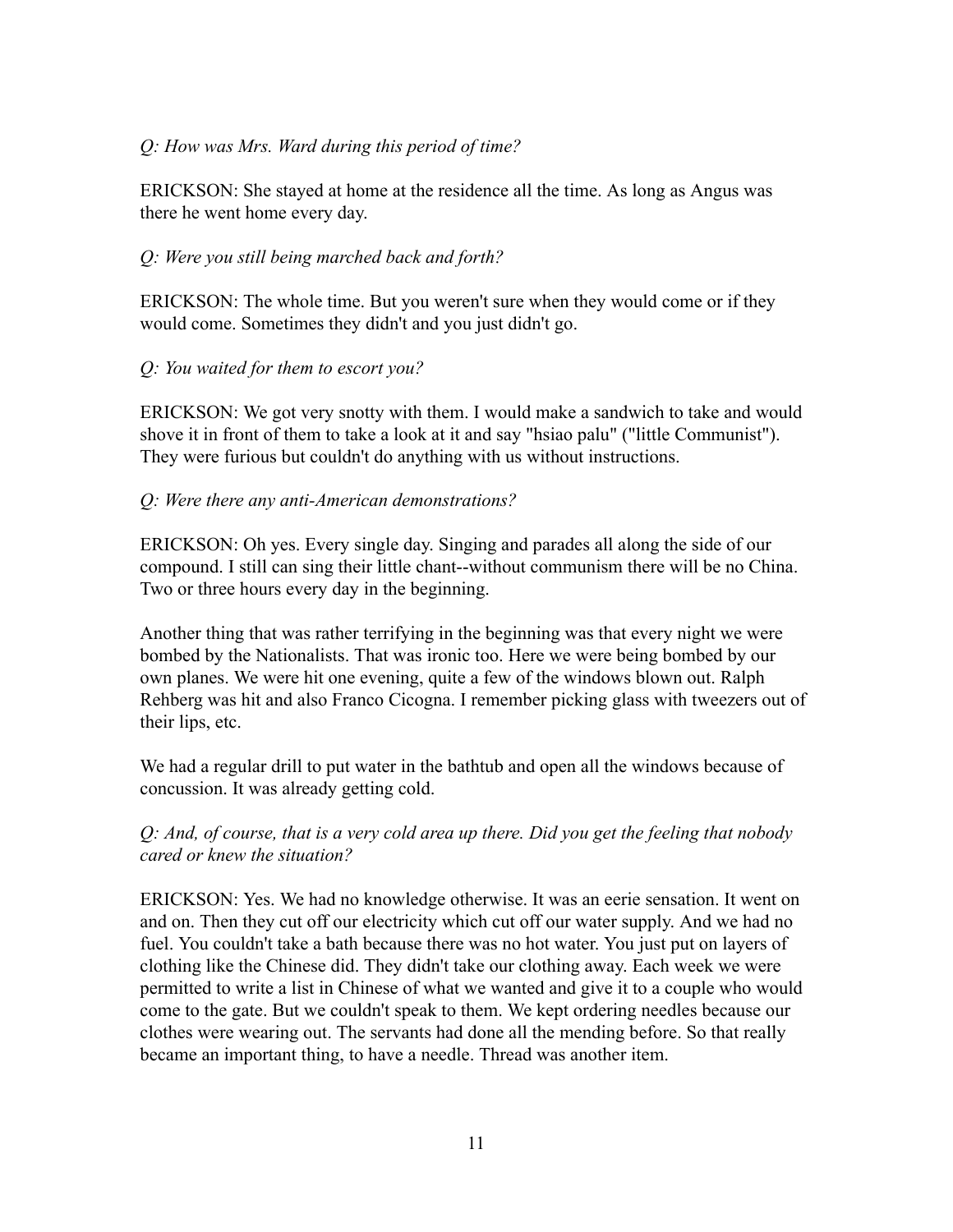But it was really the cold that I remember the worst. It would get 40 below and that was really cold. Then the pump would freeze. We didn't have any running water, of course. We would bake bread and the cockroaches would practically line the bread pans as it was rising. We would bake it with the cockroaches in it and then just slice the sides off...they didn't get inside the bread.

What did we do? We played bridge. We didn't have any electricity and nights started very early in the wintertime. We did get candles and that was all we had. We played pinochle for five days and couldn't stand it any longer so started playing bridge. They always let us buy vodka. The vegetables--carrots and cabbage--we got most of the time... meat, from time to time, but it would be full of straw and dirt. However, we would just wash it up and boil it well. We were never hungry. And I think that is important in maintaining at least a modicum of morale. If you are cold and hungry that is a lot worse than being just cold.

### *Q: Did the authorities ever try taking a person out and threaten to kill them?*

ERICKSON: They did the Chinese. They would even accuse them of taking "capitalist" baths. Eventually one night they were all taken away. We never were able to say goodbye. We had no idea, as far as I know, what happened to any of them.

#### *Q: You mentioned that there was a Japanese-American there.*

ERICKSON: He was an American citizen, Tatsumi.

#### *Q: Yes, but obviously being oriental. Did this cause him any particular problem?*

ERICKSON: There is another time frame when Angus Ward and four others were taken away and put in solitary confinement, Tatsumi was treated much worse then any of the others. They would tell him that Angus Ward was killing his wife and his children and they would have people outside, women, who would scream pretending that all of this was going on. So as far as mental torture was concerned, he was probably the worst off. The five of them were in solitary confinement for four weeks. They were taken from the compound, put in solitary and then returned after four weeks. Then they were tried as criminals for assaulting one of our Chinese employees. There was lots in the Communist paper about that.

#### *Q: This is a very common type of accusation.*

ERICKSON: There was nothing to it. He, Chi Yuheng, had been put up to it. He was a very nice man. He wouldn't ever have done this. But he came up to demand his severance pay. Ward said that he had quit and escorted him out. The press said that Ward was so rough on him that he lost control of his bladder. Also that Ward had mistreated him, etc. This was a criminal charge according to the Chinese. I think that was in April 1949.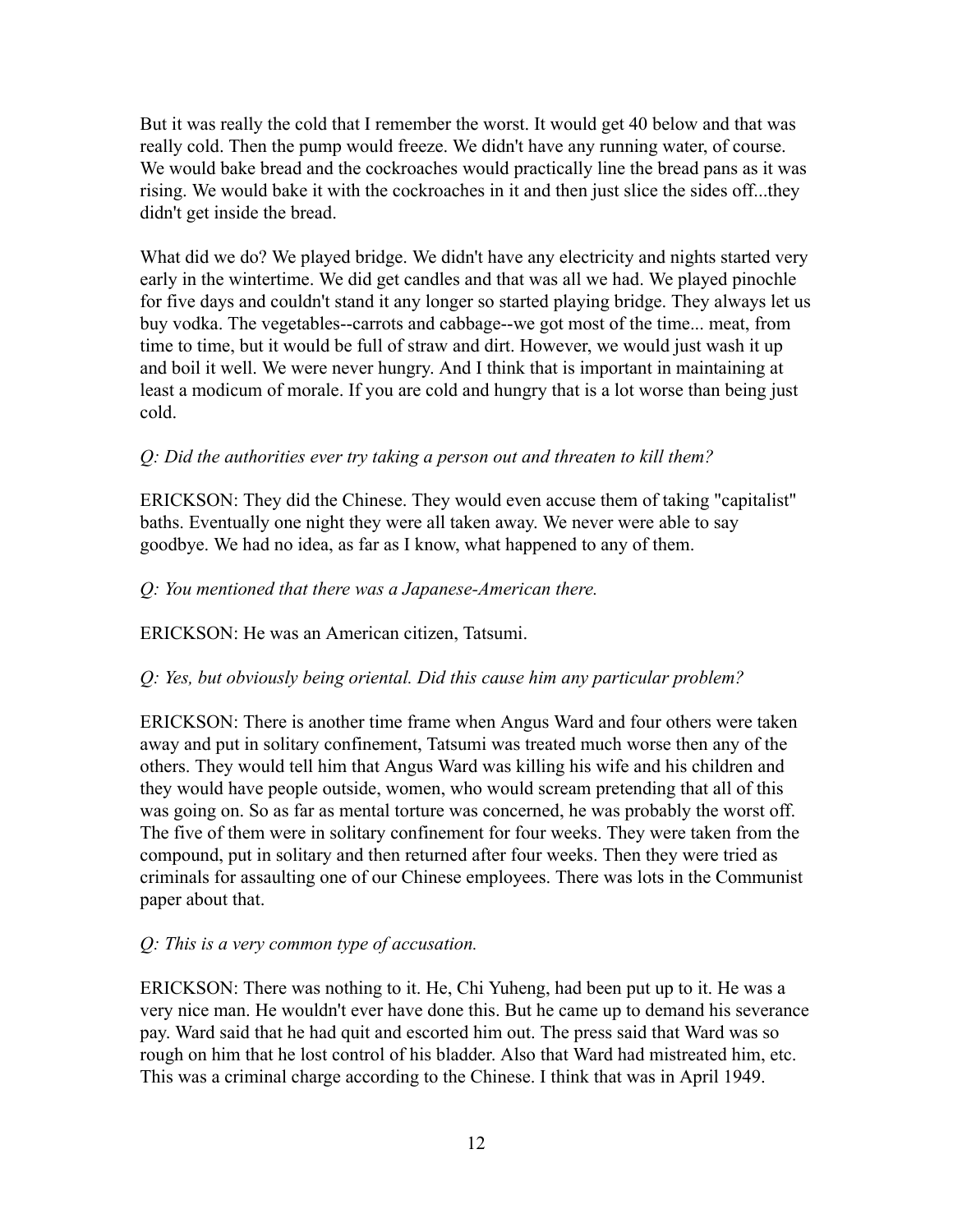*Q: What happened when they came in and took five people away? How many of you were left?*

ERICKSON: There were nine of us including the dependents, no, thirteen.

### *Q: What were your thoughts?*

ERICKSON: We didn't know if they were coming back. When Angus was taken out to the truck, he insisted I come along. I still did my shorthand. Every time he had a meeting with the Communists I took it all down in shorthand. So when he was taken out forcefully from the Consulate with the other four, he said, "Erickson, you come along with your notebook." I had my notebook and went out the front door and towards the weapons carrier, or whatever, and the Communists kept saying "You can't go. You can't go." And to him, "You go, move on. You go, move on." We finally got to the truck and they took their bayonets and pushed me right back into the Consulate. Angus said, "You better go back." So I escaped all the trouble, really.

*Q: This must have left you feeling very isolated, even more?*

ERICKSON: Yes. We had no idea what would happen to us, to them, to anybody. They were tried as criminals. So we were very surprised to see them back four weeks later.

*Q: Was anyone in charge during that time?*

ERICKSON: Well, Bill Stokes was in charge.

*Q: But you were reading about this in the Chinese papers?*

ERICKSON: No, not at that time.

*Q: But you really had no feel as to what was happening?*

ERICKSON: We were just too isolated.

*Q: When they came back in April, then how long did you remain?*

ERICKSON: In June we were charged with espionage. Up to that time we were just there, not charged with anything. I made some notes at the time:

June 1 - the radio announced that we had been closed.

June 6 - we got a telephone call and letter from Shanghai. I don't know what that said.

June 7 - a letter from Clubb.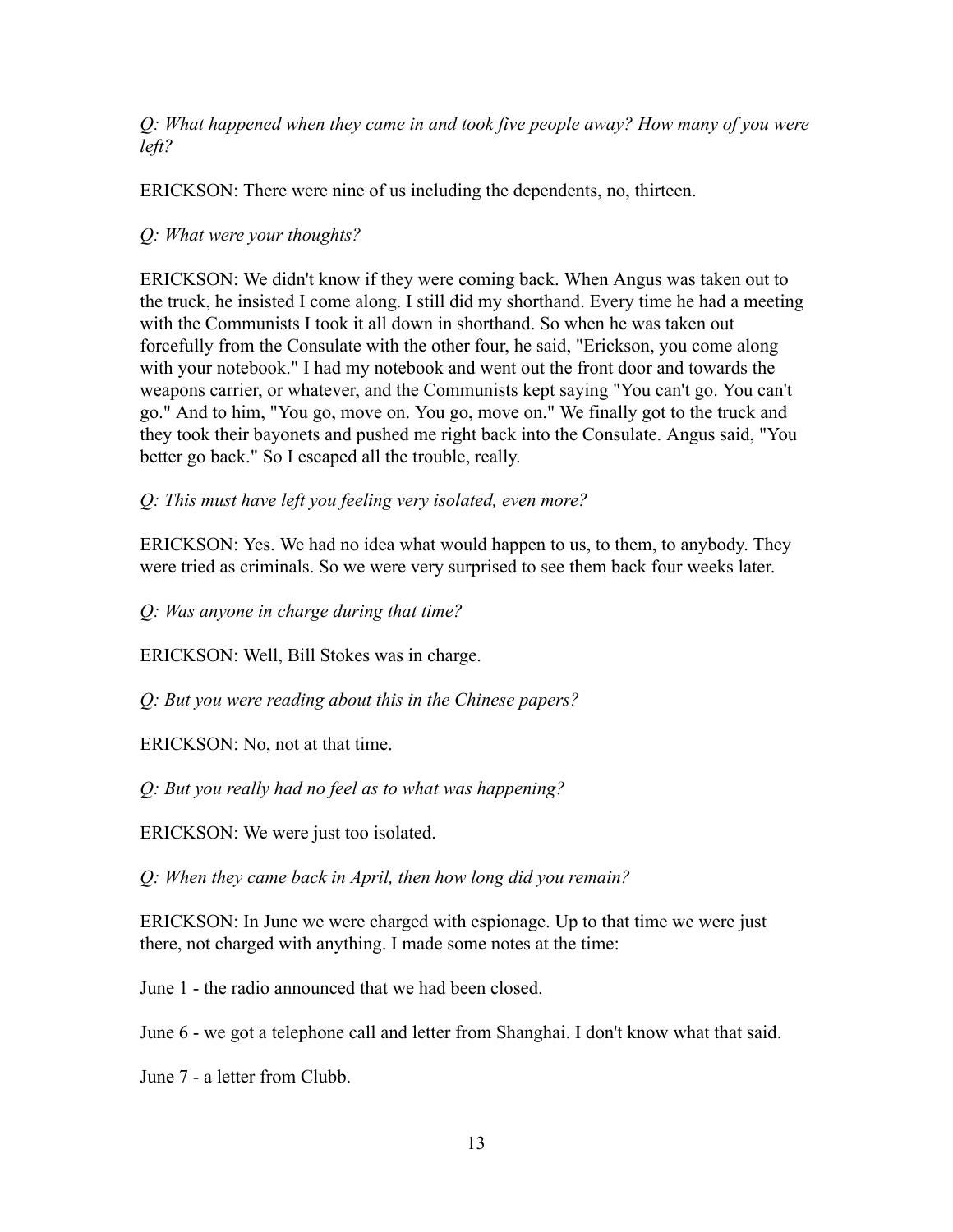#### *Q: Were these your first letters from anybody?*

ERICKSON: Yes. We hadn't heard anything from anybody until that time.

June 20 - we were charged with being spies and read about it in the newspaper.

Then there was a trial and we were charged with espionage and Bill Stokes was permitted to attend the trial.

*Q: You were involved?*

ERICKSON: Yes, I was charged with espionage. They had the finding ready before the trial so it went very fast.

*Q: How did this trial work?*

ERICKSON: Only Stokes was there. They just read off all the charges and the findings and that was it. All of it was bilingual in Chinese and Japanese.

We didn't know when Stokes left for the trial what would happen to him either.

The economic and administrative people got three years in prison. Angus and the political people--Stokes, Hubbard --got five years, as I recall.

All the sentences were commuted to immediate deportation and banishment forever from the People's Republic. That was it.

But time went on and on...

*Q: Stokes came back with the results. Were you feeling that you were going to end up in jail at that time?*

ERICKSON: Well, we felt we would, yes. That was the decision.

*Q: At this point, what were you thinking about a Foreign Service career?*

ERICKSON: I thought I would decide after a year in the Foreign Service as to whether I would stay in, well, I was locked up the whole second year. I wasn't thinking about my career at all, just of staying alive.

*Q: So this trial came in June. Then what happened?*

ERICKSON: We just sat there and waited. Occasionally we would get a message or something from Clubb in Peking. But no movement one way or another. When they did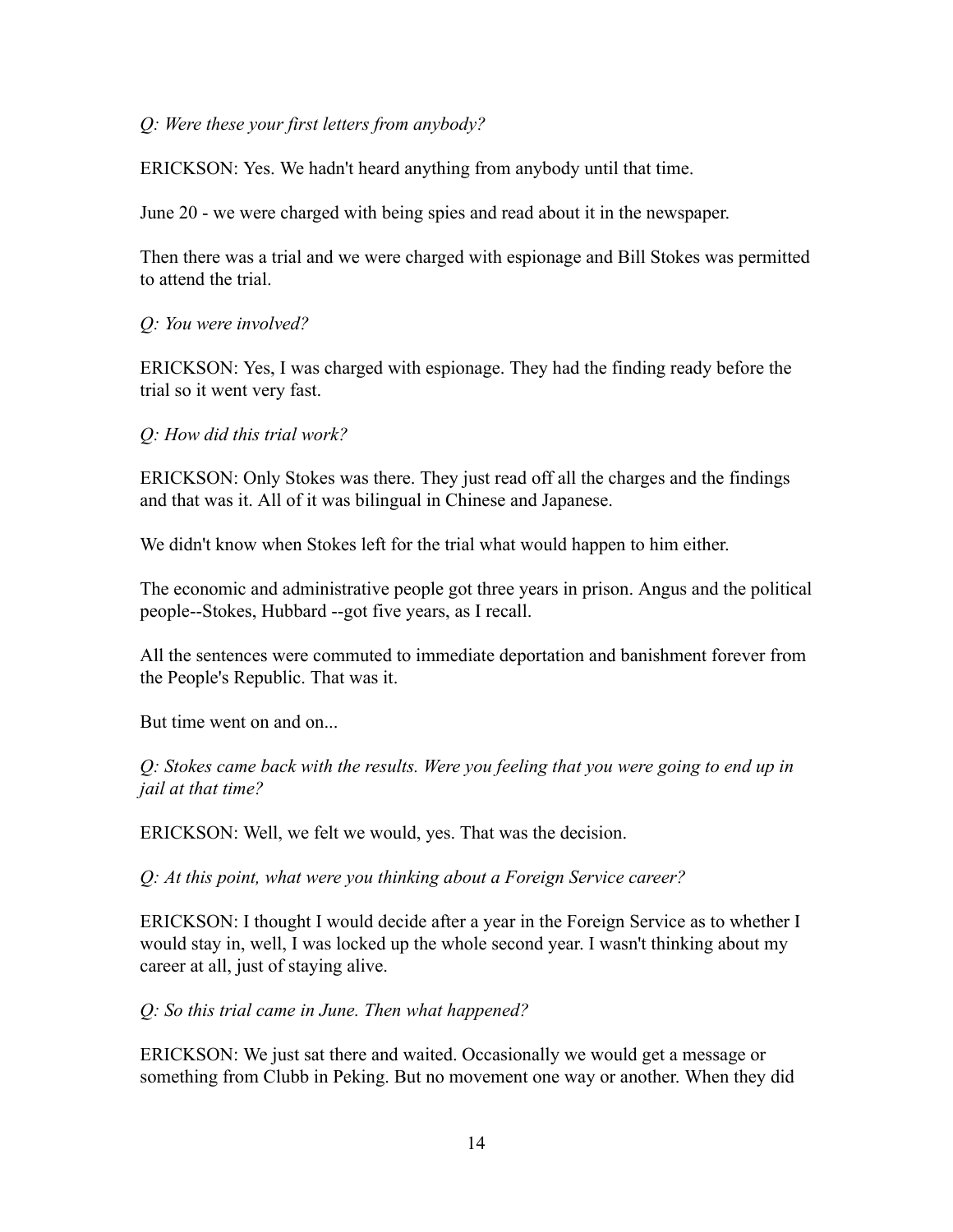finally come I think we said that we wouldn't leave without our things. They said, "You can't take your personal belongings."

But finally one day they came in December 1949 and said to be ready to go in 24 hours. We could take 20 kilos each. Everything else was to be left behind. Of course we had to take the cats and dogs. Our captors came early one morning in December and it was cold. We got into an open personnel carrier with soldiers at all four corners covering us with rifles. After we climbed in, three more came with pistols to cover us from behind. We got down to the railroad station and there was a big semi-circle of military or police. We got on board this horse car with six big stalls in it and cold as the devil.

# *Q: This was the entire staff including Angus?*

ERICKSON: Well, before that the Communists came one day around noon and said that all of the foreign staff that we had had to leave within the hour. We were not able to speak to them, so they all left. This included people we had lived with for a year. We had grown very close and fond of all of them. We could not even say goodbye to them. All of us broke down and cried, even Angus.

# *Q: Who were these people?*

ERICKSON: There was a Russian administrative assistant, Elizabeth Butinski; accounts and disbursing assistant, Vladimir Petukhov; a German; a Czech; and another Russian, Sibagatoola Muhamedzan.

# *Q: A man in USIS...*

ERICKSON: Yes, Mr. Bodinghaug, a German who was married to a Chinese and lived outside. He came and used the library a lot. When we were surrounded and locked up he was included. He never was permitted to have contact the whole period with his family.

The Communists said that the authorities of their countries asked that they be turned over to them.

# *Q: I take it most of the Russians were White Russians?*

ERICKSON: Oh yes, very anti-Communist.

*Q: So this was...*

ERICKSON: They had all come with the Army to the East and when the Revolution succeeded they came into China and had been there since the First World War.

*Q: Did you hear whatever happened to them?*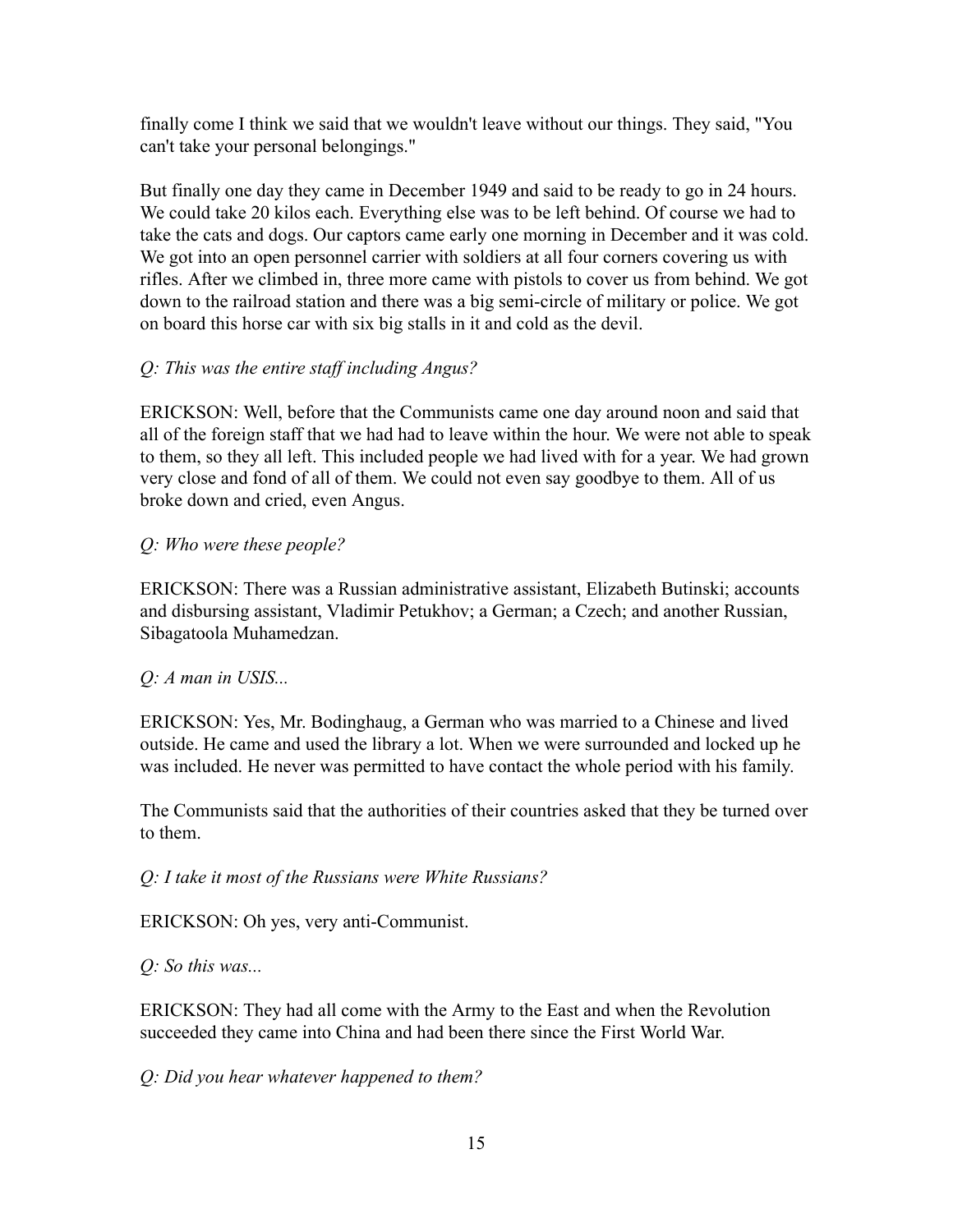ERICKSON: Petukhov, the disbursing agent, managed to get out and go to Australia.

The Russian, Sibagatoola Muhamedzan, was one of the nicest persons I have ever known. He and his wife used to take children off the street who were starving and I think they had 11 or 12 children they had picked up and were boarding. He was just a maintenance man, a low paid employee. We heard that when he got out, when he was taken away, he committed suicide because the authorities wouldn't give him anything to eat for the children and the only way to get stuff for the children was to have him commit suicide.

But that was the worst, saddest day of the whole incarceration, when they all were forced to leave the Consulate.

# *Q: Well, then all the Americans left. Was Ward and Mrs. Ward with you then? Did you all go together?*

ERICKSON: Yes. When he was in solitary confinement for those four weeks I went over and stayed with her. They permitted me to do that.

### *Q: Then you were put on a train...*

ERICKSON: We went to Tientsin. It was forty hours. There was an aisle and six stalls. All the windows were open despite the cold. Guards walked back and forth the whole time. We didn't know where we were going when we were put on the train. We thought we might actually be going to Siberia. We were told to bring enough food for 48 hours. Fortunately we did go to Tientsin rather than Siberia.

#### *Q: What happened in Tientsin?*

ERICKSON: All the consulates in China were still open at that time. They had sent Phil Manhard over from Peking to Tientsin. The Chinese made one person responsible that we would not commit any crimes, etc. He was made that person. When we arrived at the train station, one by one we got off and had to go through a little building and sign documents that we had been well treated and had all our belongings. None of us could read it, but Phil Manhard said to go ahead and sign. We all got out and were turned over to the custody of the Tientsin Consulate General. We had to stay in their homes and promise not to go out. We could have no communication with anybody.

So we were there for just a couple of days and then we had to go down to the waterfront and board a little tug. There had been an arrangement for the Lakeland Victory to pick us up out at Taku Bar but we had to go up the Hai River out to open water to board.

*Q: There was an interview that was done by Marshall Green of Phil Manhard on this. He talked about first there was reluctance on the US part to get a ship. He said, "Listen you had better get a ship in here or otherwise your name will be mud."*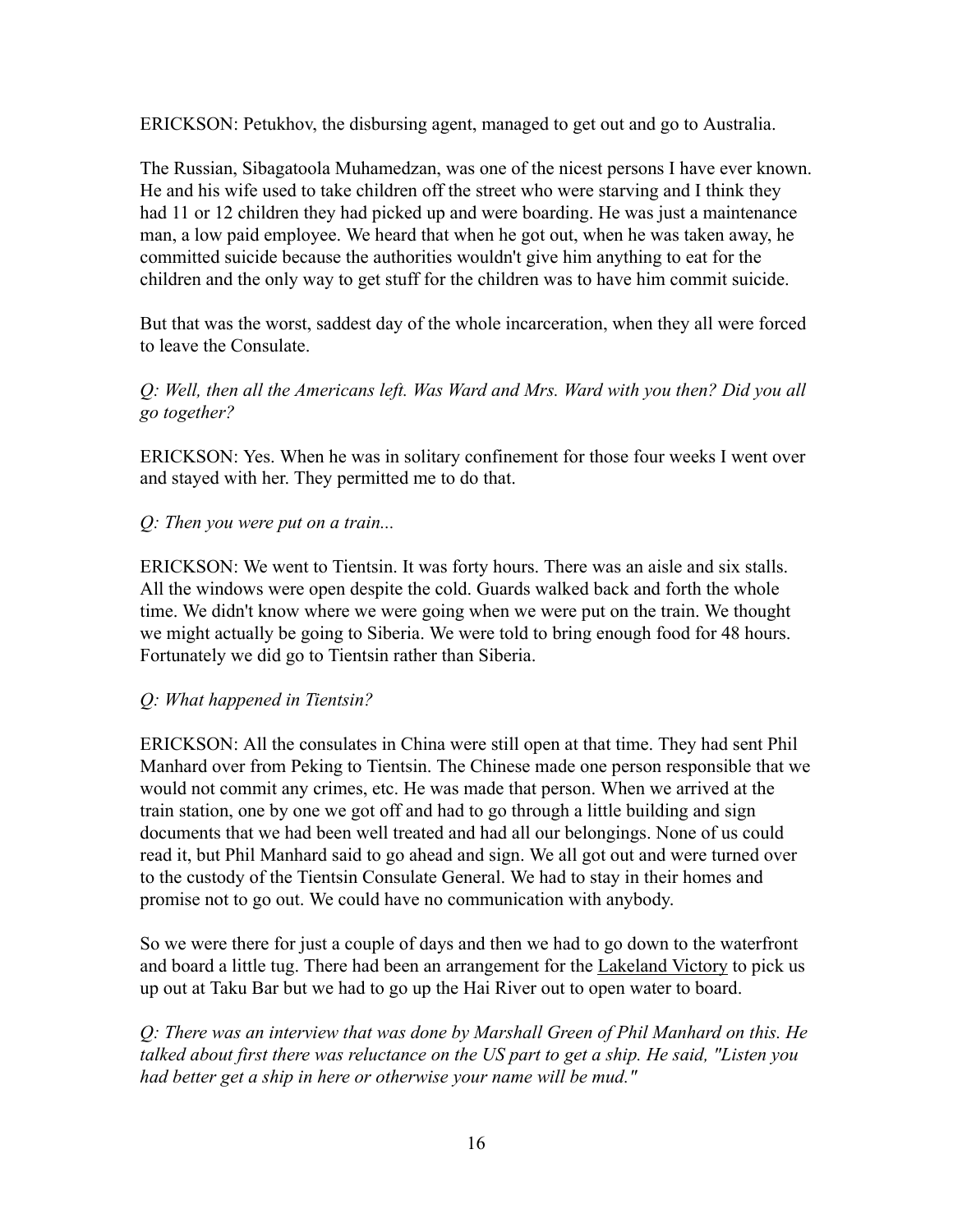ERICKSON: We got in the tug. We had to go down into the hold and it was dark and small and we were seated around like this. We got on Sunday afternoon and didn't get out to the ship until Monday morning. We couldn't move. My knees swelled. There were no toilet facilities. It was just a totally miserable trip. When we finally got there they let Angus Ward get off and go on board the ship with the Chinese. The ship was loaded with reporters who had all the good quarters. We had to take what was left over.

When some of the photographers started taking pictures, the Chinese then said they had to return the film, otherwise they were going to take us back. In the meantime, all except Angus were still stuffed in the hold. Time went on. We thought we weren't even going to get off now. We never knew what the next step was going to be throughout this whole affair. Finally one of the photographers ripped his film out and handed it over to the Chinese with a big gesture and that satisfied them, face saving for them. Finally they let us get out of the tug and go on board the ship.

# *Q: What sort of reception did you get? Were you hemmed in by news people?*

ERICKSON: They were after us the whole time. We resented it because we had to double up in small places so that they could have the nicer rooms. They would come at midnight to ask questions.

### *Q: Had you been put under instructions not to talk?*

ERICKSON: Yes. Don't talk about anything because it would endanger the people who were still there. We still had Hugh Redman, CIA, there. He was in the detachment at Mukden, but the rest had pulled out long before. But he stayed on for some reason. He finally died in prison there. I think his mother went over a couple of times to see him.

And Tientsin and Peking were still staffed, etc. Anything we said really could endanger people. We were told that right in the beginning. I think Angus probably had instructions to tell us. Especially when we got back to Washington. We were told to be careful to just tell the facts and not speculate.

*Q: How did you find your reception back in Washington? I think we are better now, but there has been a tendency that if any people get into trouble because of the situation, to sort of avoid them. Did you feel any of that when you came back? Or maybe you were too new to the Service to sense this?*

ERICKSON: I was new to the Service and hadn't held a very high position. The publicity was tremendous. We stopped in Korea and got to Yokohama and there MacArthur turned the military inside out to help us. We were met with a band at the pier. We were all given cars and chauffeurs, cards to the PX and the drivers were told to take us anywhere we wanted to go. We were really treated like top VIPs. They had flown in special cat food for Jeep, Saki, Saihan and Ranger, the Ward's cats.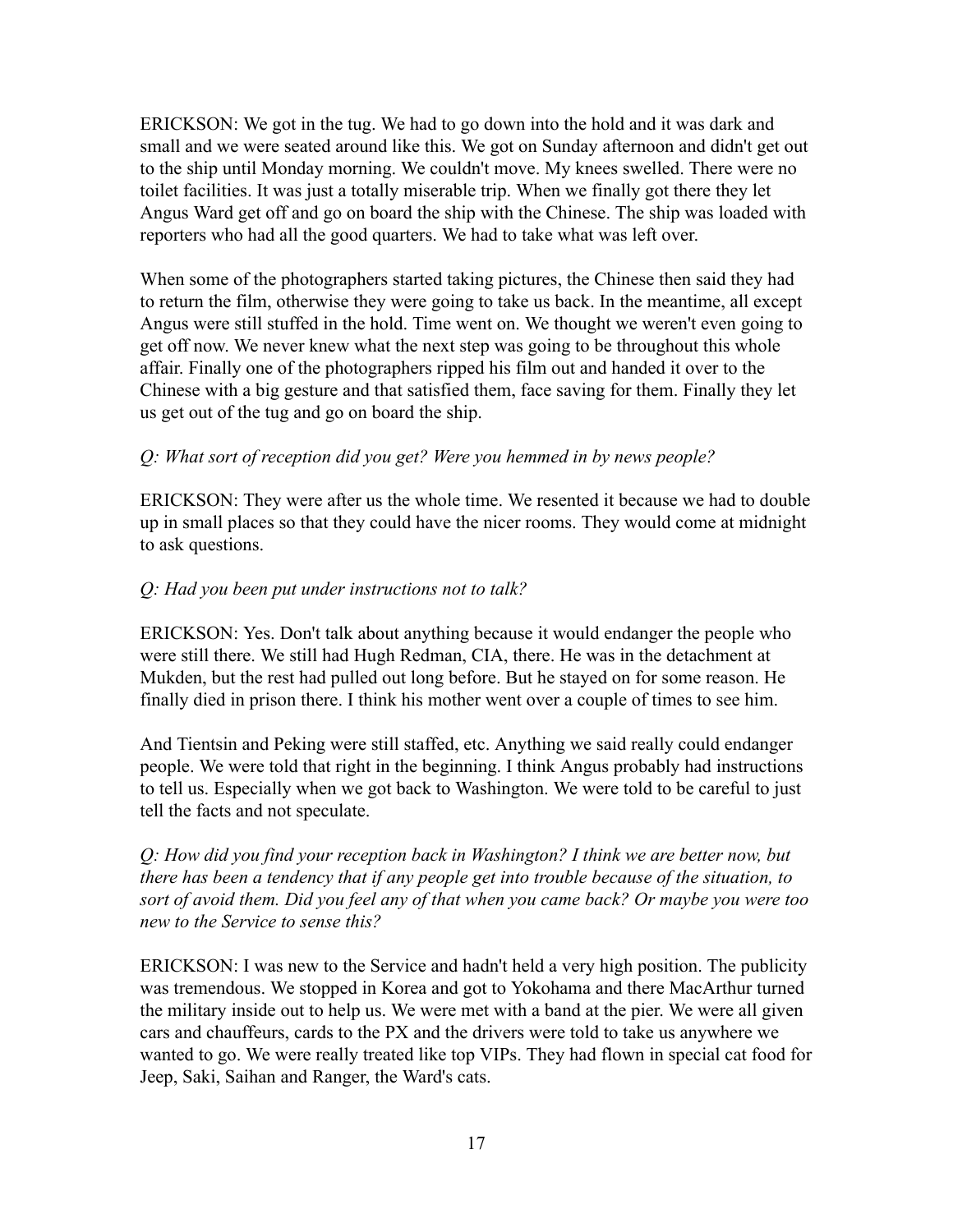## *Q: You might talk a little about them to give a feel for Ward's cats.*

ERICKSON: Well, the Wards adored animals, but especially these four pets. My housemate, Wally Norman, and I would go occasionally to the Wards to lunch. They had a long wooden table. The cats would eat at one end and we would eat at the other end. We had cat hair in the soup, etc. They had a Chinese scroll with pictures of pheasants on it and the cats would race across the room and claw the pheasants.

# *Q: You were mentioning before we were on tape about a telegram that went out.*

ERICKSON: Oh, about the cat house. He wanted to be able to transport the cats when we left Mukden and he sent a cable to Shanghai saying, "Request whereabouts cat house left Shanghai such and such a date." I don't remember the reply.

Another perennial telegram going out to Tehran was, "What happened to case number forty eight of a certain kind of salmon?"

# *Q: He had been to Tehran before?*

ERICKSON: Yes, that was his post before. It was the Cat Lovers Society of America who had flown in this cat food to Yokohama especially for Ward's cats.

### *Q: What was Angus Ward's background?*

ERICKSON: He was from Allegan, Michigan. A kind of backwoodsman type, but very intelligent. I don't know how he got interested in Russian. He was a Russian expert. Irmgard was Finnish, and had gone to school in Leningrad. She often said, "A royal school for noble children."

### *Q: Mrs. Loy Henderson also...*

ERICKSON: Was she Finnish or Russian?

*Q: I think Estonian, but she had also gone to the same school.*

ERICKSON: Well, it was THE school.

That is all about the cats except that when I was back in Washington and they were still in Michigan, he called me and asked me to find a place to stay when they came to Washington that would take the cats. I went to every hotel in downtown Washington and never found a place that would take the cats. Finally they left them with his brother in Michigan.

*Q: When you got back were you getting any feel for the advent of McCarthyism or had this started at that time?*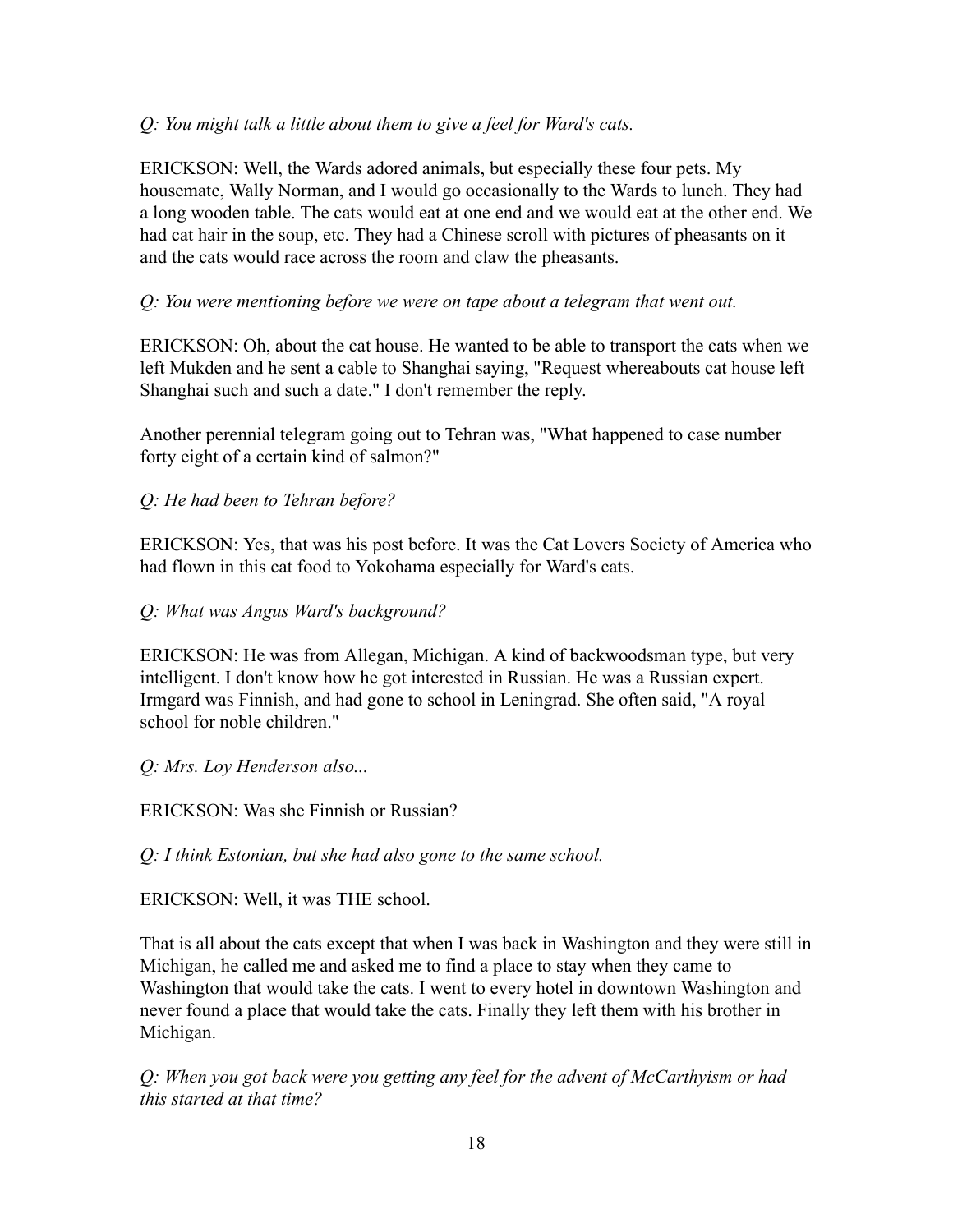#### ERICKSON: No. That didn't happen until I went to Algiers, my next post.

#### *Q: What did you do when you got back to Washington?*

ERICKSON: First, I checked into Personnel because I needed to get back to Kansas. It was two or three days before Christmas of 1949. So I went to Personnel and they said, "Well, we can't give you home leave because you haven't been out of the country for two years." I said, "Where have I been?" They said, "According to your records you have only been...." I then became rather sarcastic and showed them I had been out two years. I don't know if they didn't count Mukden as being overseas or what.

Two of us flew back. All the rest took a ship back to the States. Jack Feigal and I wanted to be home for Christmas. When we got here Assistant Secretary Butterworth called us in and welcomed us home. I don't feel that there was any ignoring of us. I think they were so glad to have the problem settled.

At the press conference for the two of us they kept asking, hadn't it affected us, how did we feel, weren't we nervous? I said, "No." And the next day the Washington Post had a big headline: "Erickson says nerves on edge." I kept insisting that was not true.

Afterwards I flew to Kansas City and my brother and his wife met me there. Again there were reporters at the station but we avoided them. We drove the 200 miles to Concordia. We even stopped for lunch...my picture was in every local paper in Kansas and the people recognized me and wanted to give us a free lunch. It was a very well-known incident at the time. It was before TV.

### *Q: At that point how did you feel about the Foreign Service?*

ERICKSON: Well, it is foolish now as I look back on it, but I became very idealistic and very anti-communist and wanted to do anything to really eliminate communism. When they asked me where I wanted to go I said, "I will go to any border country and do anything I can...

*Q: I think this is one of the things we are trying to do, to reconstruct the period. You had a heavy dose of what we saw as the problem with a communist regime. Most of the people of our generation, this was essentially what their careers were about.*

ERICKSON: Well, they laughed at me. They really did think I was foolish to want to go back. They thought there must have been something wrong with me. And there probably was. Anyhow that is how I felt at the time.

*Q: What were the offers?*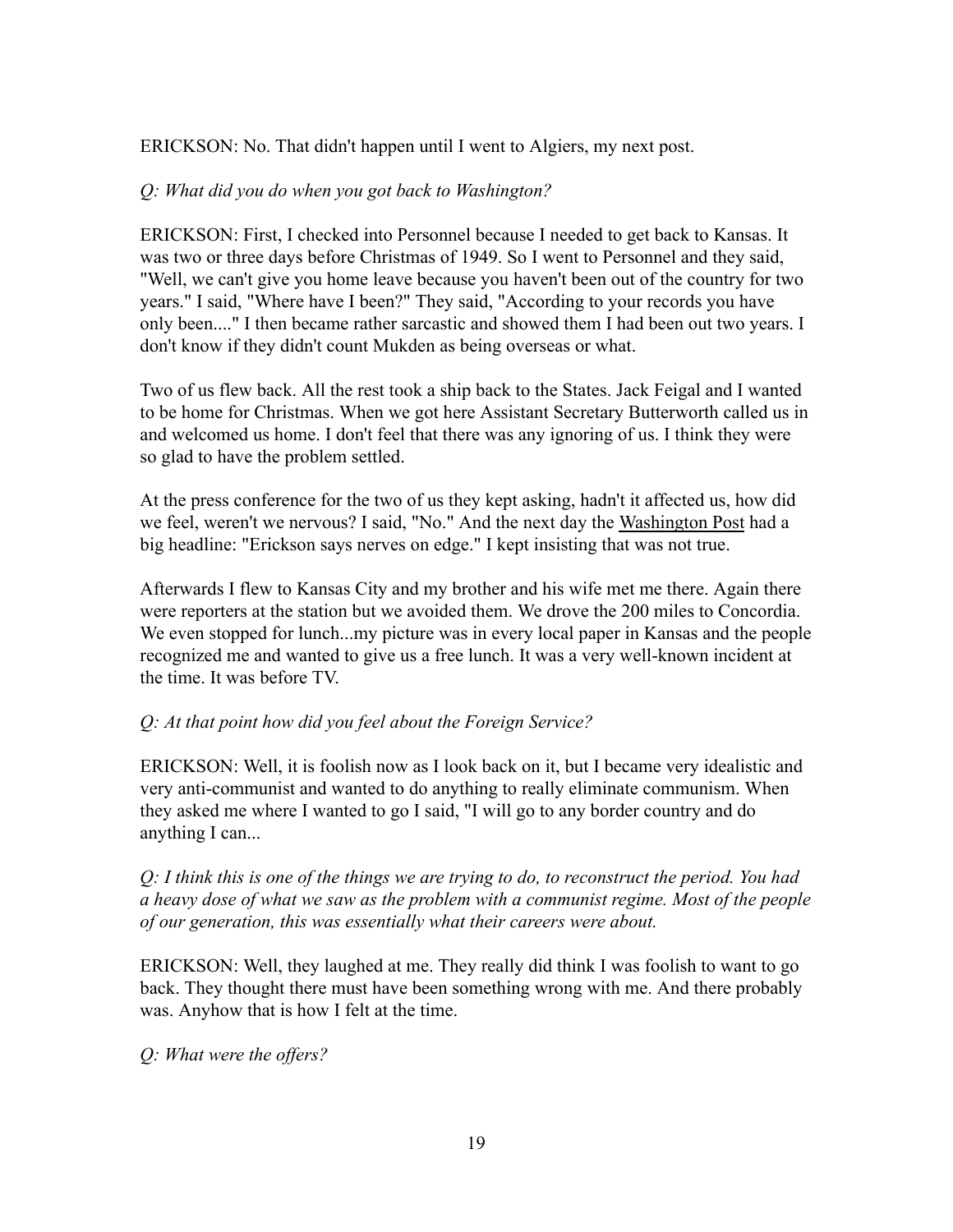ERICKSON: Well, they were going to give me commercial training. I was offered Algiers or Barcelona which are pretty far from the communists. So I chose Barcelona. I went to the Commerce Department field offices in Minneapolis and Milwaukee for training. I went back to Washington to get my tickets to go to Barcelona and they said, "Your assignment had been changed. We have a reservation for you by train tomorrow to New York and the next day by plane to Algiers." There had been three people in the commercial section and all of them had become ill or something happened. So I went to Algiers. My trunks had gone to Barcelona.

*Q: What was your status then?*

ERICKSON: They had lost the records so there really wasn't much of a status. Promotion requests had been submitted and they were lost too. The IRS was hounding me for income tax that I hadn't paid, even though I was only getting \$2160 plus allowances. Finally Angus wrote a letter to all of us saying that he had gotten a ruling from IRS to give us time to pay our taxes and we wouldn't have to pay penalties.

*Q: You had gone to Mukden as a clerk. Were you still going as a clerk?*

ERICKSON: I still was, but as an economic clerk.

*Q: In those days, the technical staff moved down...although there were officers who were called Foreign Service Staff who were holding down jobs that were not of a clerical function really.*

ERICKSON: Lots of economic jobs were FSS. They had been brought in at various levels.

*Q: You were in Algiers from 1950-54. Is that right?*

ERICKSON: Yes.

*Q: What was the situation there?*

ERICKSON: Again it was pending revolution.

*Q: Did you have the feeling of deja vu?*

ERICKSON: Not really deja vu, but again we knew it was coming. There the second Consul General that we had was totally prepared for what happened...Lewis Clark, who had been the Minister in Nanking and who took the Embassy to Canton. At all his cocktail parties he assigned us one or two people that we were to get bio information about and it had to be turned in the next morning. His parties were for a purpose and we had to produce. Leon Dorros, coordinated it.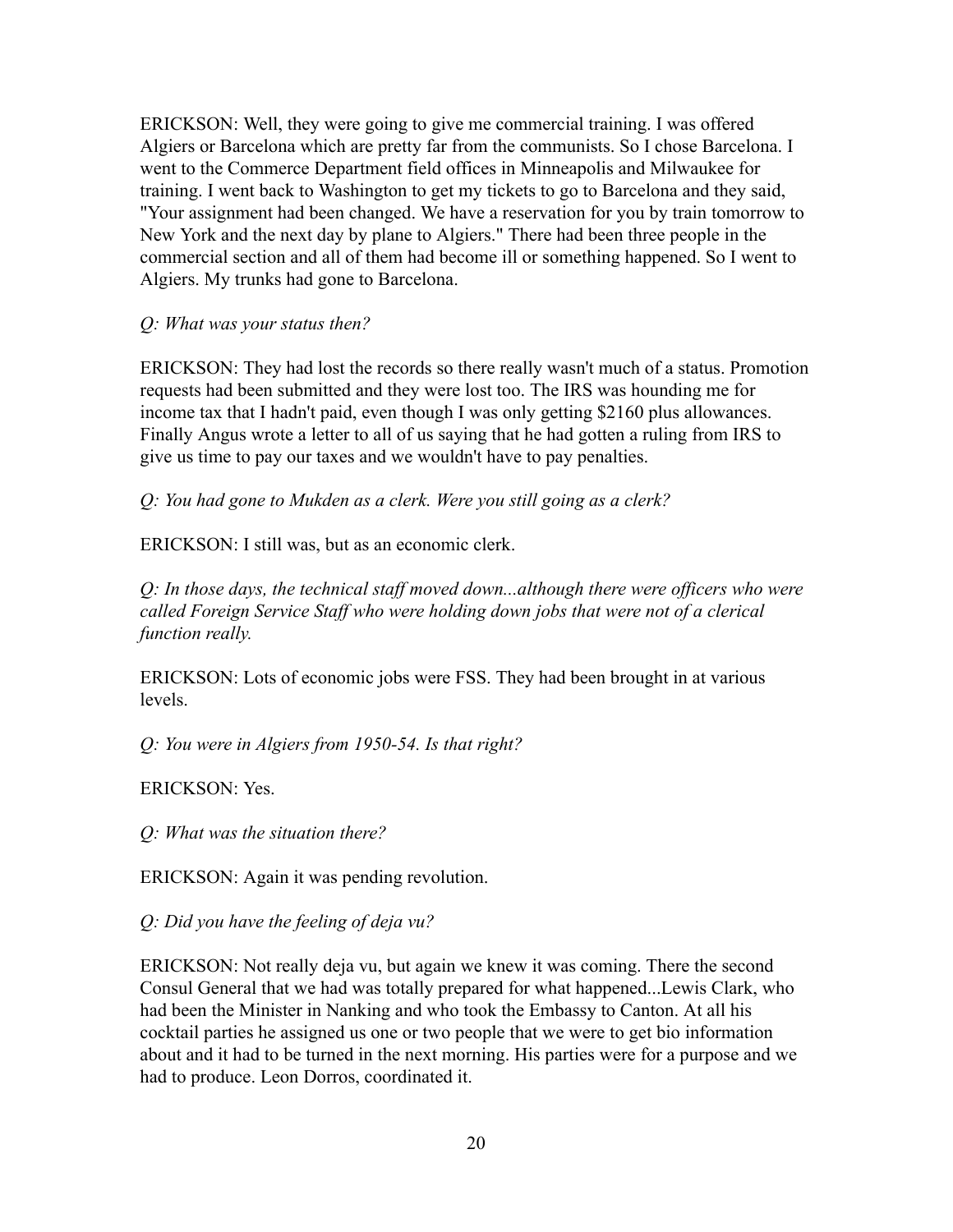So, when the November 1st rebellion started we had very good files on who would probably stay, who wouldn't stay, who would do this and that.

# *Q: These were the French.*

ERICKSON: We didn't have lots of Moslem contacts there because the French didn't want us to and when we traveled French police were always in the background. They knew what we were doing and were suspicious of us the whole time.

# *Q: This was the French intelligence service. What was the situation when you arrived in Algiers?*

ERICKSON: The French were insisting that it was part of the Metropole, the three Departments Oran, Constantine and Algiers, and the Sahara area was separate. In spite of what had gone on in Tunisia and what was going on in Morocco in the independence movements, it was fairly slow in coming to Algeria. But you knew it was coming. However, lots of people were satisfied the way it was because the Moslem population did go back and forth to France and there were big exports from Algeria to France. And there wasn't all that much hard feeling between lots of Algerians and the French.

You had two types of French at that time. You had the Metropole French and the Algerian French, the latter being 3rd or 4th generations in many cases.

It was really a very calm situation when I arrived, but tension was under the rug all the time.

### *Q: What were you doing there?*

ERICKSON: I did economic work the whole time.

# *Q: What were our concerns economically there?*

ERICKSON: Well, 180 degrees from what they are now. At that time all the countries in Europe and Africa were so poor after the war that they couldn't buy anything from the US unless they had something to buy it with. So we were promoting exports from countries to the US so that they would have money. We were trying to get olive oil, briar pipes, anything they could send. Our big thing was export promotion to the US. However, the big Algerian crop was wine, which went to France, not here.

*Q: Did you get any feeling that there was a difference between how we were looking at things from Algiers and how the people in our Embassy in Paris were looking at things? Later on there developed this battle of North Africa between the European Bureau and either the African Bureau or at least those parts which were in north Africa.*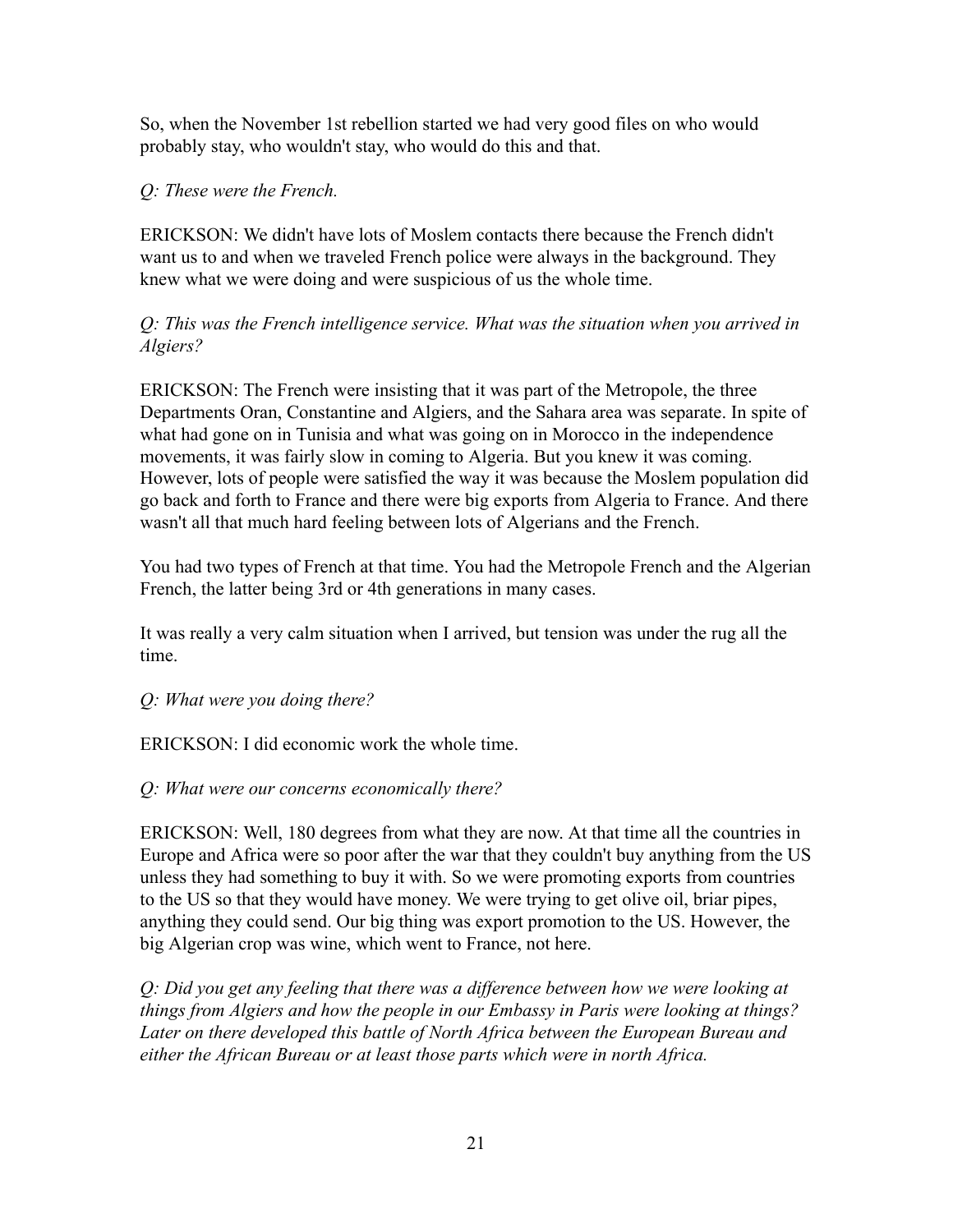ERICKSON: Our feeling in Algiers was that the Embassy really didn't know what was going on. I think that is kind of typical everywhere. But, perhaps more so there because the Embassy types would come down and they wouldn't go to restaurants and eat the food. They wouldn't eat butter because they were afraid that it was contaminated, or the lettuce unwashed. We ate everything and had no health problems. Not that this had anything to do with politics, but it was just part of their whole attitude towards this part of the country...it really isn't a place that is worth that much.

### *Q: How did you find the French officials that you had to deal with?*

ERICKSON: I saw lots of French officials. I played bridge with the Governor General. I played bridge with all the top people.

#### *Q: You turned into a very good bridge player after Mukden, huh?*

ERICKSON: I enjoyed it. I probably had better contacts than anyone else. I was there for so long. I was there for four years and got to know them. I really had very good access to everyone.

I had gotten a promotion every year and a double promotion, so I went from FSS-14 to FSS-8 in Algiers.

*Q: What were some of the major developments that affected us and you in Algiers during this period?*

ERICKSON: That was the McCarthy period.

*Q: Were you getting anything from this or were you just out of the line of fire even though having been in China?*

ERICKSON: I don't think any of us in Mukden had trouble. But Clubb and many of the people we knew at other posts certainly did. We knew they were no more communists then we were. It only directly affected one person, so far as I know...no that wasn't McCarthy, that was a budget cut. He had to leave in 30 days, in the first big RIF under Eisenhower.

### *Q: What about in Algeria? Were there any major political developments that affected our relations?*

ERICKSON: No, other than the major undercurrents of the coming revolution. That was what we were reporting on. I went over by myself in my car every mile of national highway in Algeria and took pictures of the bridges. I didn't realize until much later that was really spying. I felt it was just reporting on the highway transportation network. That was one thing that I did which certainly made me get around and talk to people. Again, I met lots of Moslems that way too.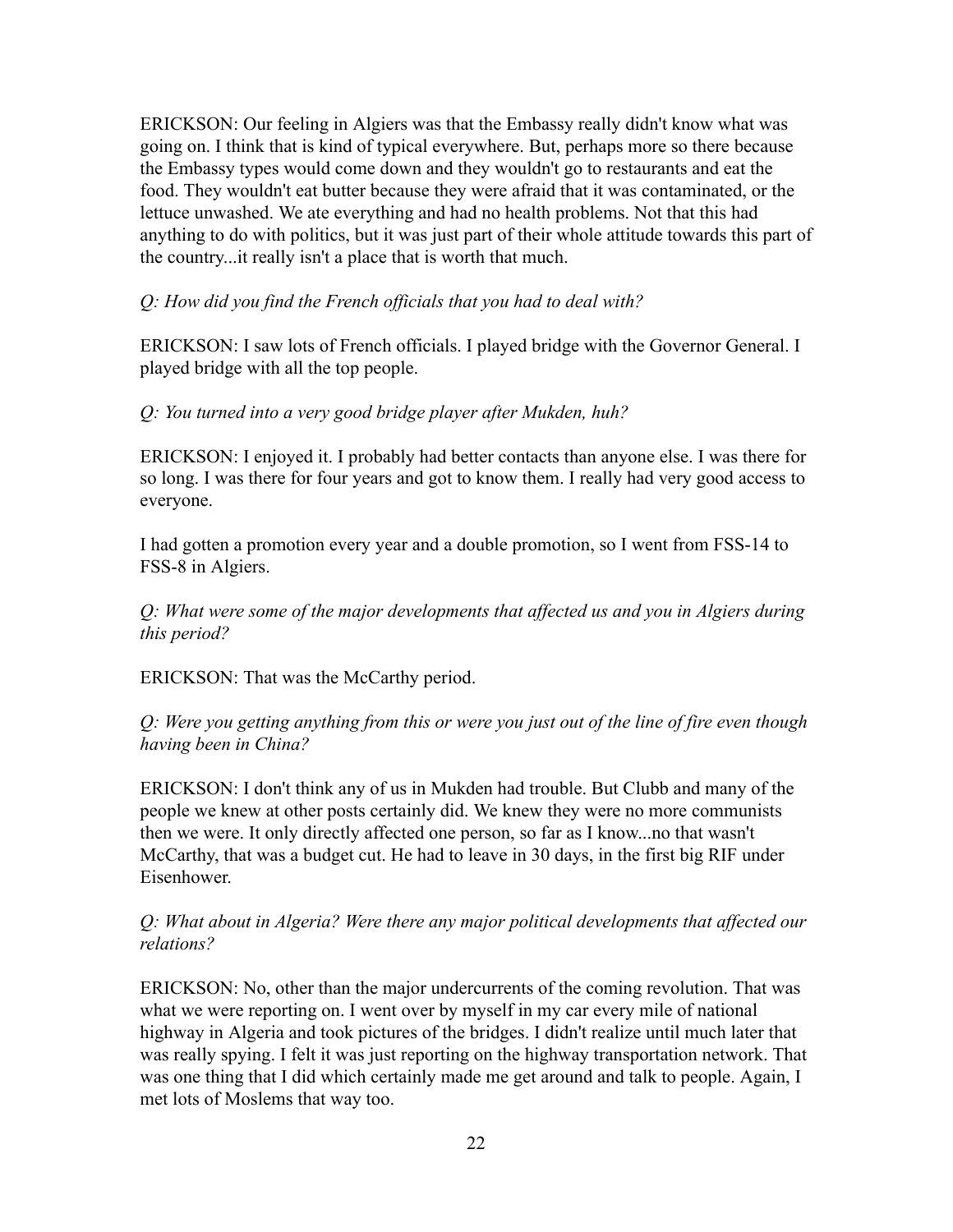#### *Q: But it wasn't dangerous?*

ERICKSON: No, not at that time.

*Q: Were you getting echoes from what was happening in Vietnam at the time? We are talking about Dien Bien Phu in 1954.*

ERICKSON: It favored Algeria in a way. There were a number of French firms who had capital and were moving out of Southeast Asia, particularly from Vietnam, and they were investing in Algeria, etc. So financially the pullout in Southeast Asia was a boon to Algeria.

*Q: When you left, Algiers was essentially quiet.*

ERICKSON: It was quiet. I left on October 1, 1954 and November 1 was the start of the rebellion. I was transferred to Paris and one month later all hell broke loose.

*Q: You served in Paris from 1954-56. What were you doing there?*

ERICKSON: I was industry reporting officer which was the best job in the Embassy.

*Q: What does an industry reporting officer do?*

ERICKSON: I reported on ship building, automobiles, motion picture industry, and all phases of industry, which at that time was still recovering after the war.

### *Q: Did you feel a bit like a country cousin coming into the big city or did you always maintain your view that these people were a bit precious?*

ERICKSON: No, I think I have always maintained my country view, no matter what. But it was such an exciting city and exciting life. For me it was an exciting job. I went to ship launchings all the time. I represented the Ambassador at the Cannes Festival one year. I had a new convertible and I was asked to escort Kim Novak from her hotel to the casino. Burt Lancaster invited me to Maxime's for dinner. For a young person it was rather exciting.

Oh, Mrs. Clark (Lewis Clark was Consul General), was one of a number of Vassar girls of the same class who married Foreign Service Officers. I think there were six of them. I don't remember who they were now, except one of them was Marian Achilles. Ted Achilles was at that time Minister in Paris. Mrs. Clark wrote to Marian Achilles and said, "Erickson is coming to Paris and I want you to take care of him. If you need any fill in for a black tie dinner, for a party, for anything in French, you just call on Eric and he will be there." So what could I do? It turned out I was often called, maybe an hour before dinner or something. But not just for emergencies, they invited me to other things too.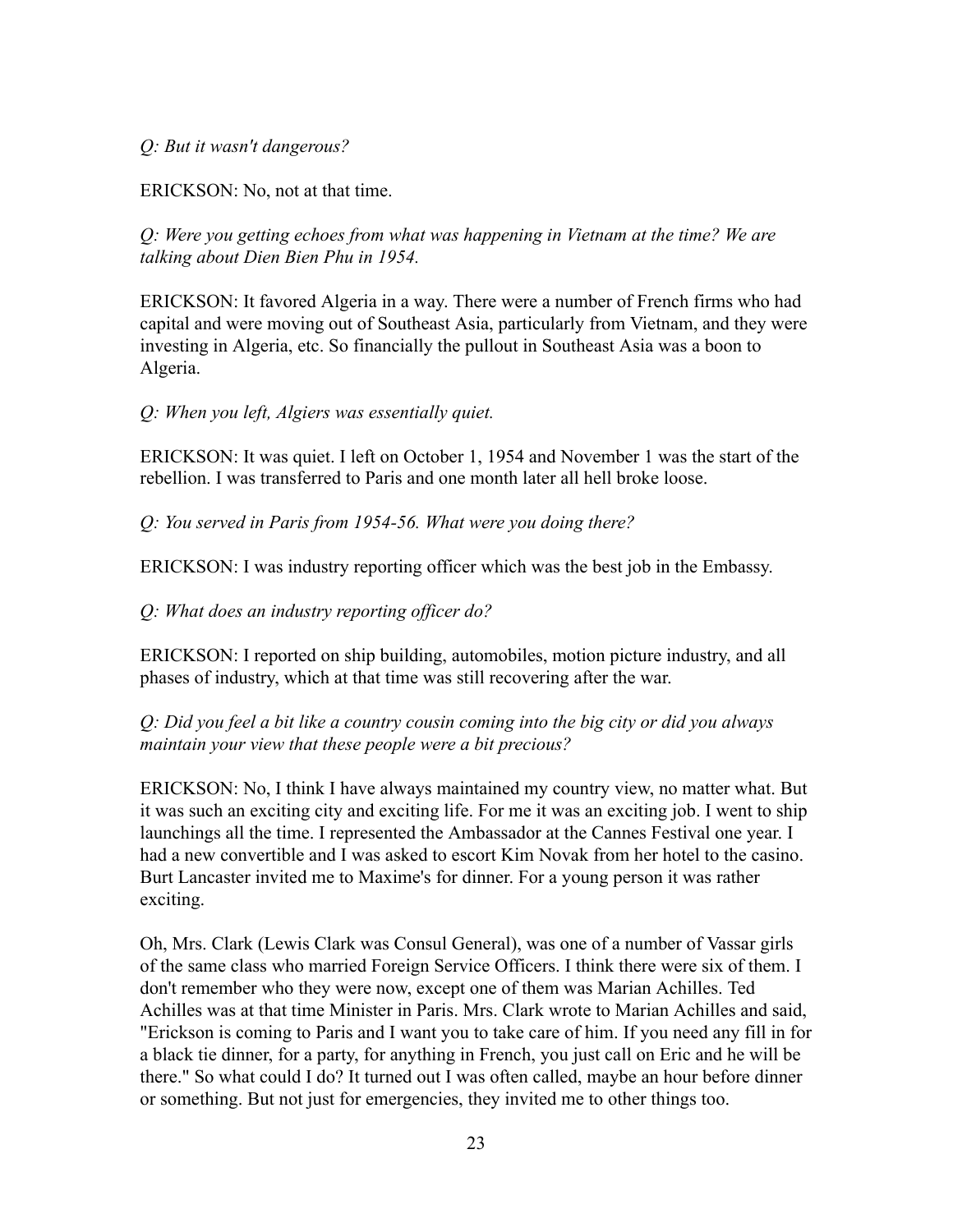#### *Q: What were American-French relations like at the time?*

ERICKSON: I think de Gaulle was out by that time. He was, because in Algiers he came down to give a speech at the Place du Gouvernement. I went to it and walked out. It was so anti-American I couldn't stand it even to listen to the whole thing and then report it. It just made me boil and I left. So I know he was not in when I went from there to Paris.

Also, one of our employees at the Embassy...her father was the concierge at the Parliament...got me a pass so that I could attend all the sessions of Parliament. It was a period of unsettlement for France.

*Q: There was the Geneva Conference and the settlement with the Vietnamese and all that.*

ERICKSON: I was at the National Assembly the night that Mendes-France submitted his resignation. He said to his fellow deputies that they would live to regret it. It was an interesting period too.

*Q: At your meeting with French officials and industry people how did you find their feelings towards the Americans?*

ERICKSON: It was generally very good at that time, I think. There were always the French who were not all that friendly towards Americans. But I think basically our relations were quite good. Ambassador Dillon was the ambassador at the time. I think he certainly was well respected and did a lot for our relations as well.

*Q: What was your impression of the French intellectuals? It seems to be in no other country that you have such a so-called class of intellectuals that seems to be important? Did you find that it was important?*

ERICKSON: Yes, in France it is important.

*Q: He was editor of Le Monde?*

ERICKSON: I'm not sure. I had met him and should know, but I don't remember.

Again, the Ambassador had a party every Thursday night and we took turns going and got to meet and get to know people in those days. I have a feeling today you are so security minded that you don't get to meet the people that you used to.

*Q: Was the impression you got that the French intellectuals were viscerally from the Left and that the Americans were just culturally a wasteland?*

ERICKSON: Yes, that was the impression. But I don't think we took that all too much to heart. That was just the way it was. Maybe we should have.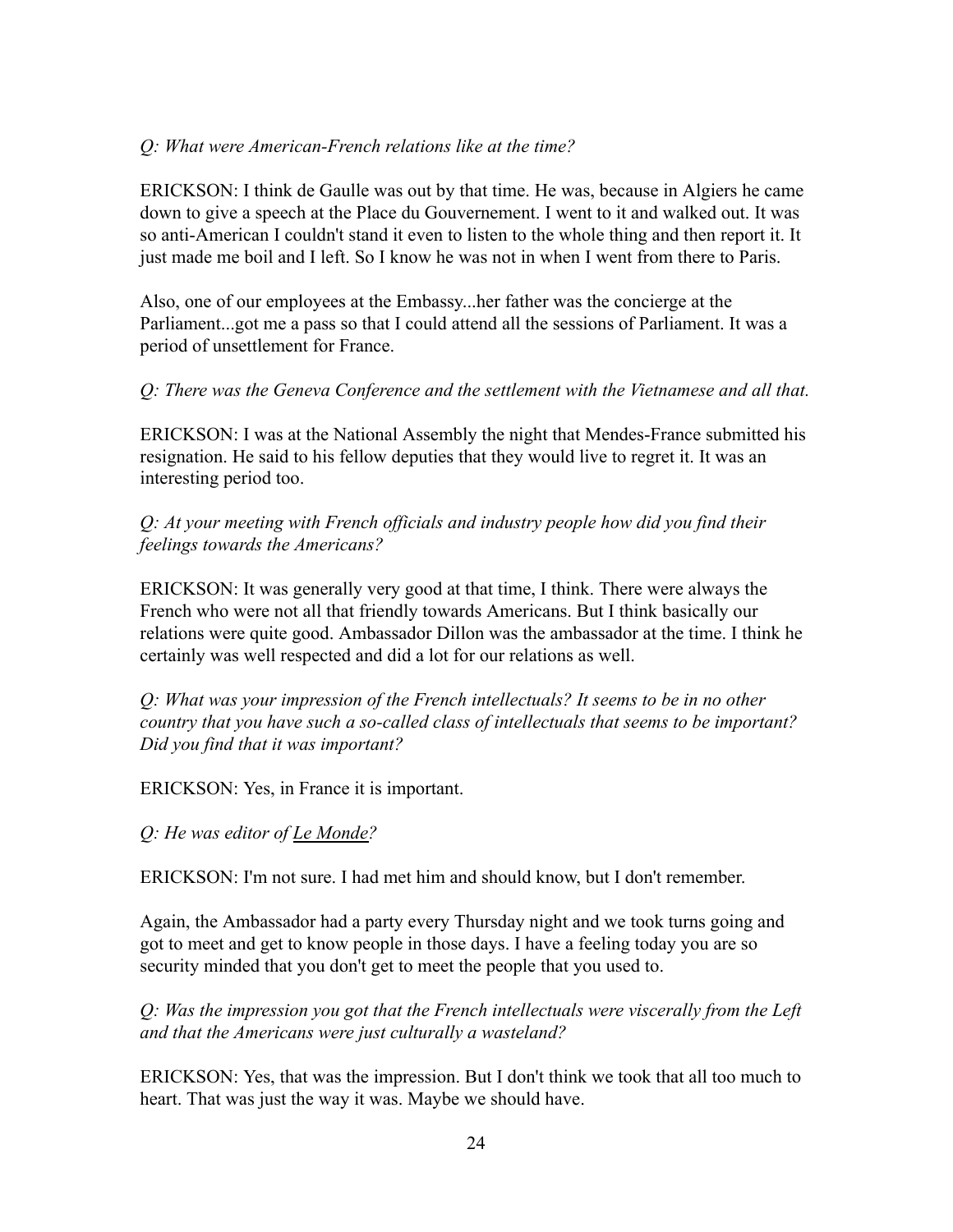## *Q: I think it comes with the territory.*

ERICKSON: I had landed in Normandy and I spoke French at that time. When we went through the countryside they brought flowers, Calvados, etc. I had such a warm feeling for the French that I probably always leaned to the pro-French side.

# *Q: Were there any major political developments during your tour?*

ERICKSON: I think Mendes-France...it was more internal France...well not entirely. But internal France was more important at that time than France-US it seems to me. They were really going through a difficult time.

# *Q: It was sort of the last gasp of the Fourth Republic. What were your impressions of Douglas Dillon as Ambassador?*

ERICKSON: I thought he was just super in just every respect. I think I probably felt that because he read every word of my industry reports and often called me in to ask about them.

# *Q: He was an economist wasn't he?*

ERICKSON: Yes. This was the time that they had the Wriston program to convert FSS to FSO simply by writing why you thought you should be one. I was converted from an FSS-8 to an FSO-6. When they called me in I originally said that I was happy the way I was and didn't really plan on staying in. So there was no point in converting. They said that I probably wouldn't be able to do economic work if I didn't convert. So I went ahead and did it for that reason, not because I was desperate to become an officer. I still was not planning to make it a career. I just kind of drifted on and since I enjoyed it all the time I didn't leave.

### *Q: As an industry officer, what was your impression of the possibility of integrating Europe?*

ERICKSON: I think we all felt that that was part of our mission. Not to just integrate Europe, but to integrate us with Europe as well. But it had to start with their integration.

### *Q: Did you feel that it would work?*

ERICKSON: Yes, there was a great feeling at that time...they had just started up at Strasbourg, the beginnings of the integration. And the coal, steel community, the three European communities were formed, it seems to me, at that time.

### *Q: What about de Gaulle? Was he seen sort of hovering in the wings?*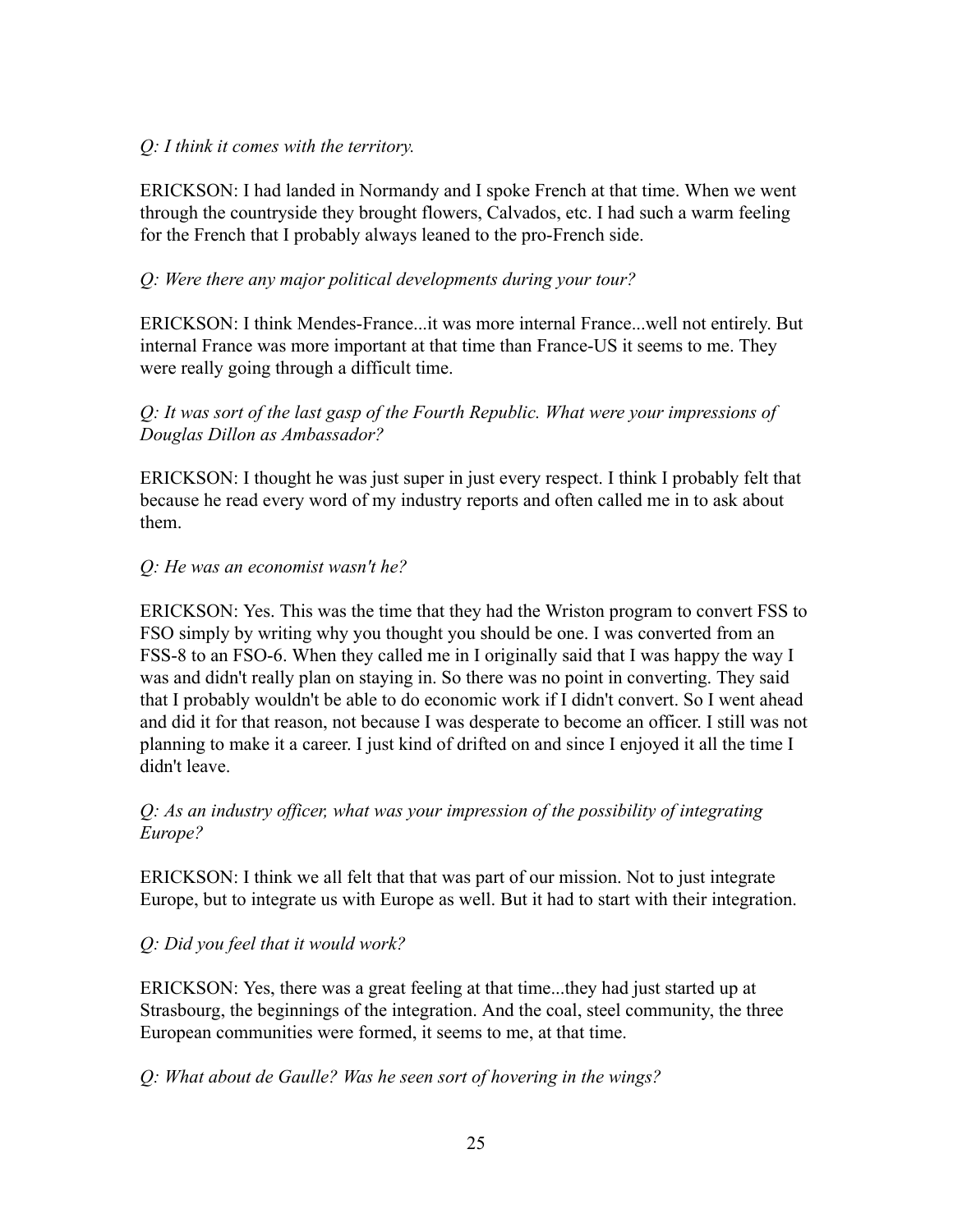ERICKSON: As far as I remember, he was seen as totally finished by that time. Especially when the Algerian Rightists turned against him.

*Q: So people weren't waiting for him to reappear?*

ERICKSON: No.

*Q: Also I take it from what you said he didn't seem to be somebody who was going to be helpful to the situation, at least as far as we were concerned?*

ERICKSON: To the contrary as far as the US.

*Q: Then you left and staying in the sphere of French influence went to a hot spot again, Laos, where you stayed from 1956-58. How did you feel about this?*

ERICKSON: I really did plan to quit then. I tried to get out of the assignment actually. Unbeknownst to me, my future wife was here [in Washington] with Jeff Parsons sending telegrams saying I couldn't get out of it.

*Q: Your future wife was...?*

ERICKSON: She was Parsons' secretary in Tokyo and he had asked her to go with him to Laos. She was here while he was on consultation and then came to Laos. I hadn't met her at that time.

*Q: What were you going to do in Laos?*

ERICKSON: I was THE economic section in Laos. No secretary, no typewriter, no window in my office, I was it. My only claim to fame there was that I decided what the GNP of Laos was and it stuck for at least a number of years. I invented that.

*Q: That is one of those figures that all of us learn that if they want a figure, we will give them a figure.*

ERICKSON: That is right. We had no figures from Laos before I went, so I tried to give them the right figure.

*Q: You couldn't even look out the window and do it.*

ERICKSON: I didn't have a window and I carried my in-box around with me.

*Q: What was the situation in Laos in 1956-58?*

ERICKSON: One thing was that Souvanna Phouma was Prime Minister throughout the whole period. So in that sense it was stable. But he brought the Communists into the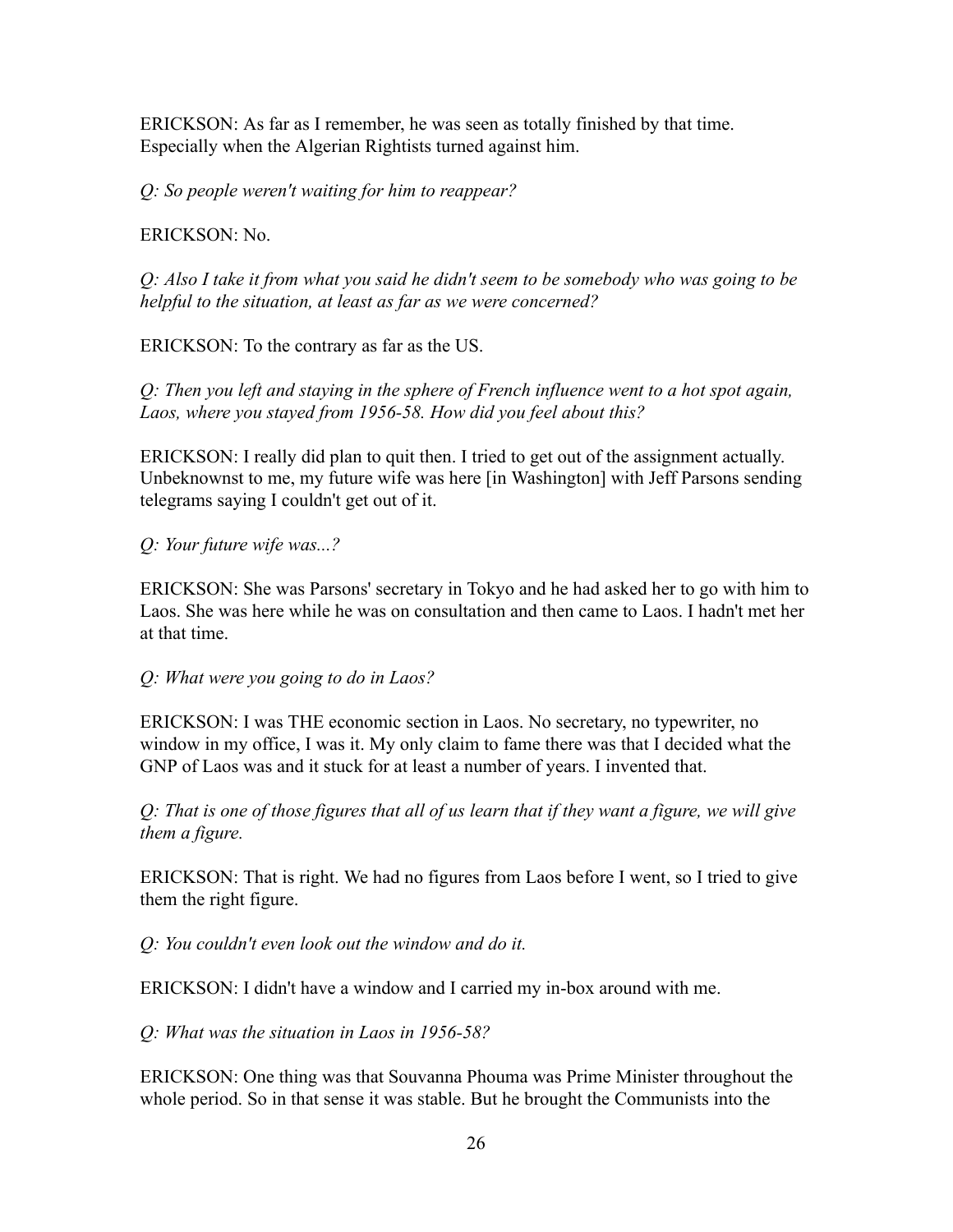government during that period also, Prince Souphanouvong, who was head of the Pathet Lao.

Again our position was that you have to keep the Pathet Lao out, etc. Souvanna Phouma was always saying that we have to work together, etc. We did not appreciate Souvanna Phouma entirely. I didn't at the time, but I think in retrospect we probably should have been more helpful to him.

## *Q: Your Ambassador was J. Graham Parsons. How did he operate?*

ERICKSON: He operated as a real pro. He could have conversations, meetings and at the end he would always say "Now to sum up in review...." It was absolute synthesis and clarity and he reduced everything to simple elements in beautiful language. I have never met anybody like him, who could gather in all the information and hand it to you in perfect language without leaving any of the essence out.

### *Q: What was the economic situation in Laos at the time?*

*ERICKSON:* Chaotic. They had no money for the military or for their civilian operations. They had really no institutions that were of any use either. I was involved 80 percent of the time with the AID program. I was the Ambassador's liaison with the AID mission there.

### *Q: What were we doing aid-wise?*

ERICKSON: We were supporting their military totally and in the economic program, the police, the administration, the central bank. In every phase of their economy we were helping them on the aid side.

Again you must remember that this was the period when Walter Robertson was in the Department and everything is black or white as far as communism was concerned.

### *Q: Walter Robertson being the Assistant Secretary for the Far East.*

ERICKSON: Everything in his eyes was related to China and communism. Laos wasn't pro-West enough for us and their officials weren't pro-West enough for us so therefore we were always kind of at loggerheads with them.

### *Q: Well, what about the French?*

ERICKSON: The French felt we were totally undercutting them and our relations officially with the French were not at all good in Laos. We saw each other all the time and were polite, but the relationship was not good. We really didn't cooperate on any programs. But then I think that was true in all these Southeast Asian countries. We did replace them and they resented it.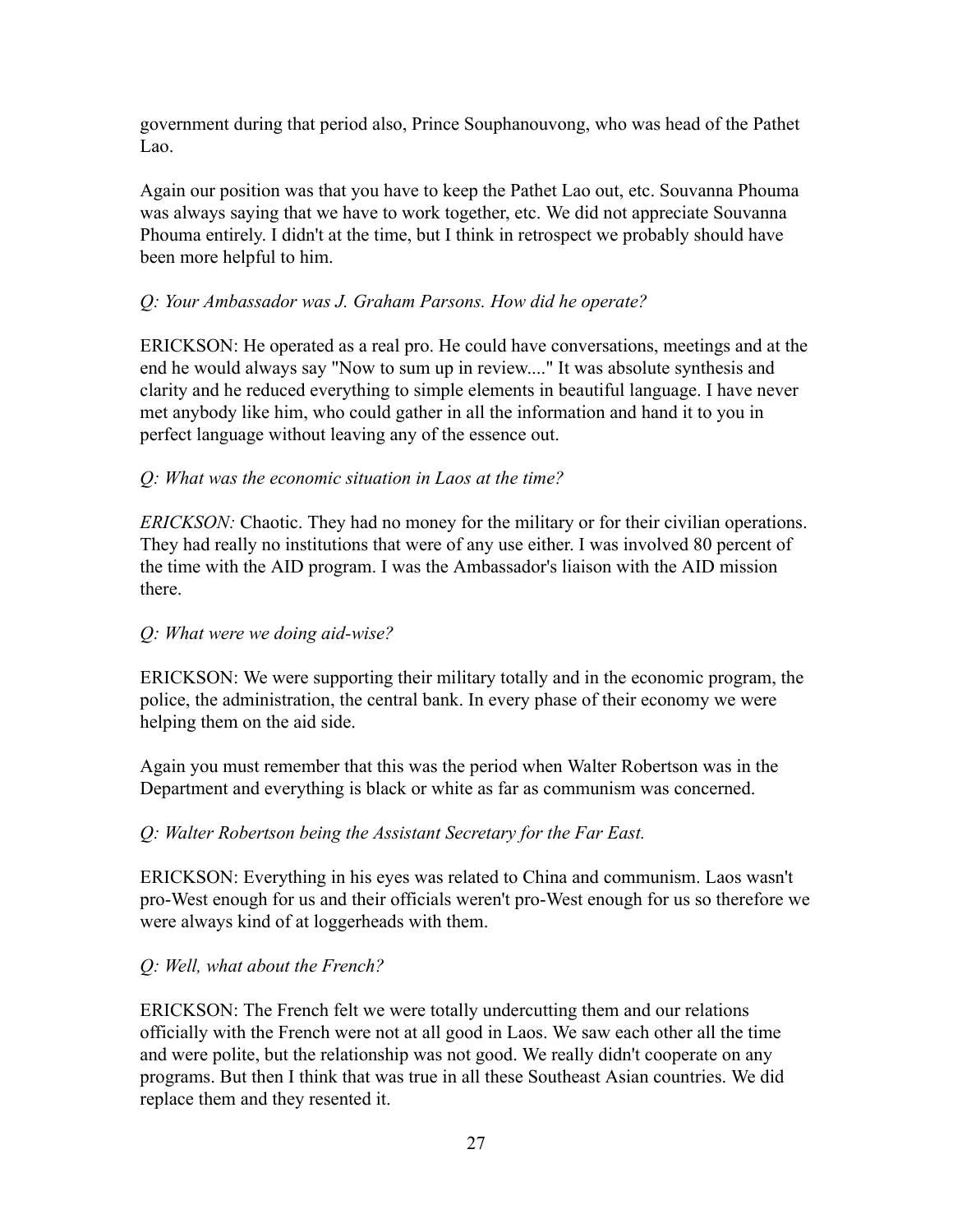## *Q: Looking at it at the time, did you feel that the Laotians were either bemused by the American presence or using it to get what they could out of it?*

ERICKSON: No, I don't think so. There weren't the types who really tried to get everything out of it. They weren't playing both sides like Indonesia and some other countries did. They really wanted and needed the aid. They certainly had nothing. I think they were appreciative of it. Not, perhaps, everybody, but by and large they were. Both officials and Laotians who thought about it at all.

#### *Q: What was your impression of our AID people? Did they know what they were doing?*

ERICKSON: How much do you know about the AID program at that time?

#### *Q: It is not for me, but for the record.*

ERICKSON: We had so many problems with the AID people, beginning with their personalities. I came back to the Lao Desk and used to go down to the Hill and listen to all the hearings on the AID program in Laos. We really had many people who were the dregs there. Practically everybody was a volunteer and I think they all volunteered to get out of something or to make something. The head of our public works was finally tried here for corruption and sent to jail. The head of the mission had his car cut up and put down a well. It was simply a bad situation. There were a few competent and dedicated people, but by and large our AID program was terribly and badly run.

### *Q: Obviously as the Ambassador's liaison you must have been giving some feel of this to him. How was he dealing with this?*

ERICKSON: Well, I think he did what he could. I think he thought more highly of people and their honesty than I did. I used to report things to him that I thought they were doing and he would call them in and they would somehow manage to convince him that they weren't all that bad. He was such a good ambassador and so supportive. I think he was great, but he thought people were more honorable than they really are.

The AID program was really a disaster from beginning to end. The roads they built were washed out, the money disappeared. All we were doing was buying time.

### *Q: What were your impressions of the Laotians?*

ERICKSON: All the ones that we dealt with were French trained and not really all that competent because the French had used Vietnamese almost entirely to run the country. So the Laotians were totally inexperienced. But I found them willing and dedicated, but there were so few who had knowledge and authority that you could deal with that we all had to deal with practically the same people.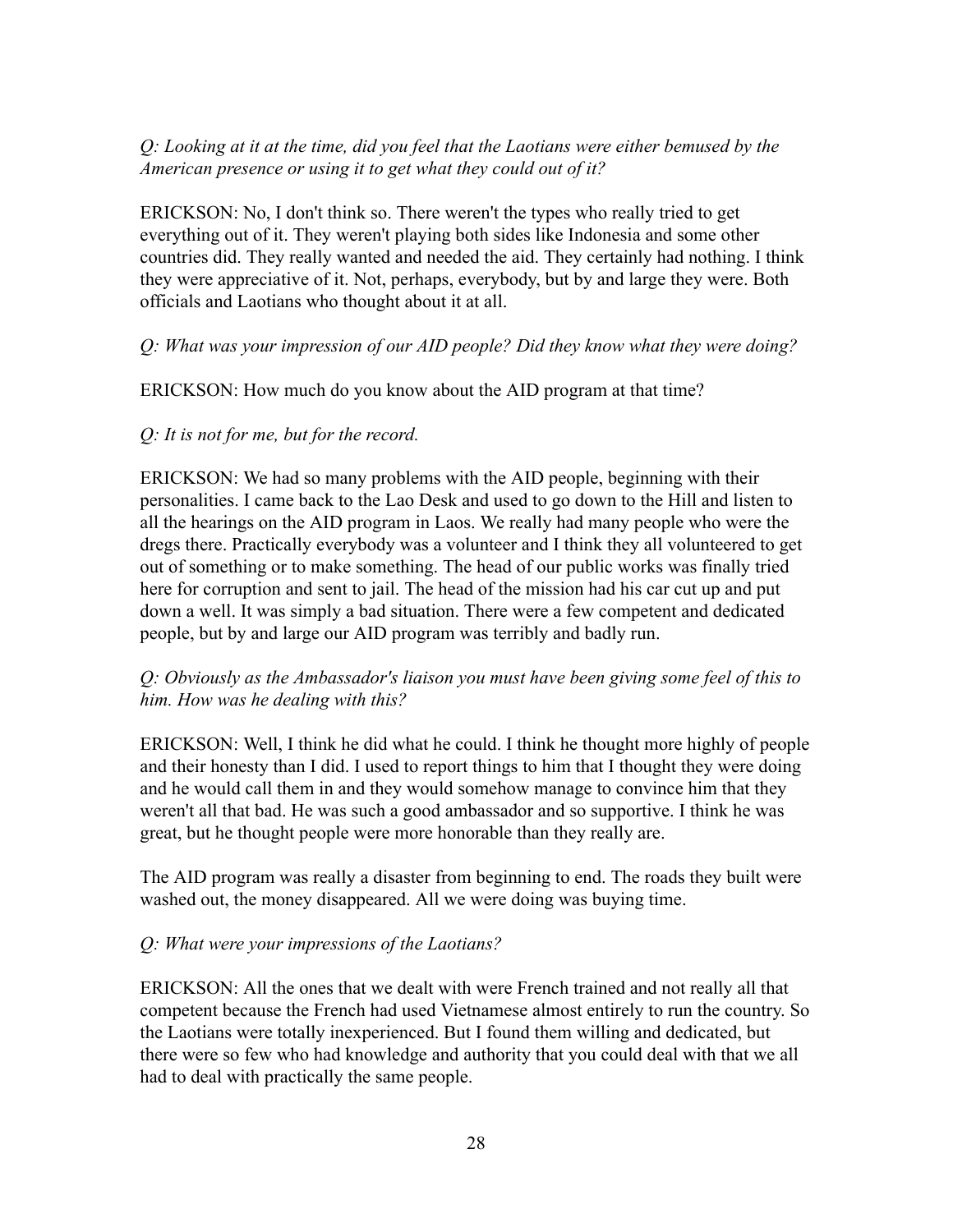### *Q: Could you travel around or did you feel a threat from the Pathet Lao?*

ERICKSON: We traveled around all the time except in the Communist held areas. They were really at that time mostly in the two northern provinces. We traveled in southern Laos. Again there were so few people that personally we knew everybody in the government from Souvanna Phouma to all the ministers, and saw them at lunch, dinners, etc. They were really friends. Even with Prince Souphanouvong the Communist, I sat down with him like this when there had been only five or six people and talked about fishing and his ideas.

### *Q: How would a royal prince get in bed with a communist?*

ERICKSON: I think most people thought he was being bought by them, but I think he was brainwashed and believed in what he was doing.

### *Q: He sort of came out of the French intellectual left?*

ERICKSON: Yes. I had an occasion under Freedom of Information to review Souvanna Phouma's diaries. They were given to the Library of Congress. The whole thing was handwritten in French covering ten years. I read every single page of all that. That was interesting as far as his opinion of us was concerned. I remember one comment, he said, "Strange as it may seem, the Embassy is saying the same thing as its intelligence agents."

*Q: Well, what about the Agency, the CIA? This was one of their happy hunting grounds in a way. They were running airlines, air forces, etc.*

ERICKSON: They had their own airline. All of their cars were marked specially. They had separate nice housing. They stood out, not like a sore thumb but like a sore hand.

*Q: Did they have their own guards, Hmongs, who looked quite different from everybody else?*

ERICKSON: I don't remember that.

*Q: When I was in Vietnam later on they had their own guards who came from a separate racial group.*

ERICKSON: They were helping the Hmong.

*Q: These guys were big and you could tell a CIA place because it had a big guard in front of it.*

ERICKSON: In the Embassy there were no doorknobs on their offices. You always had to telephone. But as far as the public was concerned, everybody knew who they were and what they were doing. It was the most blatant operation I had ever seen.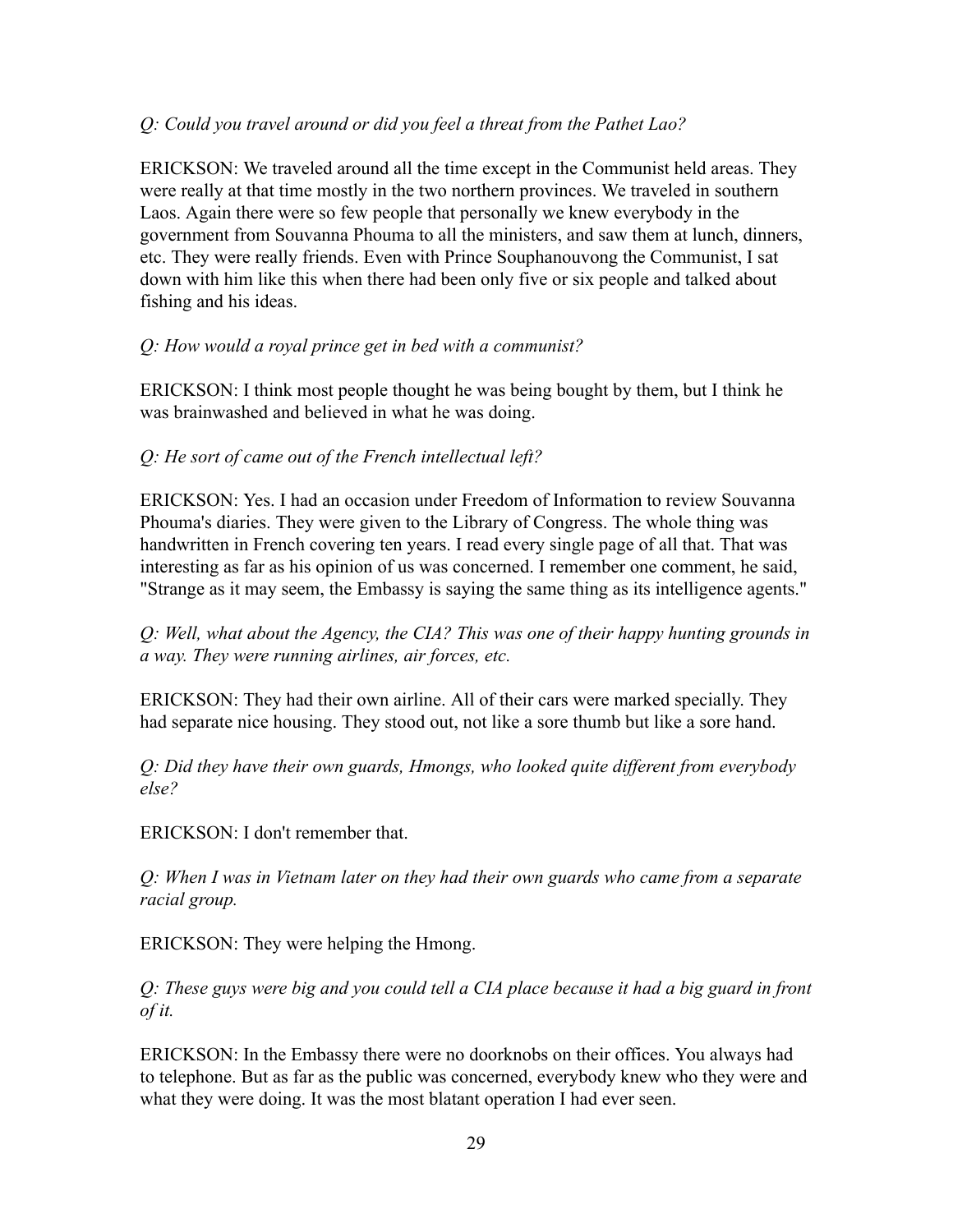*Q: Was the feeling that they knew what they were doing or a bunch of freeloaders?*

ERICKSON: For the Lao, I think they knew that is where you went if you wanted something.

*Q: You were following the economic things. Did you find that they were intrusive in the economic field too?*

ERICKSON: Not on the economic side. They were really political/military.

*Q: What was your impression of the staff? You mentioned AID had these people, who were running away from something. I might add that that was my impression in 1969-70 when I was in Vietnam.*

ERICKSON: It was true of the Embassy staff. More than half were volunteers who had done so just to get out or to do something. I remember we had a person who had lived in a tree for 12 years, and various strange types. It made for interest, but not for a very efficient operation.

*Q: You were sitting there looking at reports from Saigon and from Phnom Penh. What were your impressions of the reporting and all you were getting from these other two parts of Indochina?*

ERICKSON: I think we felt it was always overly optimistic from the American point of view of what we were accomplishing. If we would have done half of what was reported as being accomplished, we would have really done well.

*Q: This was, I think, one of the great errors that we made --thinking things were done when they weren't done.*

ERICKSON: And it was always convincingly done. You didn't really have anybody say that this wasn't really true.

Saigon at this time was rather peaceful. We went on R&R from Laos at that time to Saigon to have good meals and enjoy life.

*Q: You left there in 1958 and came back to Washington where you served from 1958-62. What were you doing?*

ERICKSON: In Southeast Asian Affairs, I was economic officer for Laos, Cambodia, Vietnam for the first two years. Then I was in charge of Cambodian affairs for the next two years. Again it was mainly working with AID programs and the Embassy as far as the economic side the first two years.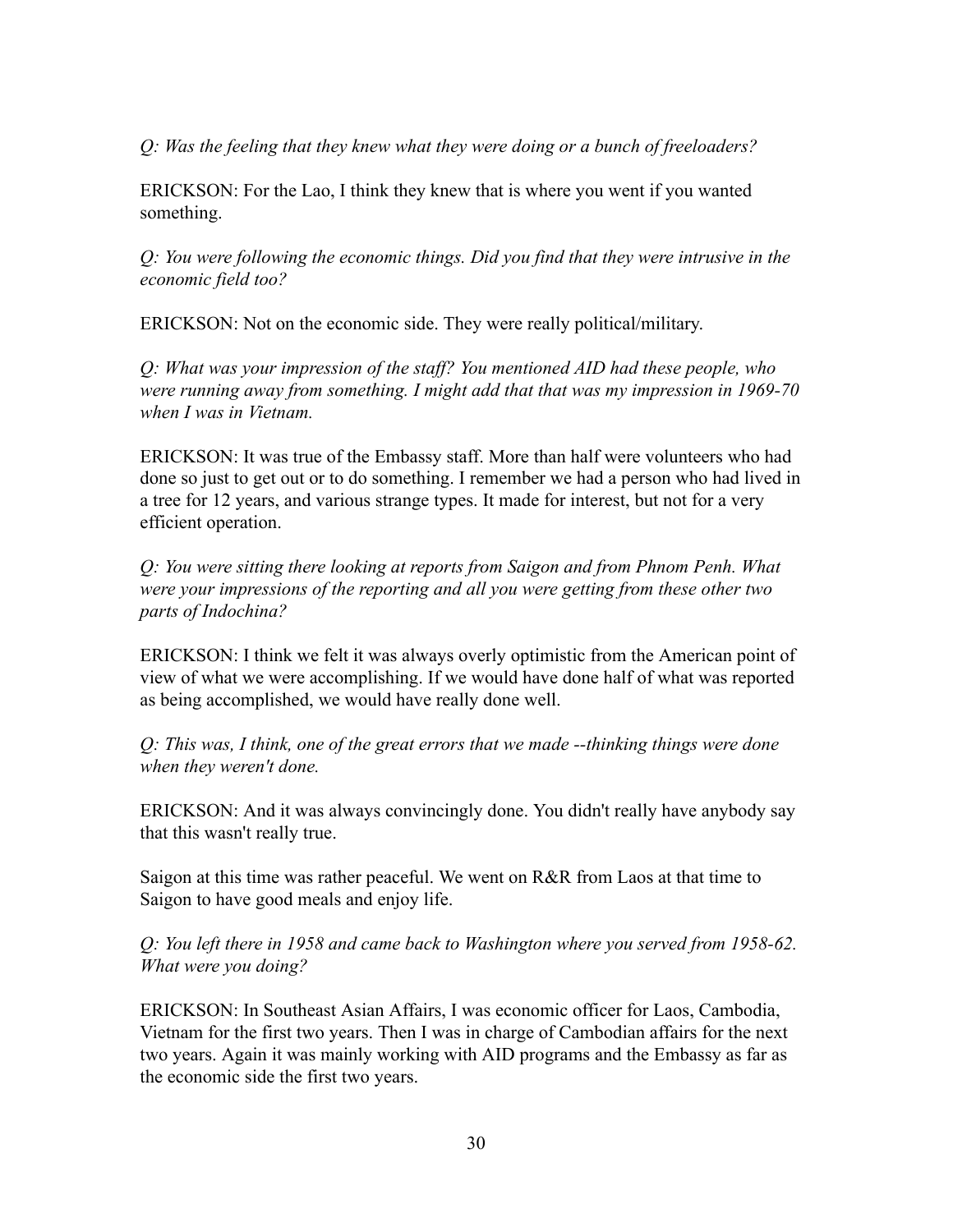## *Q: The first two years would still be within the Eisenhower administration.*

ERICKSON: It was very difficult to get any decisions even on the AID programs at that time.

## *Q: What was the problem?*

ERICKSON: Every case had to be made in a half-page memo. Then Eisenhower would be on the golf course or something and you would wait, wait and wait. We couldn't even send instructions out because we couldn't get decisions.

### *Q: Also the President had some heart attacks. But your impression was that...*

ERICKSON: Getting instructions out, as I recall, was difficult. However, getting them cleared through the State Department was probably just as difficult as getting them out of the White House at that point.

# *Q: Was it that nobody had the feel or just administratively tied up?*

ERICKSON: I think it was administratively tied up. Certainly there was a lot of feeling, knowledge and care in the East Asian Bureau. Parsons came back to be Assistant Secretary of the Bureau and that is one of the reasons he asked me to come back and work on Laos.

### *Q: What was your impression of the AID program from the Washington point of view?*

ERICKSON: It was just as bad or worse then from the local point of view in Vientiane. The paperwork, the administration, the decision making, everything that went into it....interminable meetings...to get anything done, any decision was very, very difficult. The hearings on the Hill were interminable in those days too on AID at least to Southeast Asia...I think everywhere. We were spending a lot of money at that period too. We had big programs. But everything was snafued. Maybe it still is.

*Q: You didn't have any feeling that there was really any strong control on what we were going to do, etc.?*

ERICKSON: No. For Southeast Asia it was just holding on to the real estate. So what if you waste money. At least it didn't go to the communists. That was the whole purpose.

*Q: Half way through...the Kennedy administration came in in 1961...by that time had you become the Cambodian, Laotian Desk officer?*

ERICKSON: Yes. That was in 1960. I wrote parts of Kennedy's speech on Laos which he gave in January 1961.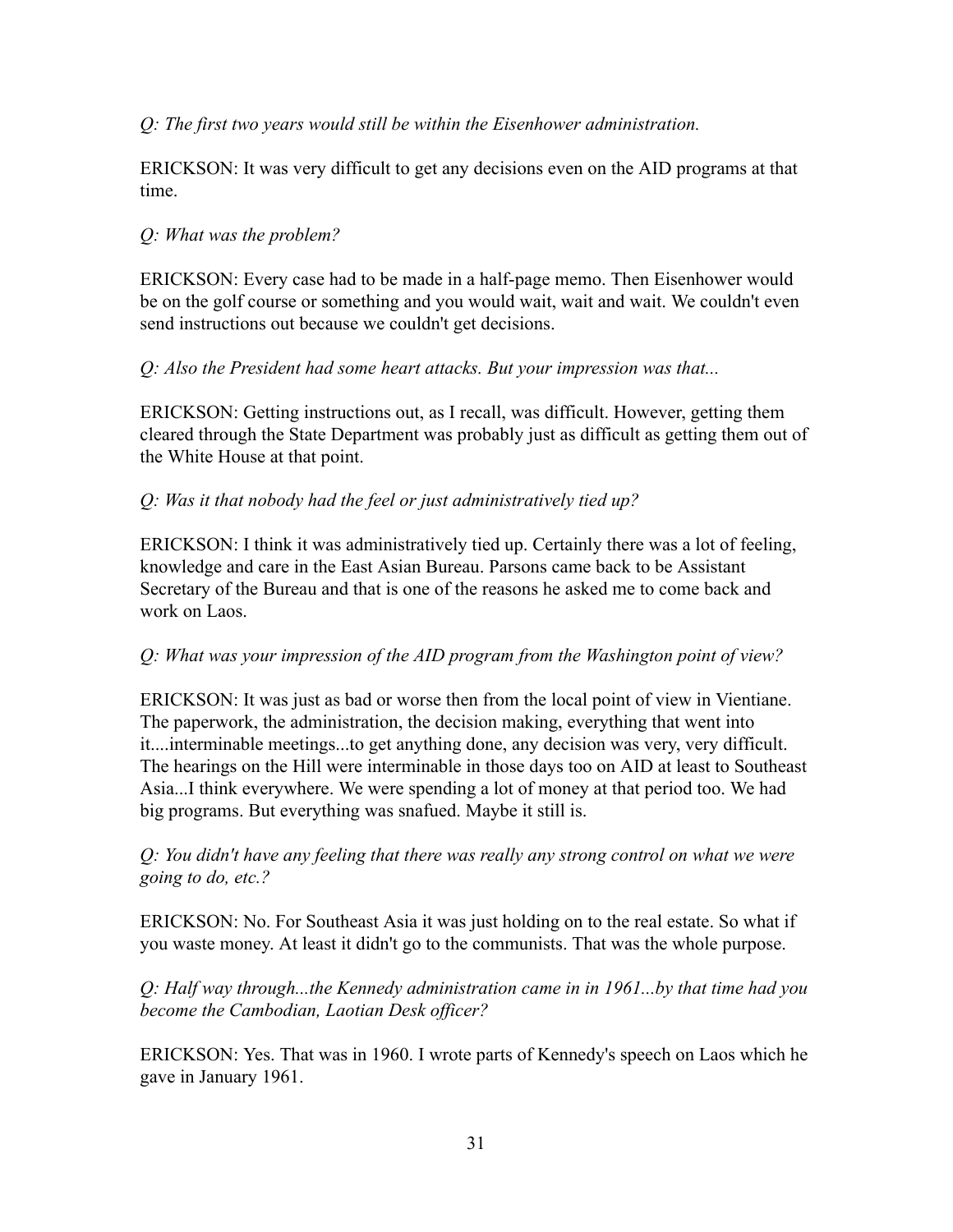*Q: All of a sudden, Laos got on the front burner during this particular period. You had Harriman running around and doing some things. What was your impression when the Kennedy administration came in?*

ERICKSON: I recall not too long after he took over there was a big meeting in the White House and Ambassador Parsons came back almost white because a decision was made that it was infeasible to support any kind of military operation in Laos. Of course, having worked all these years and our policy being never to let Laos go down the drain....the military said they couldn't support an operation there. So the decision was that we would not do so. That was the decision and traumatic from our little area view.

*Q: We are talking about support in operation...there had been talk about putting troops into Laos. One problem was that there was no air field. There was nothing to support them, so you couldn't. But this never was in our thinking was it?*

ERICKSON: It wasn't in our thinking except we kept repeating this determination not to let the Pathet Lao take over. The Lao couldn't keep them out even with our support. When we decided not to support them, it was like the writing on the wall, eventually they will take over.

*Q: But Kennedy was making speeches about the domino theory and there were meetings with the Soviets. Were you sort of backstopping these efforts?*

ERICKSON: I was really on Cambodia at that time rather than Laos. Chris Chapman was in charge of Lao affairs during this period.

#### *Q: Well, what was happening in Cambodia in those days?*

ERICKSON: We had the best relations we ever had when I was in charge of Cambodia. Prince Sihanouk had come to the United Nations and I was escort officer for him in 1961. He was in great form. The only time I ever saw Eisenhower in person was when we went to see him during Sihanouk's visit. Also Sihanouk had a big reception in the Waldorf Astoria Towers for Khrushchev. Every leader of the bloc countries was there including Khrushchev. Sihanouk got so annoyed because all of the press and his invitees clustered around the communists, particularly Khrushchev, and ignored him. I was at the UN when Khrushchev took his shoe off and pounded the desk.

Sihanouk was totally in charge with virtually no opposition except isolated Khmer Rouge at that time. He was determined to keep it that way. But he wanted aid from both sides and that didn't sit well with the Department either.

#### *Q: What was our analysis of Sihanouk in those days?*

ERICKSON: That he was just a flighty type, interested in playing one side against the other. I didn't agree with that and was always arguing with my Vietnamese counterparts.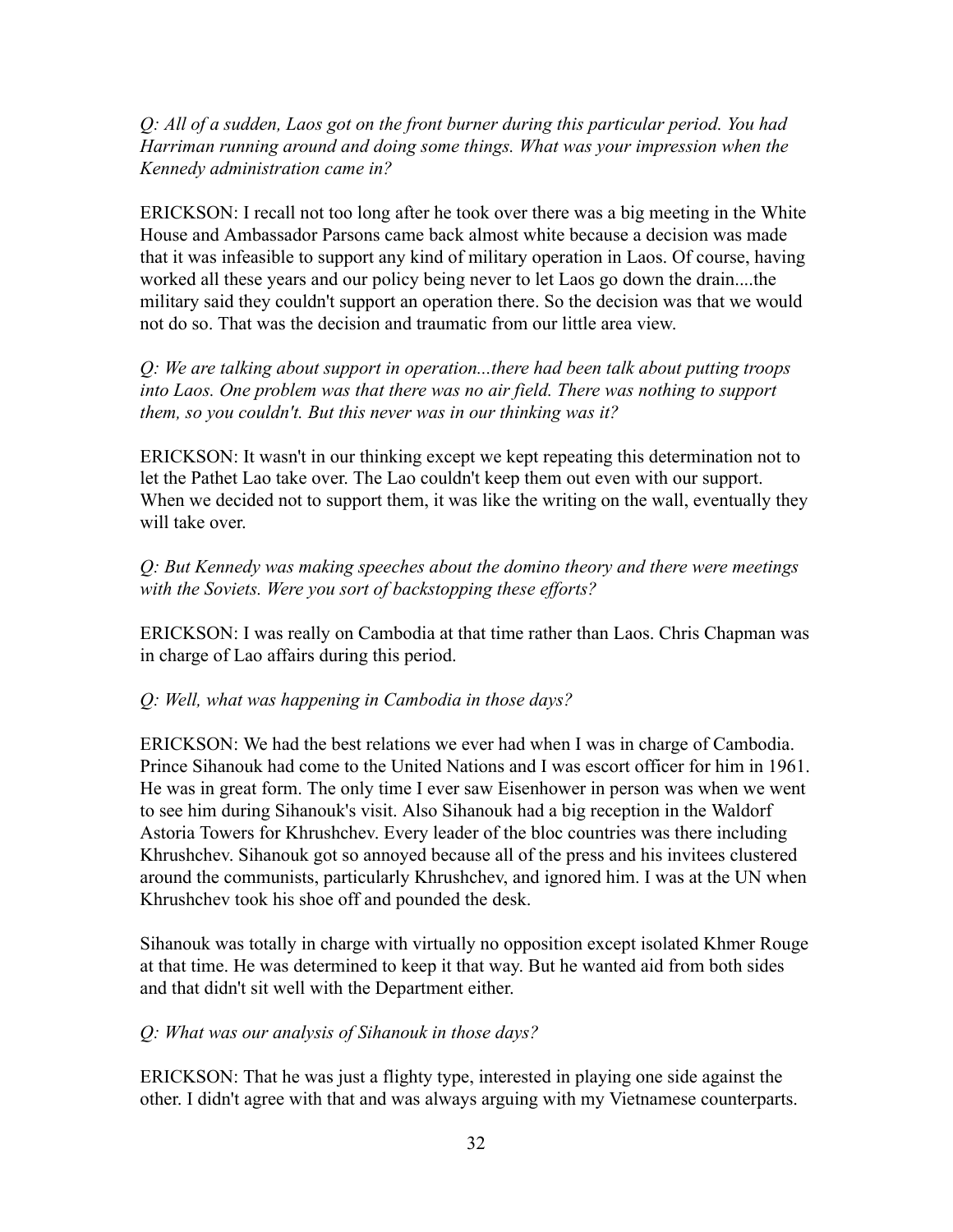#### *Q: Your Vietnamese counterpart was the desk officer?*

ERICKSON: Yes, in the Southeast Asia Bureau. Ben Wood at the time. He was one of my best friends, but we argued all the time that Vietnam would run over Cambodia, and they finally did.

I think Sihanouk was a dedicated patriot and has proved to be. But that was not the opinion in the Department at that time.

*Q: It still occurs, but particularly during the entire period of the cold war that we are talking about, there was pretty much the feeling that if you are not completely with us you are against us.*

ERICKSON: It was that way.

*Q: And Sihanouk was trying to walk that tightrope. How did we view the Khmer Rouge at this time?*

ERICKSON: They were totally against us. They were the big threat.

*Q: Did we realize how virulent they were at that time?*

ERICKSON: I think so. They were considered just like the Pathet Lao in Laos. But Sihanouk was more able to control them than Souvanna Phouma.

*Q: Were we giving any aid to Sihanouk?*

ERICKSON: Oh yes.

*Q: What was your impression of how the aid was working?*

ERICKSON: Well, it was a much better administered and well run program than the Laos program. We had some very good people at that time in Cambodia.

*Q: How about Harriman? He was Assistant Secretary for Asian Affairs for a while. Did you have to deal with him at all?*

ERICKSON: I don't remember dealing with him here in Washington. I remember only in Paris, during the peace talks in Paris when Bill Sullivan was with him.

*Q: This was later on?*

ERICKSON: This was later on. I was sent to Cambodia to see if we should renew diplomatic relations. That was in 1969. That was when I was in Personnel. That was my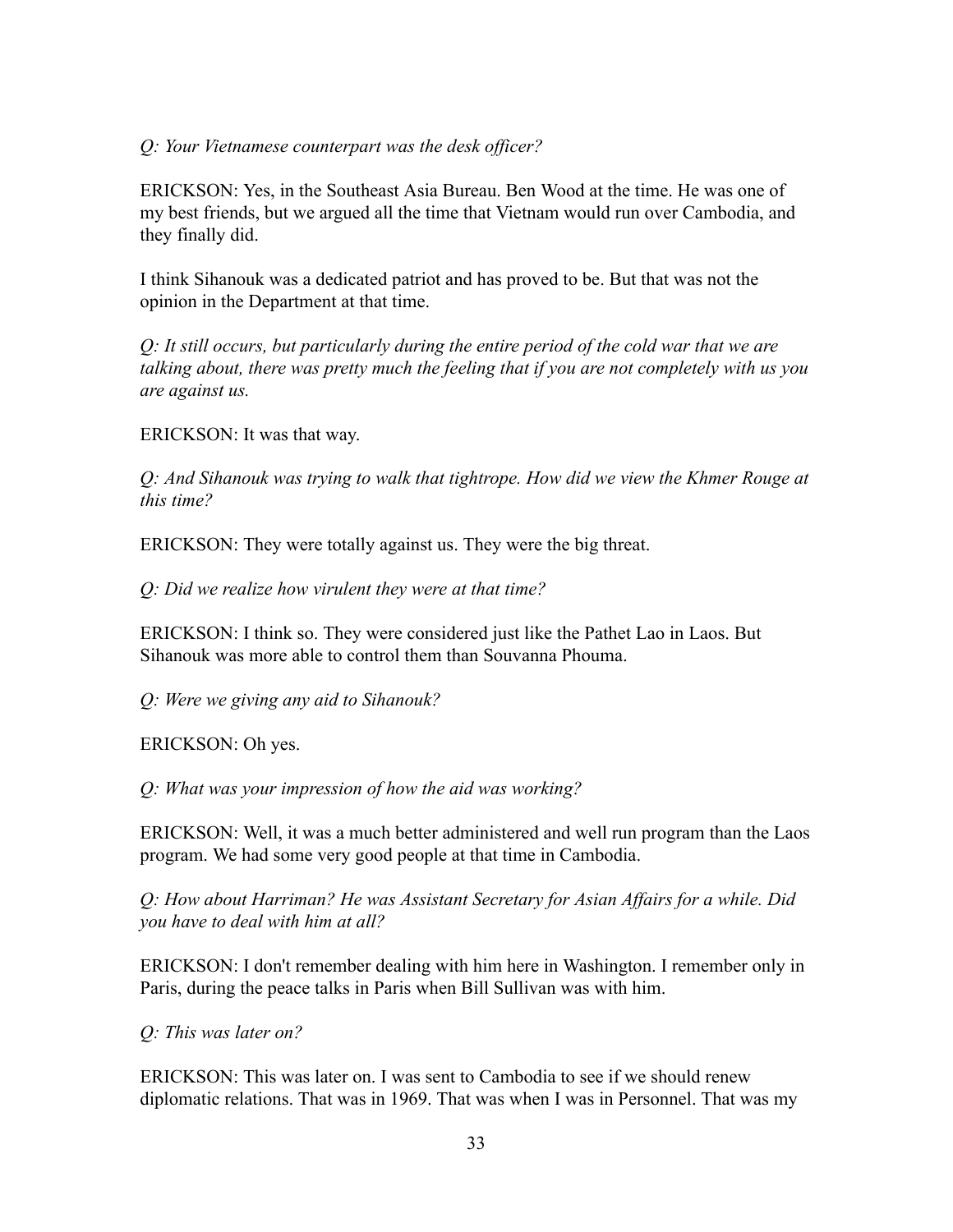only contact with Harriman personally. But he was active in Cambodian affairs always. He was understanding and favorable to Sihanouk.

*Q: What was the impression of the staff of East Asian Affairs that you were getting?*

ERICKSON: As far as I know they all thought very highly of him. At least my Southeast Asian colleagues.

*Q: They felt he had good access to the President?*

ERICKSON: Yes.

*Q: What about Dean Rusk? Did you get much of a feel about him or were you too much removed?*

ERICKSON: I really don't have a feel for him. Acheson was out. Acheson was also interested in Cambodia. He, occasionally, would come in to see me when I was in charge of Cambodia. We would talk about the situation just for his enlightenment. He wanted to know what was going on.

### *Q: So he really was keeping up with things?*

ERICKSON: Well, he was invited again later to Cambodia. I remember he wanted to know if one of his wife's paintings would be an appropriate gift for Sihanouk. He was genuinely knowledgeable and interested in Cambodia.

*Q: You then went to Kobe/Osaka. Why don't we stop here for now.*

*\*\*\**

*Today is July 9, 1992 and this is the second interview with Eldon Erickson. You just said that you went to Kobe/Osaka where you were from 1962-1964. How did that come about and what were you doing?*

ERICKSON: I don't know how it came about, I was just assigned there. The vacancy came up in January and I was available.

*Q: I take it you were considered kind of a Far Eastern hand?*

ERICKSON: Yes, I had been in China, Laos, and all four years in the Department in the Far East Bureau.

I was economic officer and deputy principal officer there in those days.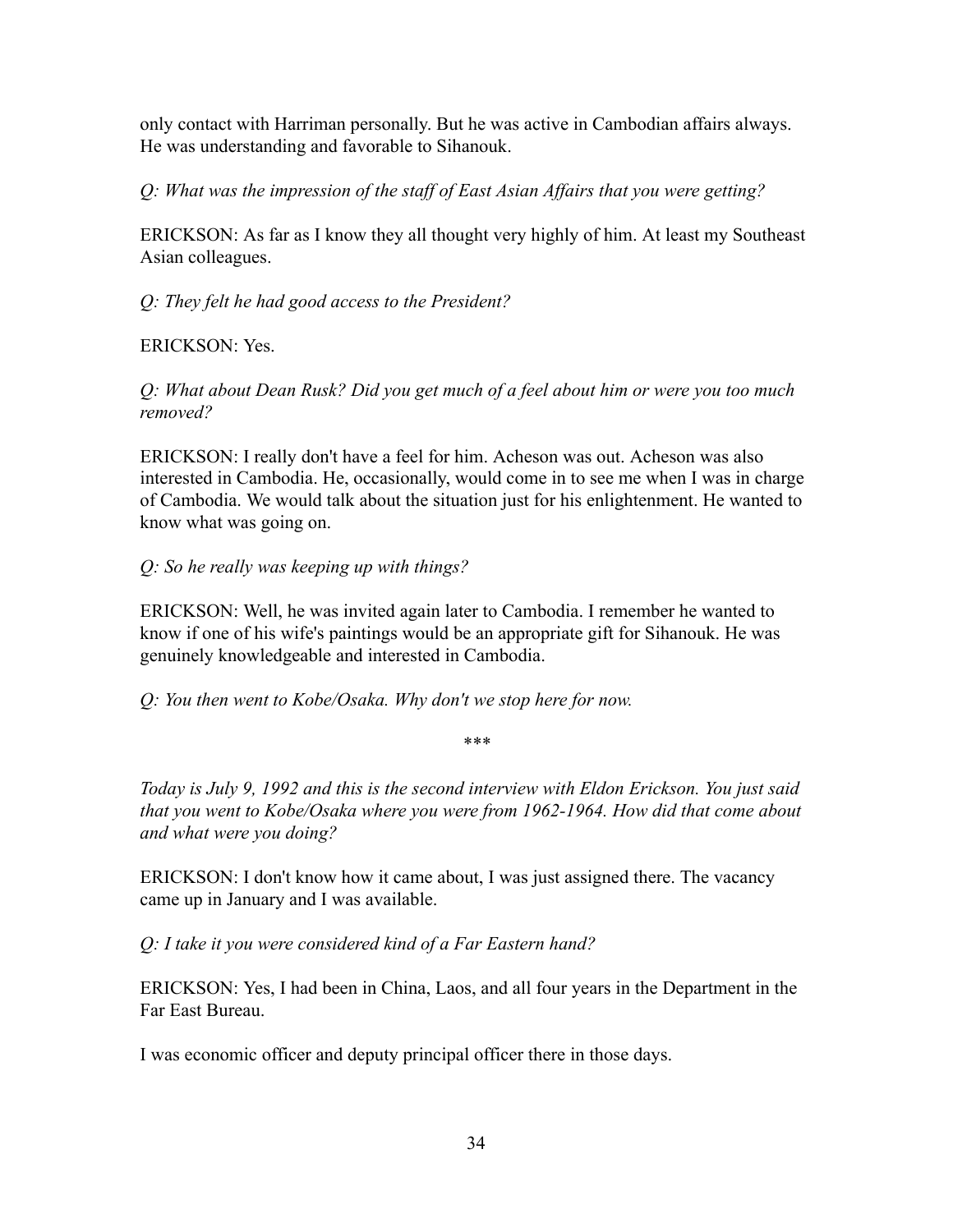*Q: Kobe/Osaka, what was the reason it was there and what was it dealing with during this period?*

ERICKSON: It was the second or first industrial center of Japan. Tokyo/Yokohama was important, but Osaka, also for heavy industry. Also ship building, trade, tourism, automobiles.

*Q: Your main concern then was industrial reporting?*

ERICKSON: Yes. And trade promotion.

*Q: Let's talk about trade promotion. In the 1990s it was probably the biggest bone of contention between Japan and the United States.*

ERICKSON: In those days we had a rather heavy surplus in trade with Japan.

*Q: So you weren't being pushed overly hard on it?*

ERICKSON: We did have lots of trade fairs and trade promotion activities, though.

*Q: Were you seeing any of the closed economic systems that have since developed?*

ERICKSON: I think it was always there, but it continued to develop as they wanted to move faster and became more protective as time went along. Administrative management, or whatever they called it, they still had a way of promoting certain products and closing the market to the outside.

*Q: What was your impression on what we were reporting back about Japanese industry at that time? How did we see it and what were our interests at that time?*

ERICKSON: Our main interest was exchange and balance of trade. Really at that time we were heavily on the credit side so we wanted Japanese exports to the United States. Not that we didn't want to increase ours, but we wanted more to increase theirs. They didn't feel they were getting a fair shake in our market, either. We had some fairly restrictive practices at that time too. Especially textile quotas and auto parts. We restricted quite a number of things to protect United States industry.

I even felt strongly about it. I did my paper at the Air War College about how we had to be less restrictive....I regretted this later, but at that time it was not so much the Japanese as it was us.

*Q: How did we view the political situation in Japan?*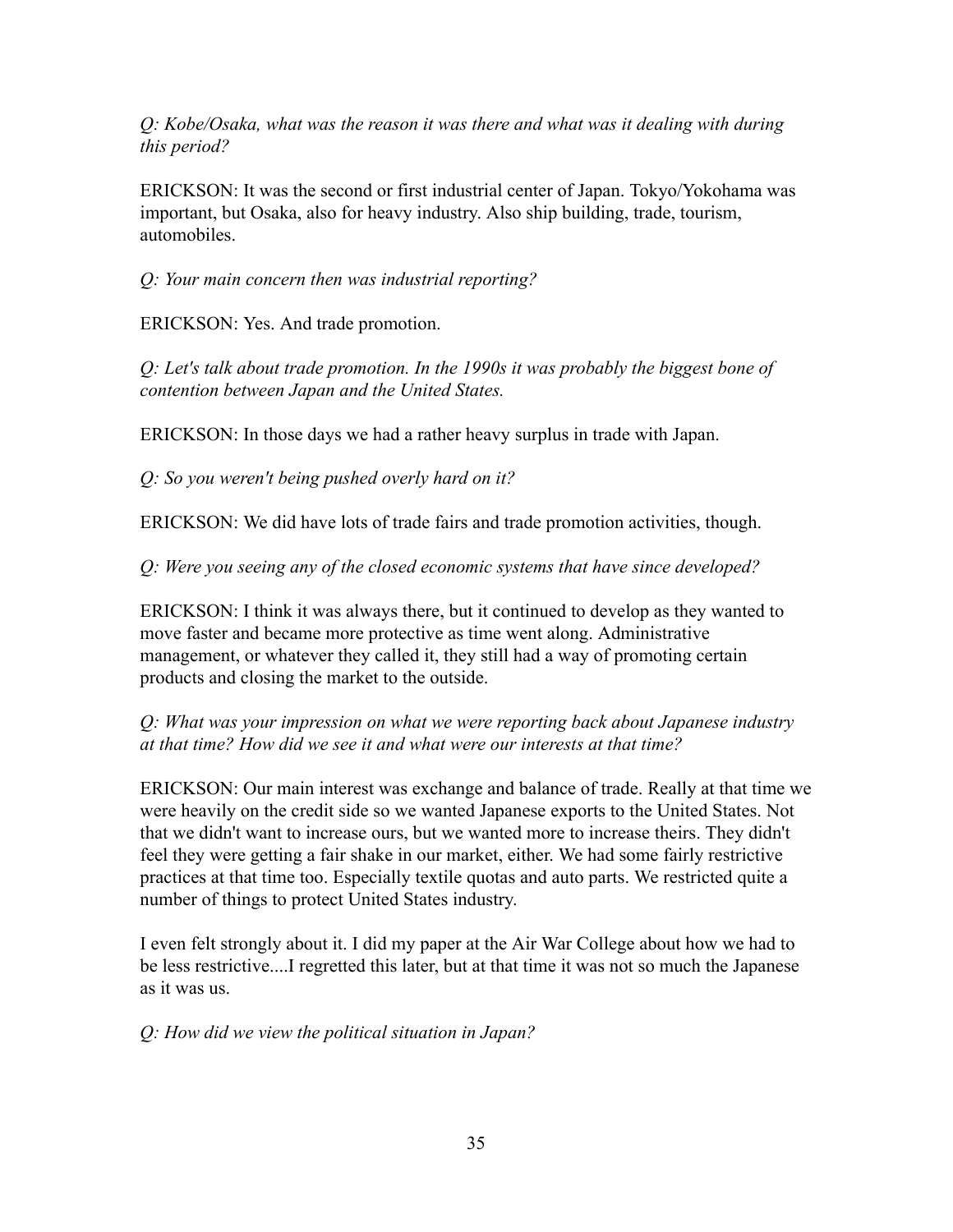ERICKSON: Well, since the war it was as stable as it could be. We got along very well security-wise. We were friendly economically even though the trade balance was not so good. Our relations with the LDP were good.

*Q: Liberal Democratic Party, which has been in power since 1948. How about our ties? Was it easy to talk with them?*

ERICKSON: Oh, very easy. I know that some people think that the Japanese are difficult to understand, but I found dealing with them was very easy. I felt I could understand them and they understood me. I think part of it was age. They did not trust really young officers who spoke fluent Japanese. They always wanted to talk to someone older who didn't speak fluent Japanese.

#### *Q: Was it that they felt they were talking to the top?*

ERICKSON: It is in their own society too, the older a person...but often they would say, "I prefer not to speak to your young junior officer."

*Q: Were you beginning to feel any impact on the Japanese economy of our involvement in Vietnam, which was just beginning to get started?*

ERICKSON: Well, we threw a lot of business to Japan during Vietnam to help the Japanese economy improve.

*Q: Was this a period when our involvement was under question?*

ERICKSON: No. We really had no serious problems with the Japanese at all during that period. Things were really very smooth.

*Q: How about relations with the Embassy? Reischauer was the Ambassador.*

ERICKSON: He was very well respected throughout by all elements of Japanese society.

*Q: Did you feel his hand at Kobe/Osaka?*

ERICKSON: He didn't come down too often to Osaka. I don't think we felt any heavy or light-handedness. He just left us more or less alone and we functioned independently.

*Q: Did you get any impression about the Japanese hands ...those who trained in Japan? Were they mostly junior officers?*

ERICKSON: Mostly, but they were very bright junior officers. They were really top quality in my opinion. Bill Clark, one of them, is back now to be Assistant Secretary.

*Q: Then you left there in 1964 and attended the Air War College from 1964-65.*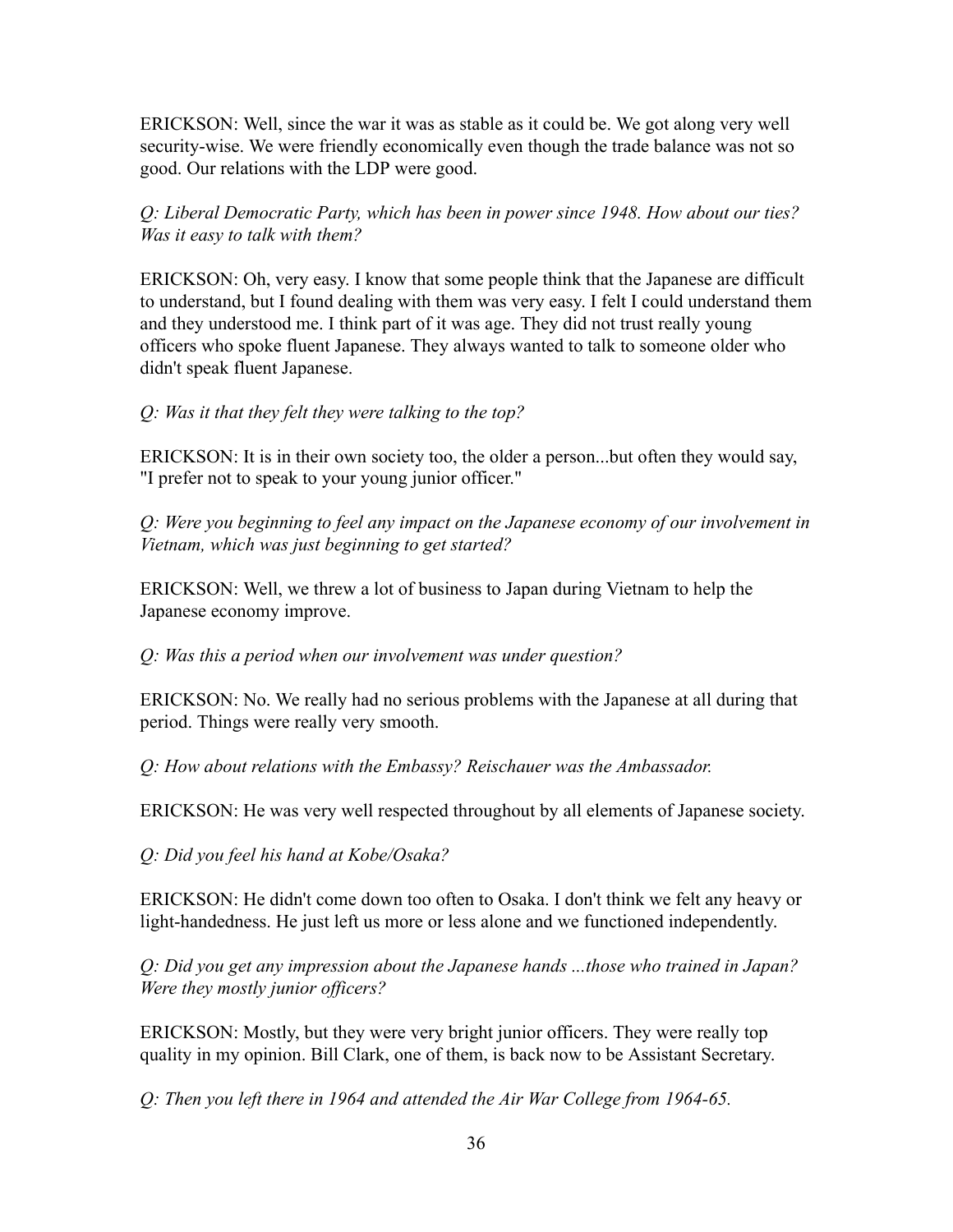ERICKSON: Back to Japan, Kennedy was assassinated during that period. I had just gone to Tokyo, I was going to be the chief rapporteur for the Japan-US Ministerial Conference.

### *Q: In fact, Rusk and company were on their way by plane to Tokyo...*

ERICKSON: I had just gotten to Tokyo the day before and was staying with a USIA friend. He was called during the night and told about the attempted assassination--at that point he hadn't died. He and I went down to the press club and watched the tickers come in. It was really a very exciting moment. The conference was canceled and I immediately went back to Osaka. There was the most remarkable outpouring of sympathy I have ever seen in my life. The Japanese, who never show emotion, would come up to you and cry and say how sorry they were to hear about the President. We had a service in Osaka and one in Kobe. Absolutely jammed packed. It is hard to think that the Japanese who are unemotional normally, would express themselves like that.

*Q: I was in Belgrade at that time. We had 100,000 people come to sign the book. My hand was practically bloody from shaking hands. When I told them my name was Kennedy they would just squeeze my hand with sympathy.*

ERICKSON: This happened everywhere in the world.

*Q: The Air War College is where?*

ERICKSON: At Maxwell Air Force Base in Montgomery, Alabama.

*Q: What was your impression? Here you were a State Department type among all these Air Force bombers and fighter pilots.*

ERICKSON: They were really a pretty good bunch. Orme Wilson was also from the State Department—there were the two of us. Some from USIA—there were ten civilians in the group.

We two from the State Department were looked upon as authorities on all foreign policy no matter whether we had been there or knew anything about it. We were the experts and the authority.

*Q: I have heard this again and again that State Department people who go to the war colleges have been told that they were really there to instruct rather than to be instructed.*

ERICKSON: In principle we were there to learn how the military mind operates.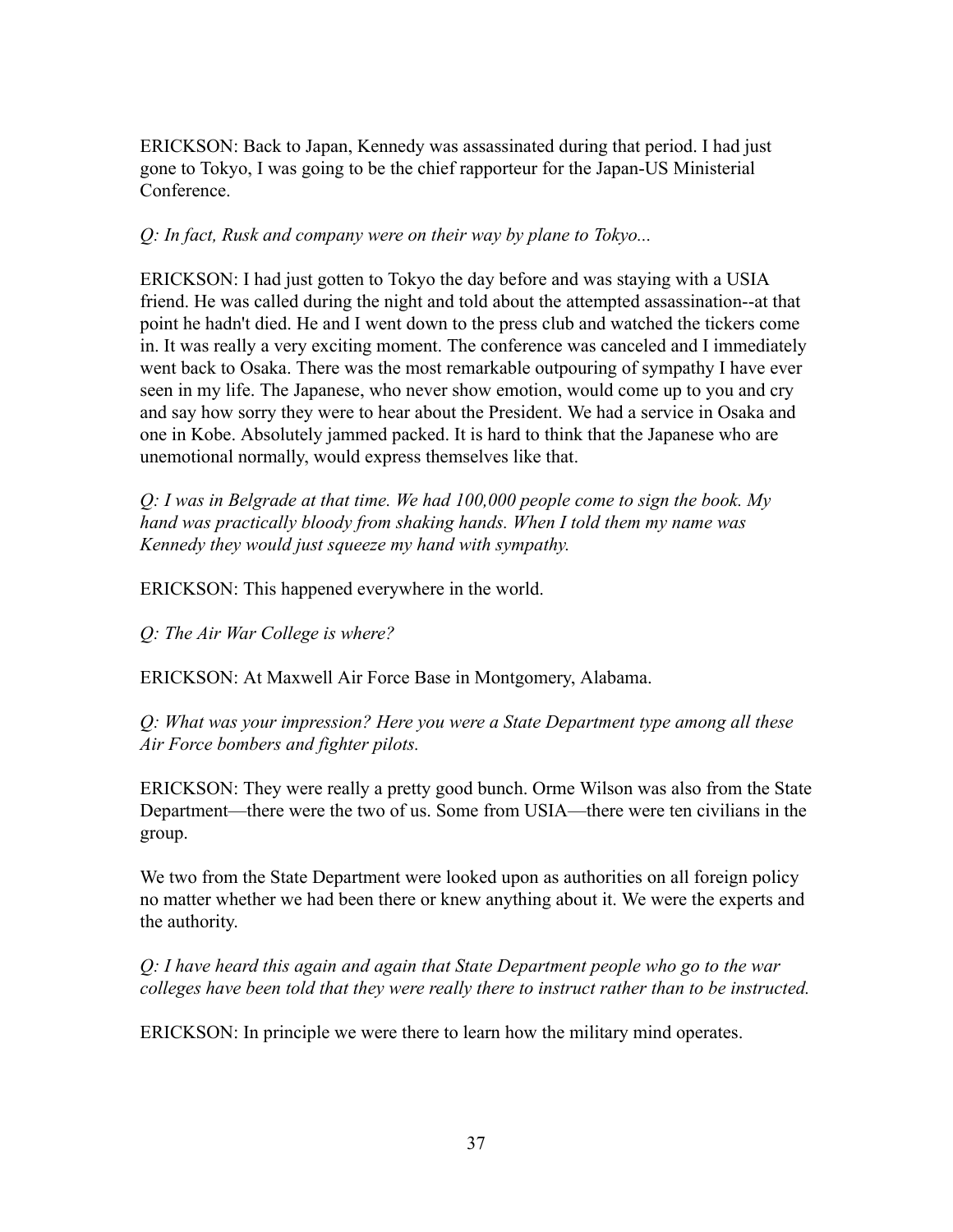#### *Q: This was a time of growing involvement in Vietnam and here you were an East Asian hand, etc., how did you feel about it and what was sort of the interaction with the Air Force people?*

ERICKSON: Well, this was the year when President Johnson decided that instead of just sending advisors, he would also send in American troops to fight. The Air Force, as a block, was so anxious to try out all the new weapons systems and felt "give us six months and it will all be over. Nuke them if necessary, but let's just go in and get it over with." And of course, air power to them was the answer to everything. They were really gung-ho. Couldn't wait for the end of the term in 1965 in order to get out there.

### *Q: Did you find yourself playing a devil's advocate role?*

ERICKSON: Mostly, because we just didn't feel the same way about the involvement. We felt that it was good to support the South Vietnamese but not to fight for them. If we fought for them there was nothing gained when it was over.

*Q: From there your next assignment was Beirut where you served from 1965-67. What were you doing?*

ERICKSON: I was economic counselor. It was the greatest period, I think, in Lebanese history. Everything was booming, everything was running. It was the banking center for the whole Middle East. There were about 80 banks, I think, operating in Beirut.

We could drive easily all through Syria. We drove to Turkey, to Jordan. Everyone was more or less friendly at the time.

Working was fantastic. We had lots of American businessmen, bankers, and airlines.

*Q: It was a time when anyone dealing with the Middle East, European and American firms, felt Beirut was the place where you put your offices.*

ERICKSON: It was a regional office for the Department of State, too. We had various elements of government there.

### *Q: From the economic point of view, how did we view Lebanon?*

ERICKSON: Well, we were anxious to have Lebanon as a place to operate from, just as we were operating. It was THE one secure base in all the troubled Middle East that you could really count on to survive and be safe.

*Q: A lot of Saudis and Egyptians were investing...*

ERICKSON: The Gulf States too. The top people there would spend their summers in Lebanon and in the mountains there, rather than go to Europe.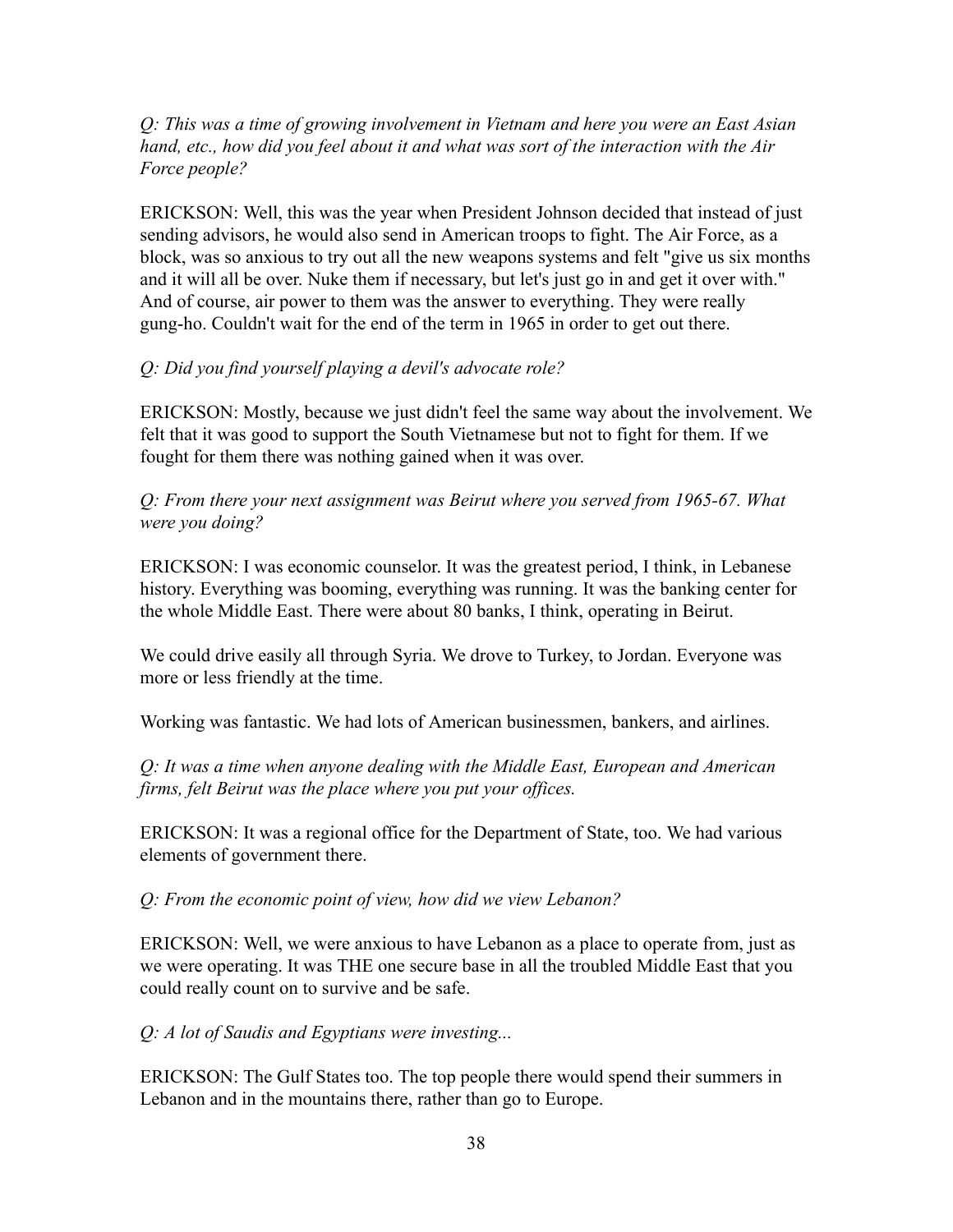#### *Q: Dwight Porter was the Ambassador.*

#### ERICKSON: Right.

#### *Q: How did he operate?*

ERICKSON: He was very low key, but I think he was very effective. He wasn't a Middle East expert, but he brought in everybody, cultivated, I think, the right people. Every other week he had a lunch for six or eight deputies, including Dayton Mak, who was political counselor. In small groups he brought in everybody. I was invited and participated in all the luncheons with the deputies and ministers. So I knew what was going on and was given status by this as well.

#### *Q: How did we feel about the political situation there?*

ERICKSON: Well, Lebanon was the oasis of all this area and we felt the rest of the area was unsafe. But we really didn't consider that Beirut and Lebanon would go down the drain at all.

#### *Q: Looking back on it, were there any indicators of these divisive forces with the Palestinians with the various sects?*

ERICKSON: The last fifty years or so the sects were negotiating with each other to strike a balance. Of course the Christians would count overseas Christians in order to give them an edge over the Muslims. But there was so much at stake in Lebanon that they usually negotiated so that things would go on and prosper.

### *Q: What was the general impression of our landing in Lebanon in 1958? This was some years later, but did people feel that it was unnecessary or a good thing?*

ERICKSON: Most of the ones I talked to about it felt that it had to be done and it was a good thing that we did. They always hoped that we would do it again if necessary. We were looked upon as somebody who had always helped them.

*Q: How about Israel? What was the view you had towards our reporting in Israel and the situation there?*

ERICKSON: Actually there didn't seem to be all that many problems per se with Israel. Things were just sort of at a status quo during those two years.

*Q: When did you leave Beirut?*

ERICKSON: During the 1967 War. We were evacuated.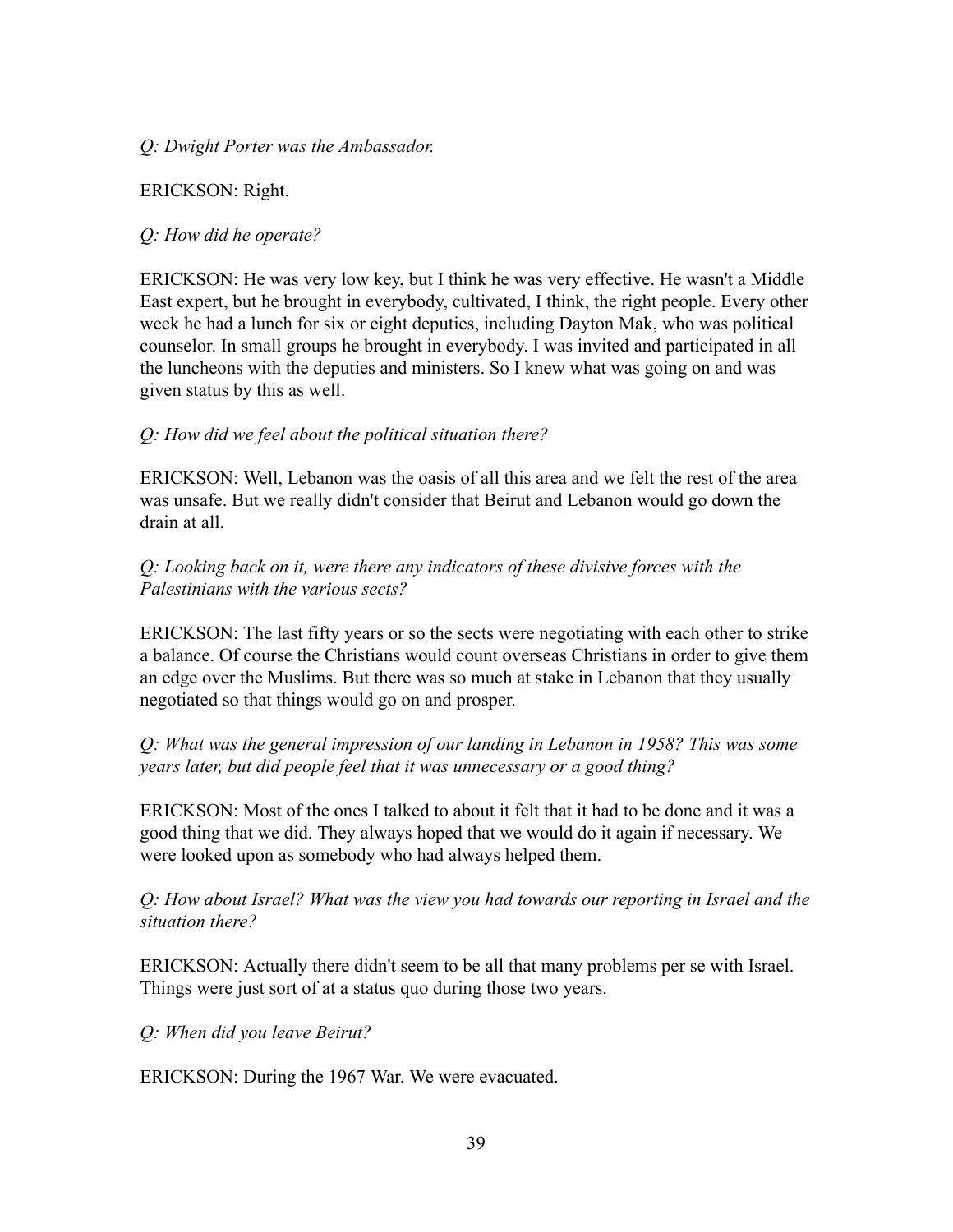### *Q: What was your impression when this first came about?*

ERICKSON: Things were already getting unsettled in other parts of the Middle East. Bob Paganelli, who was in Damascus, called us the week before and asked us if we would meet him at Chtaura and pick up Donna Paganelli and the two girls and bring them into Beirut and see that they left the country, because it was already tense in Syria. So we drove over and brought them back and put them on a ship. Within a week the war started in Beirut. We got to the evacuation center, Rome, earlier than they did because we flew.

### *Q: When this war came was there immediate change?*

ERICKSON: Yes, but we did not...Beirut was kind of sacrosanct. We knew things had happened everywhere else but you felt secure in Beirut. It had always survived and was the haven for all the other refugees.

### *Q: What was the reason for your evacuation?*

ERICKSON: Oh, on the very first day they stormed the Embassy and set fire in the lobby and trapped people there. They were setting fires at the University and the whole downtown port area was ablaze.

### *Q: Who were they?*

ERICKSON: Mainly Palestinians. But incitement was being broadcast from Cairo. The Israelis threatened to bomb the airport. We had a part to play in that to try to keep them from bombing.

### *Q: How did the Embassy react to this?*

ERICKSON: Mostly with shock. Again, we were up on the roof burning classified material practically all night. We hadn't disposed of any classified material. Again we felt Beirut was safe.

*Q: Did you get any feeling about the Arabists in the Embassy? Did they pretty well stick to the political side? As an economic counselor were you able to use any of them?*

ERICKSON: Oh, yes. We had them in the economic section as well as the political section.

### *Q: What was your impression of them?*

ERICKSON: Oh, again, they were just as good as the Japanese. We really chose, for those languages, I think, good officers. There may have been a few who were not, but by and large they were great. Ed Djerejian was at the language school, finished and became the Ambassador's aide at that time.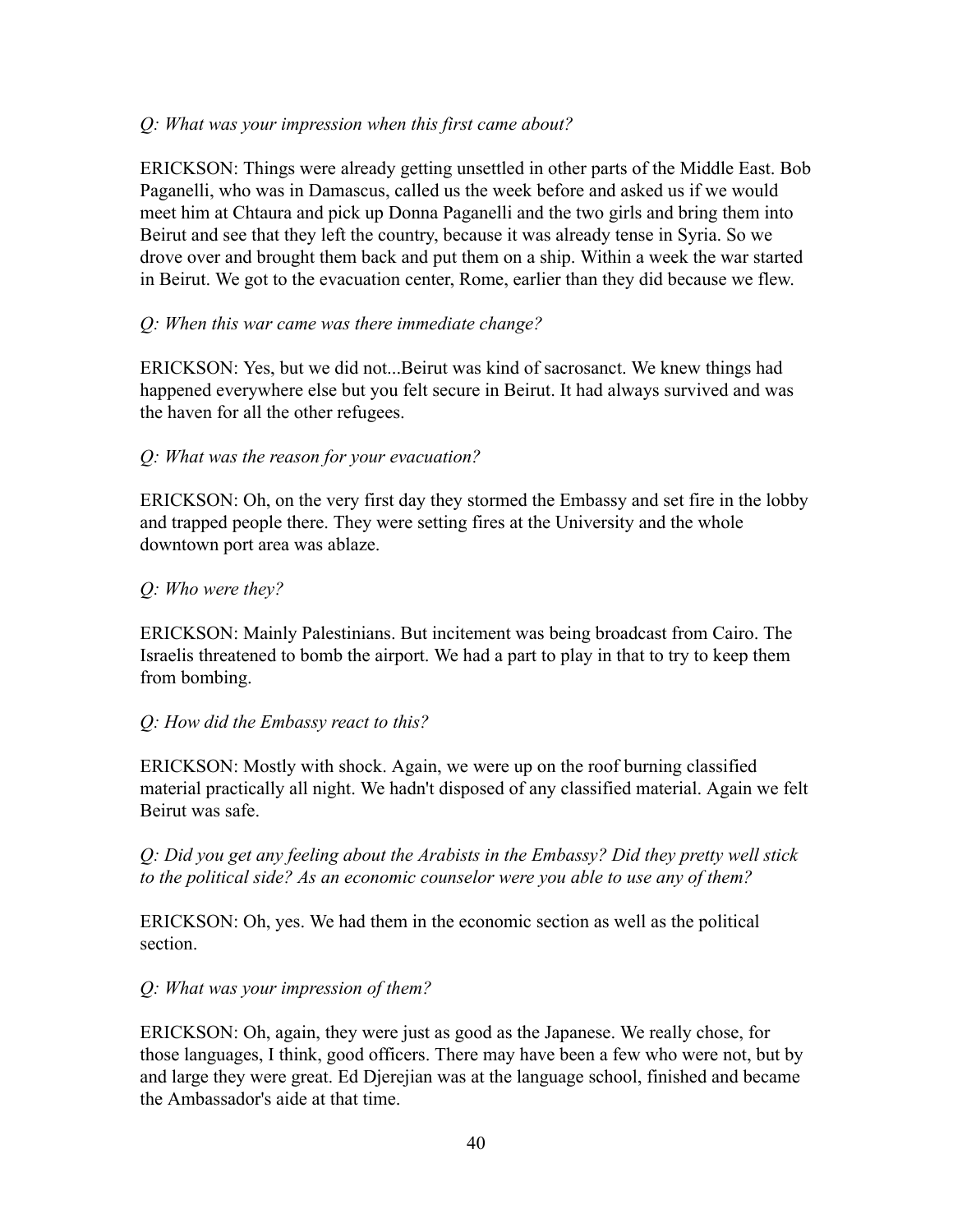## *Q: How did they evacuate you?*

ERICKSON: By plane. First you would assemble at AUB, (American University, Beirut) and have a convoy or protected bus to the airport. But even then there was firing going on and you weren't sure whether....When my wife and son were at AUB they were breaking the windows and stuff at the time. They were on one of the first three planes that got out. It was touch and go. I was in the Embassy trying to contact people and telling them to get out. My finger was bloodied from dialing. I was telling people where there would be a bus, where they should try to go in order to get out.

### *Q: It must have caught the whole American business community as it caught the Embassy, by surprise.*

ERICKSON: Well, it did, yes. I would like to put in a plug for Pan Am. They really came through like they did in the Far East and everywhere else to help evacuate.

*Q: Pan American Airlines that is now defunct.*

ERICKSON: I know, it is really sad for all the people who had counted on them for all those years.

## *Q: So your tour was cut?*

ERICKSON: Well, we were due for home leave in two weeks. We got back and my son had to have a lung removed; so we didn't return. Otherwise we would have gone back.

*Q: So then you were in Personnel from 1967-70. What were you doing in Personnel?*

ERICKSON: I was head of personnel for the Far East and the regional Bureau.

*Q: What was your impression of the personnel system at that time? There was an attempt to bring it under more centralized control and somewhat out of the hands of the bureau. How did you find this was working?*

ERICKSON: I thought it created confusion to have each one pulling for its own team. As far as the Far East was concerned, I wanted the best officers for the Far East. As far as you were concerned you were trying to give training to the officers and make their assignments throughout the world. But maybe an adversarial, but not in the sense that...friendly rivalry was good but an adversarial position was not.

But I think to have it totally centralized would have been bad.

*Q: I think you need the input and certain competition market forces working didn't hurt.*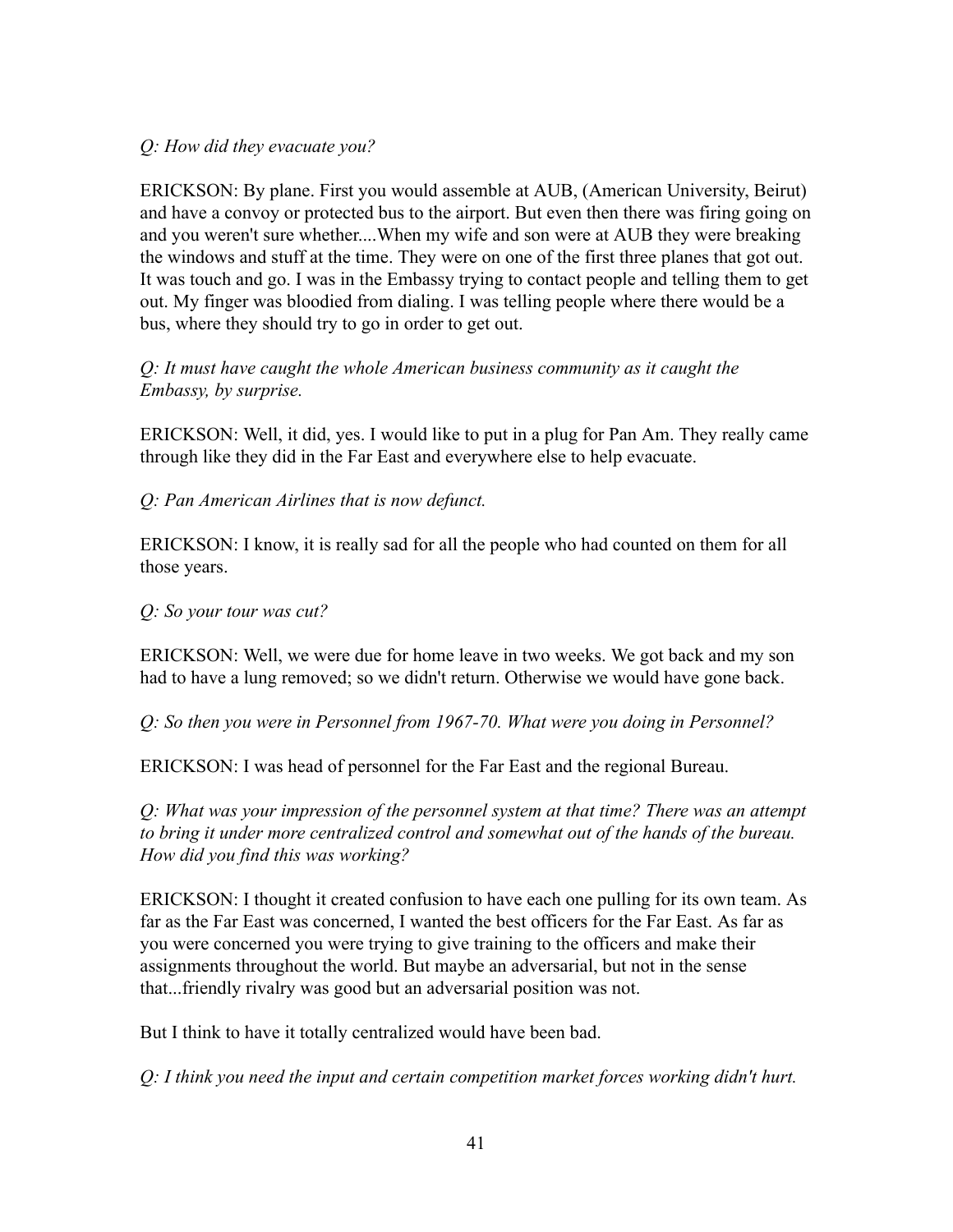ERICKSON: And I must say that I felt that every person assigned to the Far East was "my" person. And I tried to take care of "my" people. When one of "my" persons was due for transfer I tried also to help him get what he wanted.

*Q: Well, you were very much working on Vietnam, weren't you?*

ERICKSON: Yes.

*Q: How did you find the recruitment for getting Vietnam work?*

ERICKSON: In the beginning it was very easy because they were all volunteers. Later, it was more difficult. If people didn't have a valid reason for not going, they were often fired. Quite a number were put out of the Service.

*Q: Was this a real problem? Did you see that we were losing good people?*

ERICKSON: I don't think so. My position always was that you were worldwide availability or you weren't. If you weren't you shouldn't be in the Foreign Service. That is a personal thing, but I think it was generally the rule of the Department, too. But anybody with a valid excuse wasn't forced to go.

*Q: How about the junior officers? That was a period of time when we were bringing them right into Vietnamese language and shipping them out. What were some of the problems with this?*

ERICKSON: Well, again, by and large, it may seem strange, but that group of officers was rather gung-ho too. They were given rather important jobs in Vietnam for junior officers. We really didn't have a lot of complaints by those officers.

*Q: Actually, I became one of your clients. I was in centralized Personnel and went to Vietnam as Consul General there in 1969. So I was under your sway. Just to get a feel, were you able at that time to use the Vietnam card, so when someone came for another assignment having served in Vietnam, were you able to say, "Look, so and so served in Vietnam and damn it they deserve something better than someone who comes out of Paris?"*

ERICKSON: Yes, I think we did, but I think the whole Department Personnel system helped do that, not just the East Asia Bureau. Also, I used as a persuasive argument that the chances of promotion were very good. Except for a few FSO-3s and FSO-2s, virtually everybody that went to Vietnam got one or two promotions. The few who didn't, the Minister or Minister-Counselor had something against them.

*Q: It worked for me. I went in as an FSO-3 and a year later got a good assignment. Were you getting any impact there on political appointments? Not just Vietnam, but throughout the Far East? Were they coming up and saying, "Look we have a staff aide to Senator*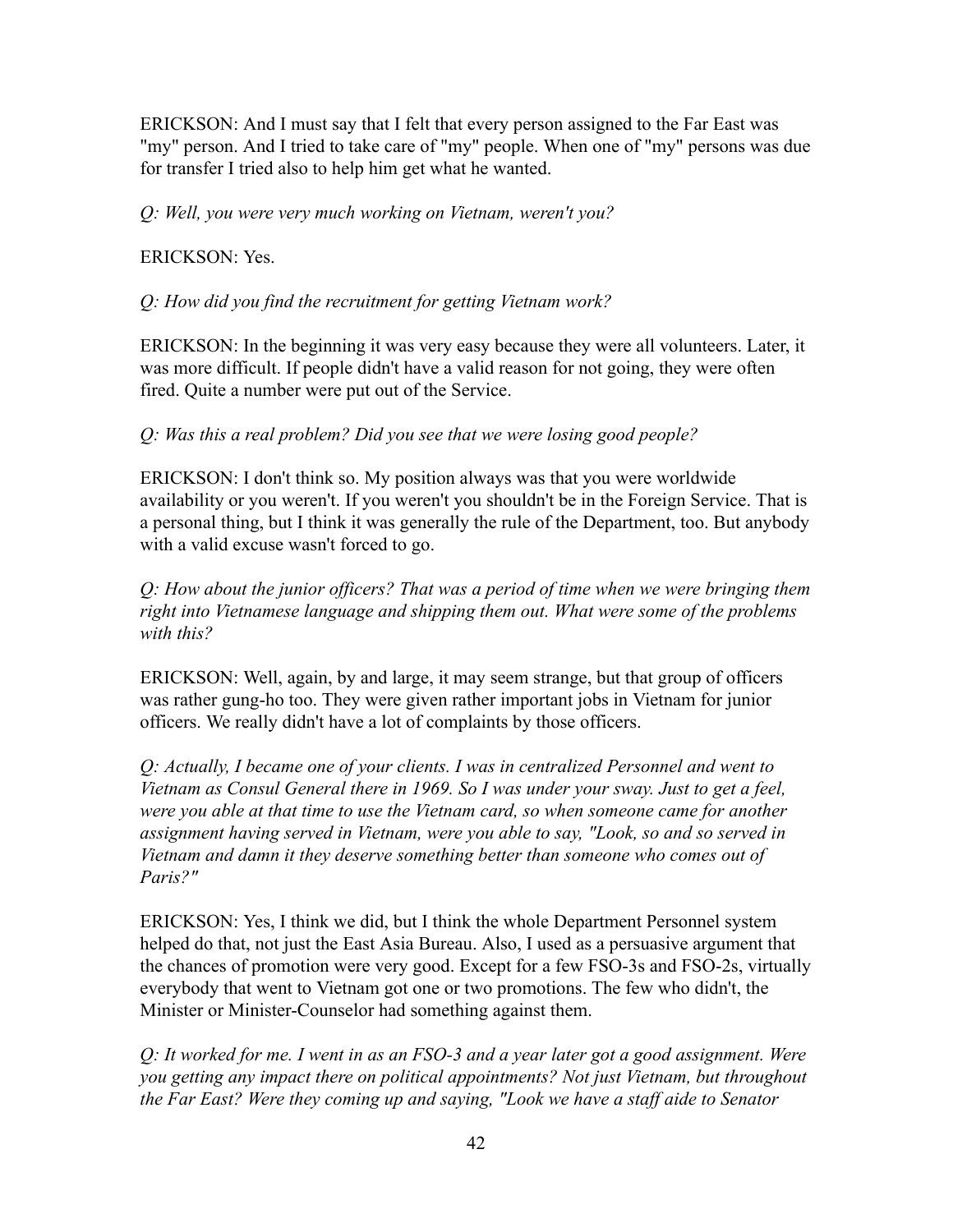*so-and-so, or a girl friend of Congressman so-and-so and you have to do something for him?"*

ERICKSON: We had a number like that. My standard response to this was "Good, we will send you to language training and then out." That was the block. No one wanted to take Korean or Japanese, etc.

Again we were having trouble with the assignment of women. I had discovered that the Foreign Service was really anti-women in high positions. Every time there was a DCM vacancy we would submit a list of candidates and almost without exception, the ambassador never wanted a woman. There were various excuses for it. There was always some reason that you simply couldn't have a woman as your DCM. Blacks were very acceptable, although we didn't have many at that level at that time. But females were really difficult to place. I had one personnel officer in one of the major posts, Bangkok, who wanted only men assigned because she thought it was not a good place for women. I dredged up the worst men, all the early-placement types, whenever she wanted somebody and would send them. Finally she called "uncle." So I then sent her some good women.

*Q: Did you find yourself in the personnel system that there was a certain amount of horse trading?*

ERICKSON: Yes.

*Q: Could you give us an idea?*

ERICKSON: As you know, quite a number of assignments are made because so-and-so wants him and so-and-so had clout and got him. We would have meetings on senior training and the group would agree that so-and-so shouldn't go. Then the edict would come down that so-and-so will go, and he would go to the War College.

*Q: I remember one time when we were sitting around debating who should go to senior training, which is the thing, and there were some bland reports on people who we didn't know. One name came up...and you were always such a polite gentleman about such things...but you said, "That son-of-a-bitch" distinctly. I don't think that gentleman went.*

### ERICKSON: It didn't get overruled?

*Q: I think you made a persuasive point which was justly deserved. I think one has to feel that there is some justice in the Service. That you have to maintain certain standards of decency within the business.*

ERICKSON: I don't remember who it was.

*Q: I don't either, but I recall the incident.*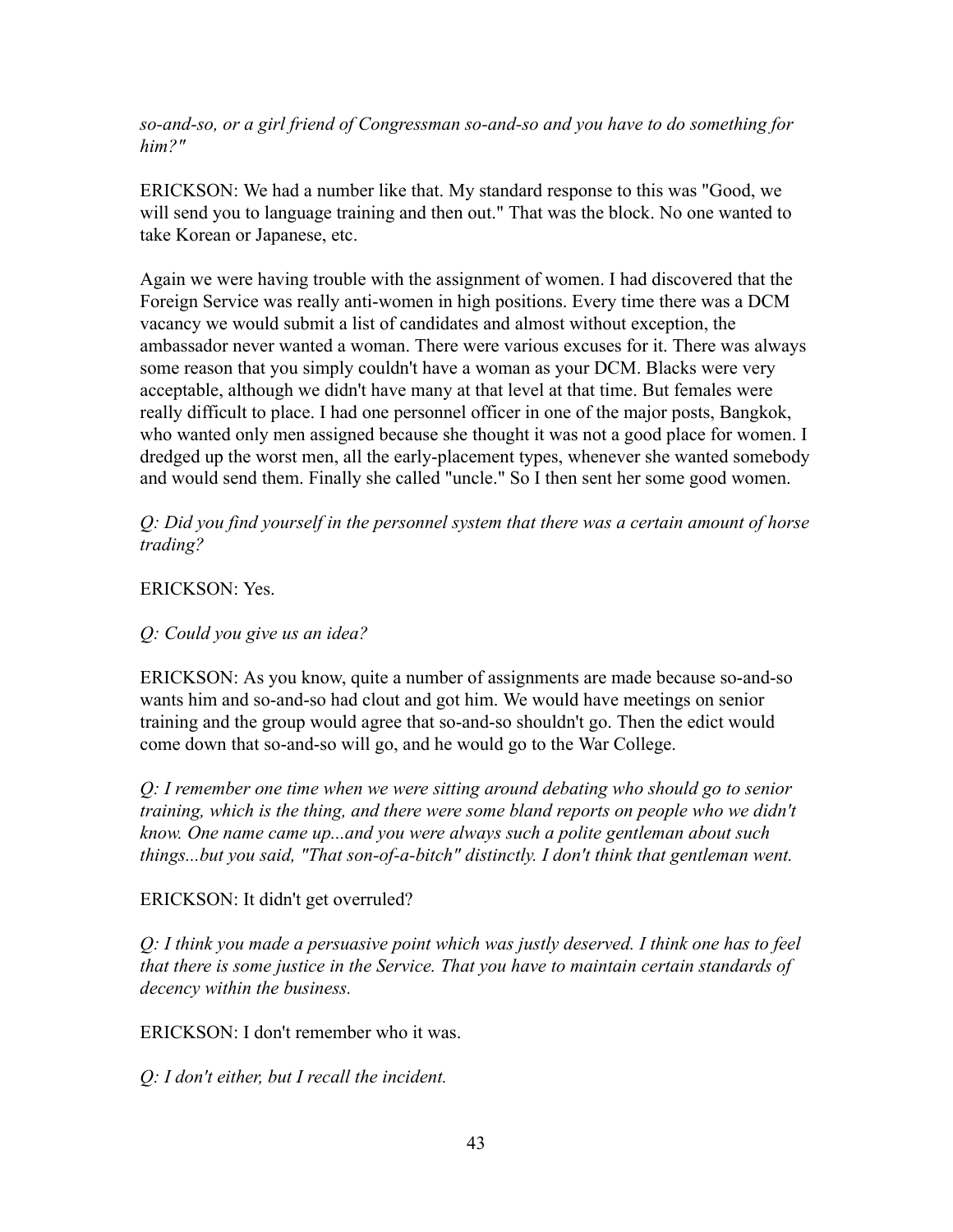ERICKSON: I do remember trying to not have a woman who was an alcoholic get senior training.

*Q: You then went to Rotterdam as Consul General from 1970-74. How did you view that assignment?*

ERICKSON: I thought it was the greatest assignment anybody could ever have. Better than being ambassador.

*Q: This was one of the advantages of being in Personnel. If you serve your time you know what jobs are available.*

ERICKSON: Well, Frank Wile, who was head of Personnel for EUR at the time...he and I had been together on Southeast Asian Affairs and then in Personnel...he said, "I have three jobs coming up. Consul General in Rotterdam, Consul General in Casablanca, and Consul General in Cape Town. Which one do you want?" I said, "Whichever one comes up first." That was how that happened.

*Q: You were there from 1970-74. I would have thought it would have been a difficult time because the Dutch activists were taking a very strong anti-Vietnam stance. This was a period of anti involvement in Vietnam also in the United States. There was a lot of encouragement for young people to get out and do nasty things. The Dutch have always been on the leading edge of this kind of thing, their young people.*

ERICKSON: Well, that was the only dark spot really in the whole assignment. We did have Molotov cocktails and evacuations at the Consulate, and parades, etc. Except for the throwing of Molotov cocktails at the residence and the office, we didn't have any serious trouble. The people we dealt with really weren't all that anti.

*Q: Well, Dutch society always seems to me to have a peculiar duality. You have extremely activists, almost anarchistic young people and a very staid, conservative business, political community. Did you find this to be true?*

ERICKSON: Yes and fortunately for Holland the radical group is centered totally in Amsterdam. The Hague is a nice and quiet bedroom community. Rotterdam is a hardworking community. Leyden is intellectual, with the university. The southern Maastricht area is conservative. So you could just shrug it off. The Dutch did too. It all happened in Amsterdam while the rest of Holland just went about its business.

### *Q: What was your main work?*

ERICKSON: Again, in Holland we had first Bill Middendorf as Ambassador and then Kingdon Gould the next two years I was there. Both of them were totally trade oriented. I must say that in many ways they were both very good ambassadors. They were totally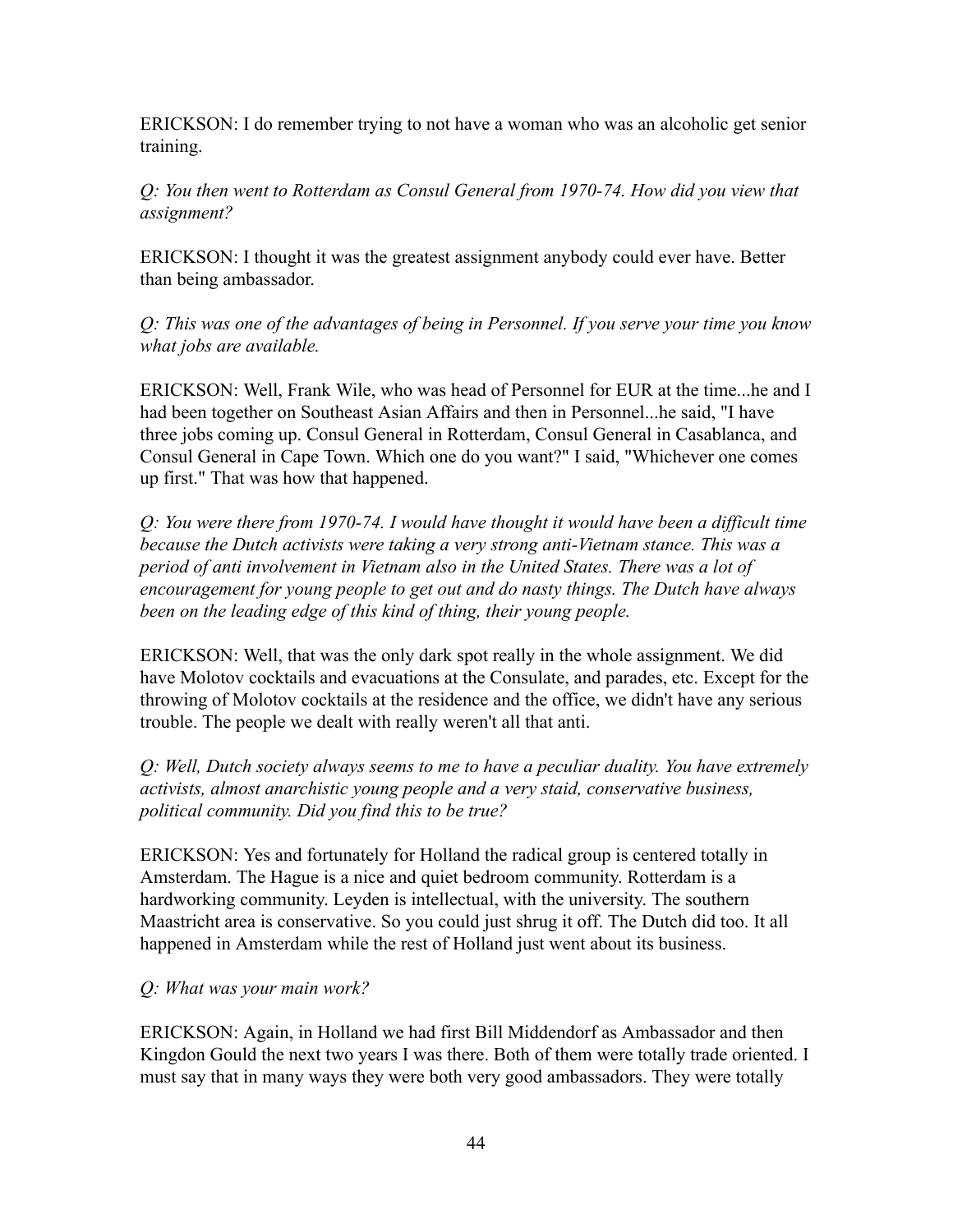supportive of me. In Rotterdam, again, it was trade and economics. They would help in any way they could. They would come down and see people, etc. at my request.

### *Q: How was Holland as a market for American goods?*

ERICKSON: It was a good market for American products and also the biggest grain port for transhipment of grains and the biggest oil port in the world. US investment in Holland is tremendous. You know 40-50 percent of German trade goes up and down the Rhine through Holland.

#### *Q: What were the main tasks of the Consulate?*

ERICKSON: It was a small post, but a terribly active one. We had Congressmen and Senators all the time who had to see the "biggest port in the world." We still had Consular invoices at that time. I think that has stopped now.

### *Q: Very little American shipping, I guess.*

ERICKSON: There was quite a little. We still did a lot of seamen services. We had one fellow in the consular section that did entirely seamen related services. We also got all the kids who ran out of money who were sent to Rotterdam from all over Europe for us to get work-a-ways on ships going to the United States. All immigrant visas were issued from Rotterdam.

### *Q: Did you find that there were areas in the United States, particular Congressmen, who were on your neck about things?*

ERICKSON: No. It was more Congressmen from port cities who were always interested in Rotterdam, but they were never on my neck. Both the Ambassadors handled all of these visitors very well and we could always get the harbormaster to get us a boat for touring, etc., so we could show them what was going on.

*Q: Middendorf, what was his background?*

ERICKSON: Investment banking.

*Q: Was he Secretary of Navy before or after?*

ERICKSON: Before.

*Q: He was very well connected to Nixon.*

ERICKSON: Kingdon Gould was the grandson of Jay Gould...and has interests in the Mayflower Hotel and all the parking lots I think in Washington. He was a real gentleman and a nice person, besides being a good ambassador.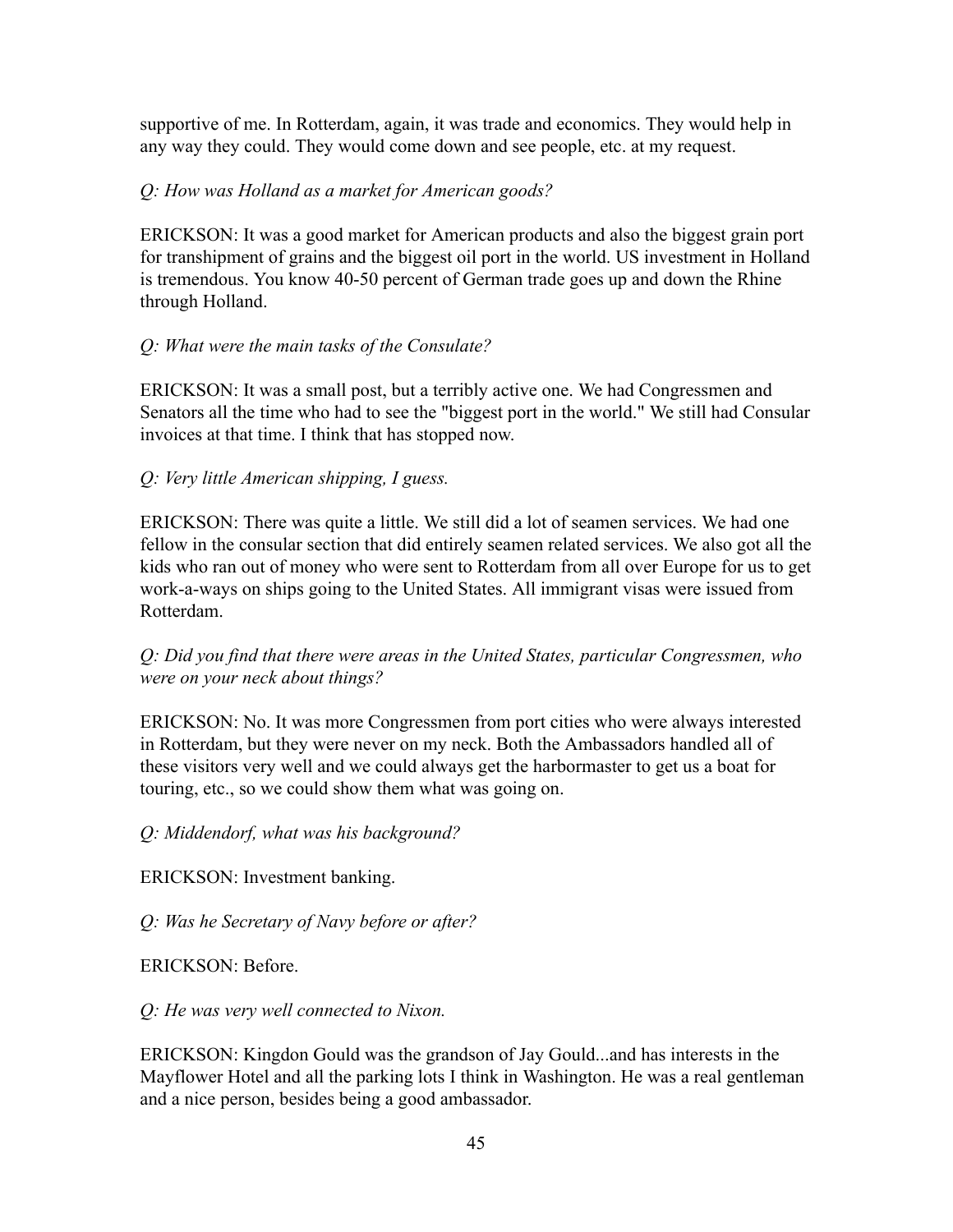#### *Q: Were there any major elections or anything like that at that time?*

ERICKSON: No, again, it was one of the few places I served which was relatively placid, calm and quiet. Except for the Vietnam side, it really was quiet.

*Q: Who was throwing the Molotov cocktails?*

ERICKSON: Young Vietnam protestors generally.

*Q: Were these kids from Amsterdam coming over?*

ERICKSON: Yes. We would have parades in Rotterdam, but they were always well controlled.

*Q: We were having trouble, certainly later on, in Amsterdam because the local authorities didn't want to do anything. We were getting very close to closing our consulate there because there were some life threatening situations and the local authorities were not responding.*

ERICKSON: The security forces in Rotterdam were just like the people there. They were hardline security forces and it was a different atmosphere.

*Q: Then you left there and went off to Tokyo.*

ERICKSON: Right. Back to Japan.

*Q: How did you feel about that?*

ERICKSON: Actually I was happy to go back to the Far East. I loved working with the Japanese, contrary to many people. I felt that they were totally honorable. My opinion in dealing with them though was just to be frank and if they didn't want to have reciprocal responsibilities then you did something about it. But don't just go on and on saying how bad they are. You have to take measures against their protectionism. And they understand that.

#### *Q: What were you doing?*

ERICKSON: I was Economic/Commercial Counselor. But I was really just doing commercial work rather then economic.

### *Q: Has the commercial situation changed by this time?*

ERICKSON: Tremendously. They were really going great guns since 1964. In ten years it had turned around totally and was becoming a big force in world trade. And things were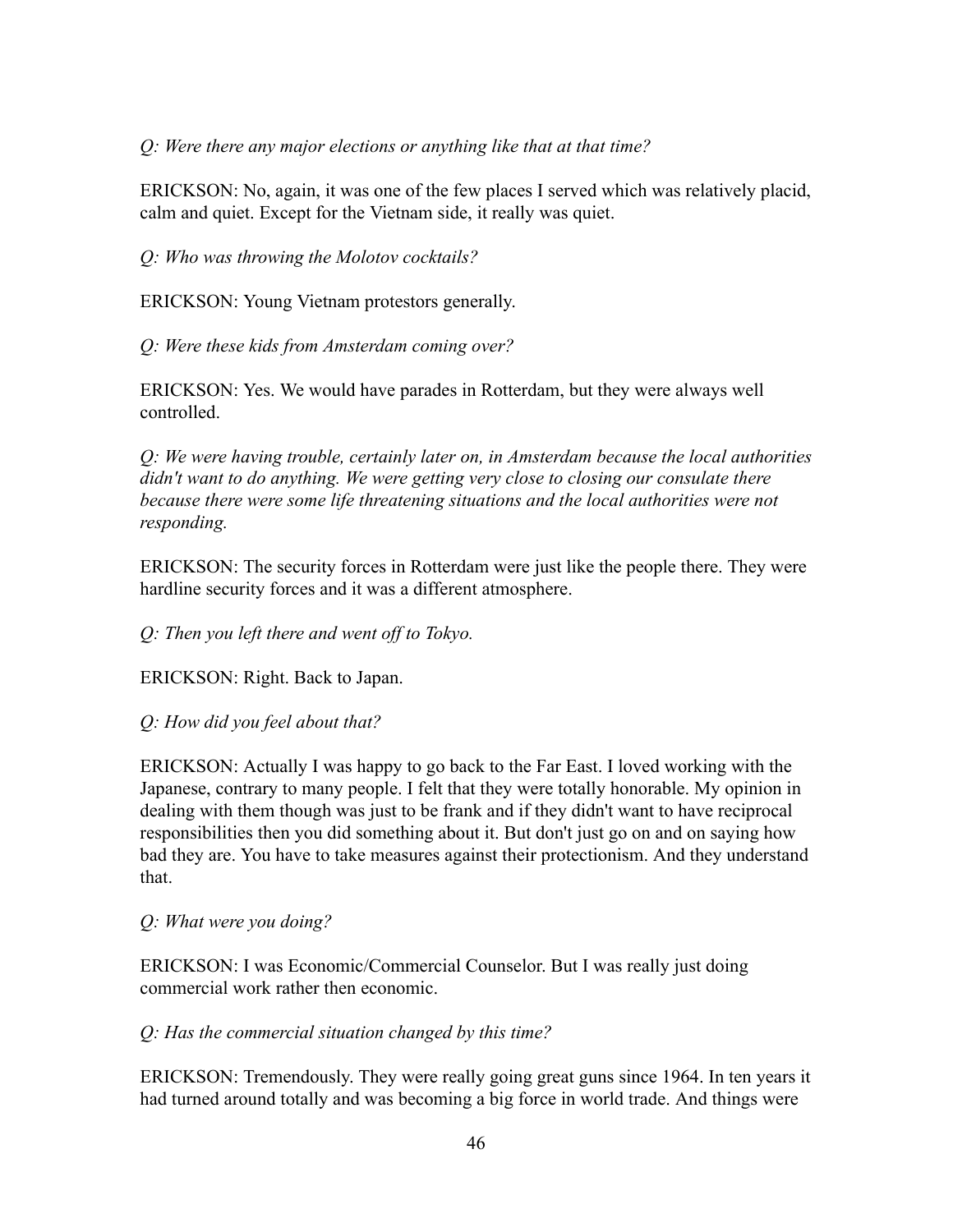so expensive. When I was there as a junior officer we could travel everywhere in Japan, stay in the most expensive places and enjoy them. But this time, three bites of celery cost a dollar and we couldn't afford to stay anywhere. We couldn't really afford to travel either. Official travel, yes, but not personal travel.

*Q: How about James Hodgson as Ambassador? He was former Labor Secretary wasn't he?*

ERICKSON: Yes.

*Q: How did he operate?*

ERICKSON: He was very low keyed. A very sincere type of person, but very much different, obviously, from Ambassador Reischauer who had the language and the respect because of his background. I don't think Hodgson was either a great plus or great minus. But he certainly was a good person and didn't do anything to reflect unfavorably on the US.

*Q: Were you given a lot of pressure to "change" the Japanese system as far as protectionism, etc.?*

ERICKSON: No. Again, there were quotas, quotas, quotas. Negotiations all the time.

*Q: We have been playing this game now for 20 years or so. At that time, how did we approach it?*

ERICKSON: It was all "temporary." The Washington position was that our restrictions were just temporary restrictions to give our people a chance to catch up.

*Q: Was it one of these things...I found in other circumstances as consular officer we would scream and yell about what happened to American citizens, yet we were drafting foreigners if they were on non-immigrant visas in the United States. If something like that were to happen in another country, we would protest like mad. It was very difficult for our people to see that what we did had a counterpart in another country. Were you spending a lot of time explaining to both sides?*

# ERICKSON: Yes.

*Q: Did anybody listen?*

# ERICKSON: No.

*Q: Did you find either Treasury or Commerce difficult to deal with?*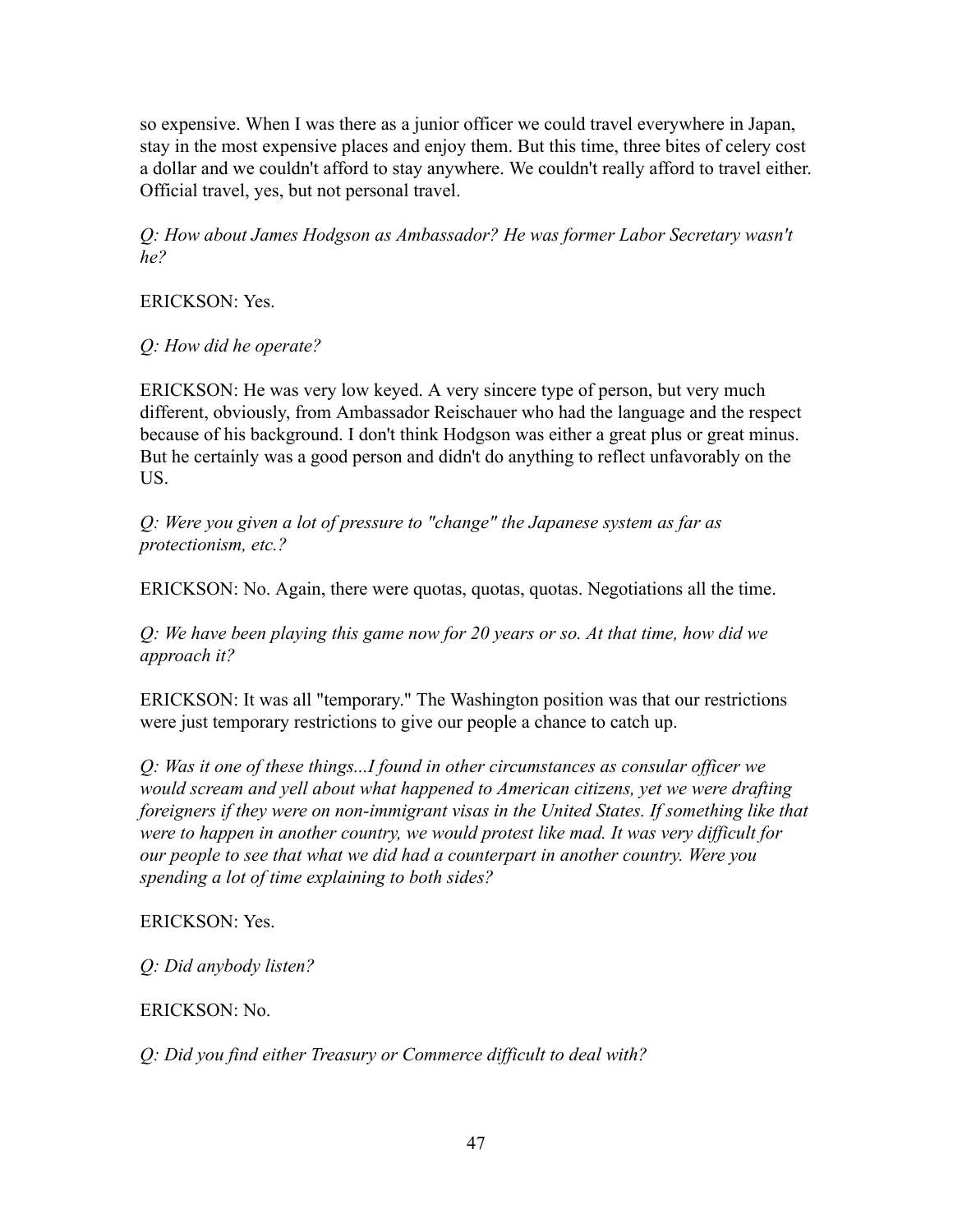ERICKSON: Treasury I found more difficult to deal with. Commerce was not so bad. Again it was textiles and cars.

### *Q: What was the Treasury people's main concern?*

ERICKSON: I can't think of anything specific, but I remember they seemed to be inflexible on every point where we tried to do anything. They would be against it.

*Q: Did you find yourself able to get to the various concerns that were importing and exporting to the United States? Did you have easy access to the higher echelons of Japanese business?*

ERICKSON: Well, I was very lucky having been in Osaka first. I knew really as friends, heads of the top trading companies. I was a Rotary member in Osaka and many of them were members. I saw these same people when they came to Tokyo. So I had an advantage there. But I really did have top echelon contacts with them.

*Q: What was your impression of MITI?*

ERICKSON: Ministry of International Trade and Industry. That was where they really regulated everything by administrative rules. They don't have laws enabling one to challenge their protectionists laws. They just do it administratively and very often it doesn't become known, but the effect is obvious that they are doing that.

### *Q: Were you able to make any contact with them?*

ERICKSON: Oh yes. We had meetings with MITI all the time on various problems such as protectionism.

### *Q: How responsive did you find them?*

ERICKSON: Very often it was really tacit denial that they were doing it. But they were always polite. Our problem is that we never said that if they didn't stop this we would do something.

#### *Q: We couldn't drop the shoe.*

ERICKSON: Yes. They would have understood if we had. They still would.

*Q: Did you find that these rules...there are bureaucracies and bureaucracies and some are very much run from the top and everybody jumps, but other ones, and I found this in some oriental societies, middle and lower level people...*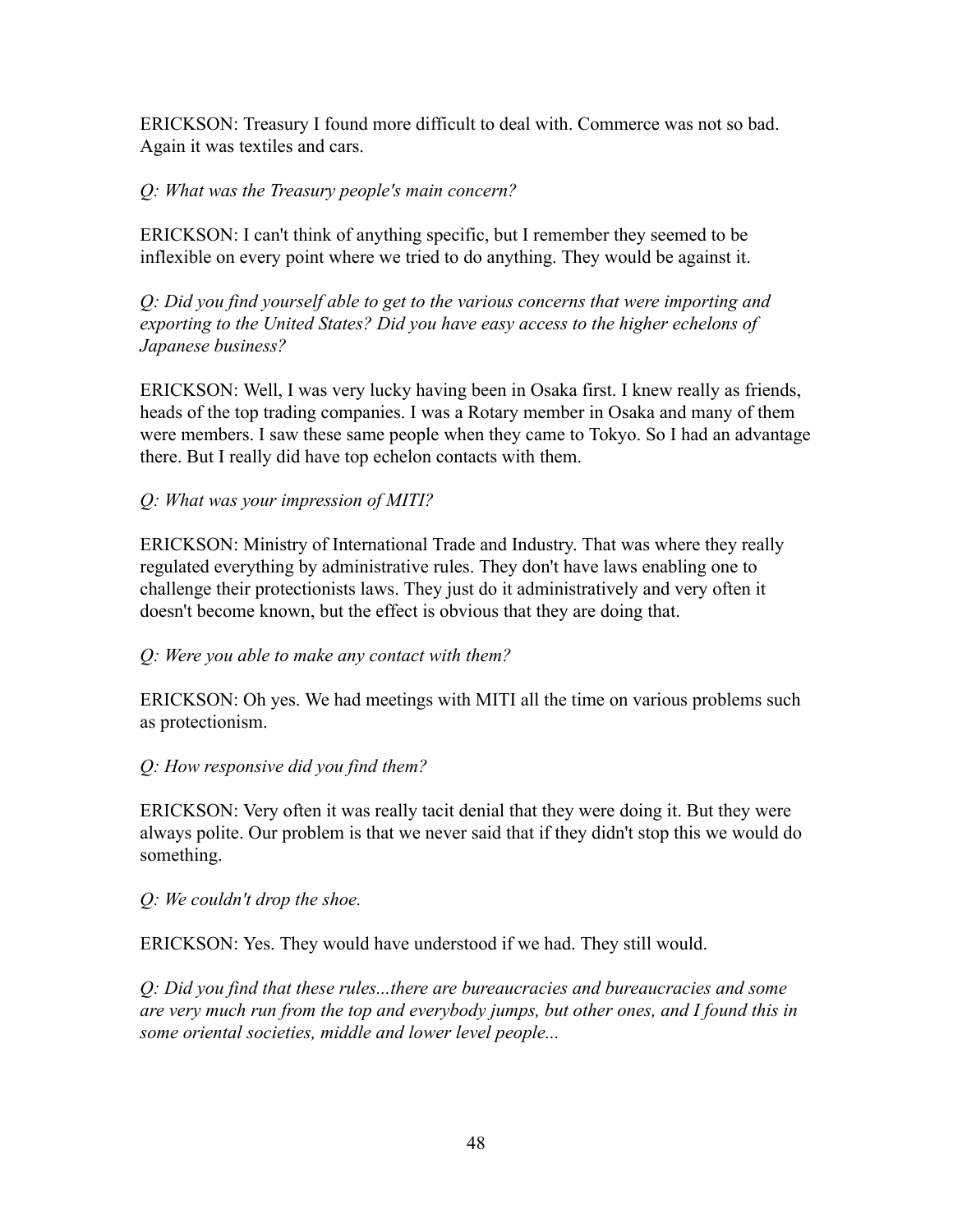ERICKSON: The top would be caught because they really felt something probably should be done, but the middle bureaucracy was really solid against moving in that direction.

*Q: This is what I found in Vietnam and Korea where I served. The middle bureaucracy...the top people really couldn't control them. There wasn't much of a way of ordering down.*

ERICKSON: Yes, that was true of Japan.

*Q: You were in Japan only a couple of years.*

ERICKSON: I was only there a little over a year. My wife became ill from the pollution in Tokyo and was medically evacuated. I just stayed on until they found a replacement.

*Q: The pollution was that bad?*

ERICKSON: Yes. We were right there at the Embassy Compound just below the big overpass and all the pollution just dropped right down on us.

That was unfortunate for everybody, but it happened.

*Q: Then you went off to the healthy, cold climate of Ottawa. You were there from 1975-78. You were what?*

ERICKSON: The Economic/Commercial Counselor but doing commercial work. I did economic work in Beirut but mostly commercial work in Tokyo and Ottawa.

*Q: What were the major problems with Canada? The Canadians are always complaining that it is like living with an elephant.*

ERICKSON: We know nothing about them. Yes.

They were the greatest. Of all of my dealings in the Foreign Service, to deal with the Canadians was the easiest and friendliest and the best and honest, face-to-face people you could imagine.

*Q: What were your major concerns?*

ERICKSON: We were participating in tariff negotiations, etc. But the negotiations were always easy until we didn't agree.

*Q: I am told the Canadians are some of the most difficult people to negotiate with.*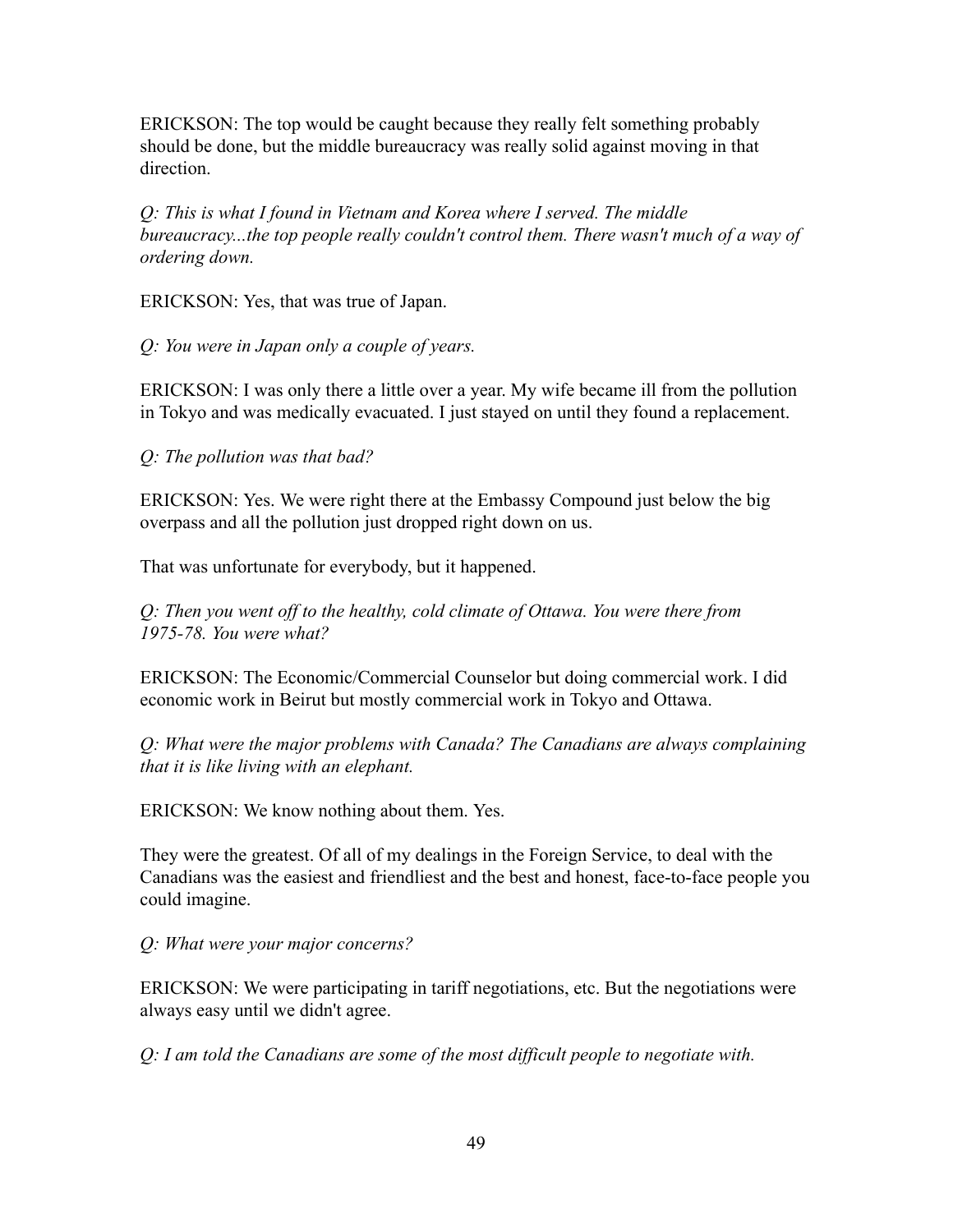ERICKSON: Again we were caught up in small things at that time. We had the fisheries problems, which are always with us. And agriculture problems, of course. We didn't have an automotive agreement at that time.

#### *Q: Was the oil pipeline a problem?*

ERICKSON: No. Not at that time.

*Q: Did the problems of cross-culturalism fall into your bailiwick?*

ERICKSON: Oh, yes, communications of all kinds, television particularly. They were again trying to prevent US culture from crossing the border, but with television it was fairly difficult.

*Q: One of the problems I think was that Canadian firms were advertising on American television because these were the major networks people were listening to.*

ERICKSON: Well, most Canadians live within a 100 miles of the borders. Trudeau was Prime Minister the whole time I was there.

*Q: Sitting in on country team meetings with the Ambassador and all, how did you view Trudeau?*

ERICKSON: Well, that is very difficult to answer. We didn't really like him very much because he didn't always do what we would like to have him do.

*Q: Did you feel that he was consistent?*

ERICKSON: We thought he was consistent. It was this consistency that we didn't like.

*Q: Did you feel he was anti-United States?*

ERICKSON: He was totally a Canadian. He did like tweaking the US and I think we considered him not strongly anti-American, but with basically an anti-American feeling.

*Q: What about Congress? Did Congress weigh in at all?*

ERICKSON: Yes, on the communications and publications and things like that we had Congressional delegations from time to time.

*Q: Did they make any headway either way?*

ERICKSON: No, I don't think so. The Canadians usually manage to hold their own.

*Q: This has been one of their great strengths hasn't it?*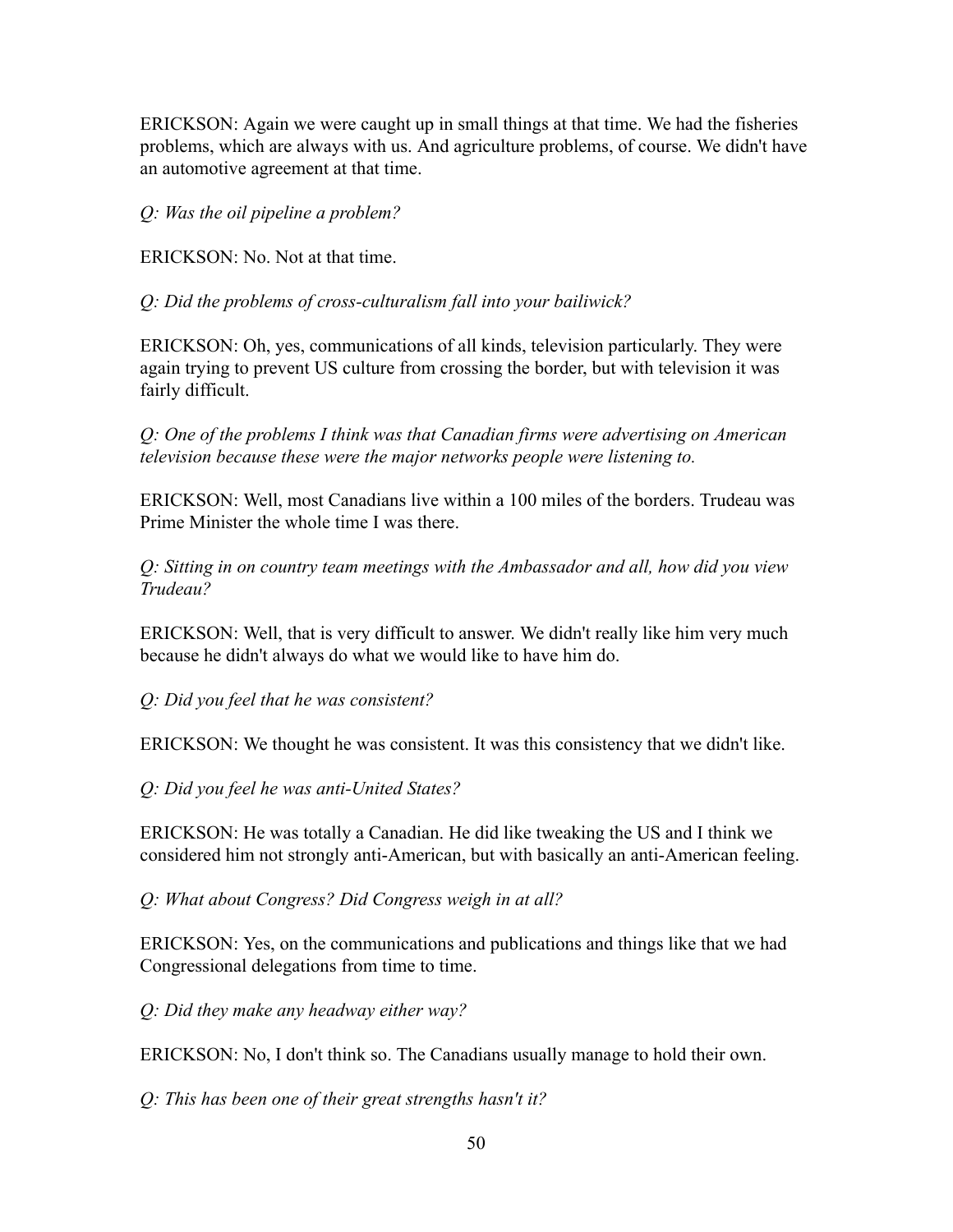ERICKSON: The Ambassador during my period was Tom Enders. He didn't care too much whose toes he stepped on. He was promoting US policy and he made speeches all over. They weren't always that politic, but he was saying exactly what he thought should be done.

*Q: What about Tom Enders? He has been a very controversial figure in the American Foreign Service. A very strong, highly intellectual person as you say. How did you find working for him?*

ERICKSON: I got along very well with him. Sometimes I didn't approve of his method of operation, but again for preparation of all these speeches he wanted your input and everybody worked long hours supplying it. If he didn't like somebody, however, he would get rid of him or make it known how he felt. He was not an easy person to deal with. But I think he was not all that interested in the commercial side, fortunately. He wanted everything to be taken care of but he didn't want to have to get too involved in it. I was just lucky in that respect.

*Q: Did you find yourself running across all those border agreements, practically at the village level, in your efforts to promote trade?*

ERICKSON: It wasn't really a problem for us. We had such excellent people in the local employees in the Canadians. That makes a big difference too, when you have experienced nationals.

### *Q: Were there any problems maintaining them?*

ERICKSON: They were still the old timers when I was there and they were really career oriented and really knew more than a lot of the Americans.

*Q: This is often the case. How about Quebec and the Separation Movement?*

ERICKSON: The Separation Movement was active the whole three years I was there with the banning of English signs and trying to do away with everything Anglo. Levesque was in his ascendancy at that time.

*Q: Did this cause commercial problems in having to persuade our exporters to put French into their business or not?*

ERICKSON: Well, they had to do it because Quebec insisted that if it was to be sold it had to have French labels. Our duty there was just to make it known to all Americans that they had to meet all these new requirements. It was just a question of communication.

*Q: Then you left Ottawa in 1978 and went for a relatively short tour to Frankfurt.*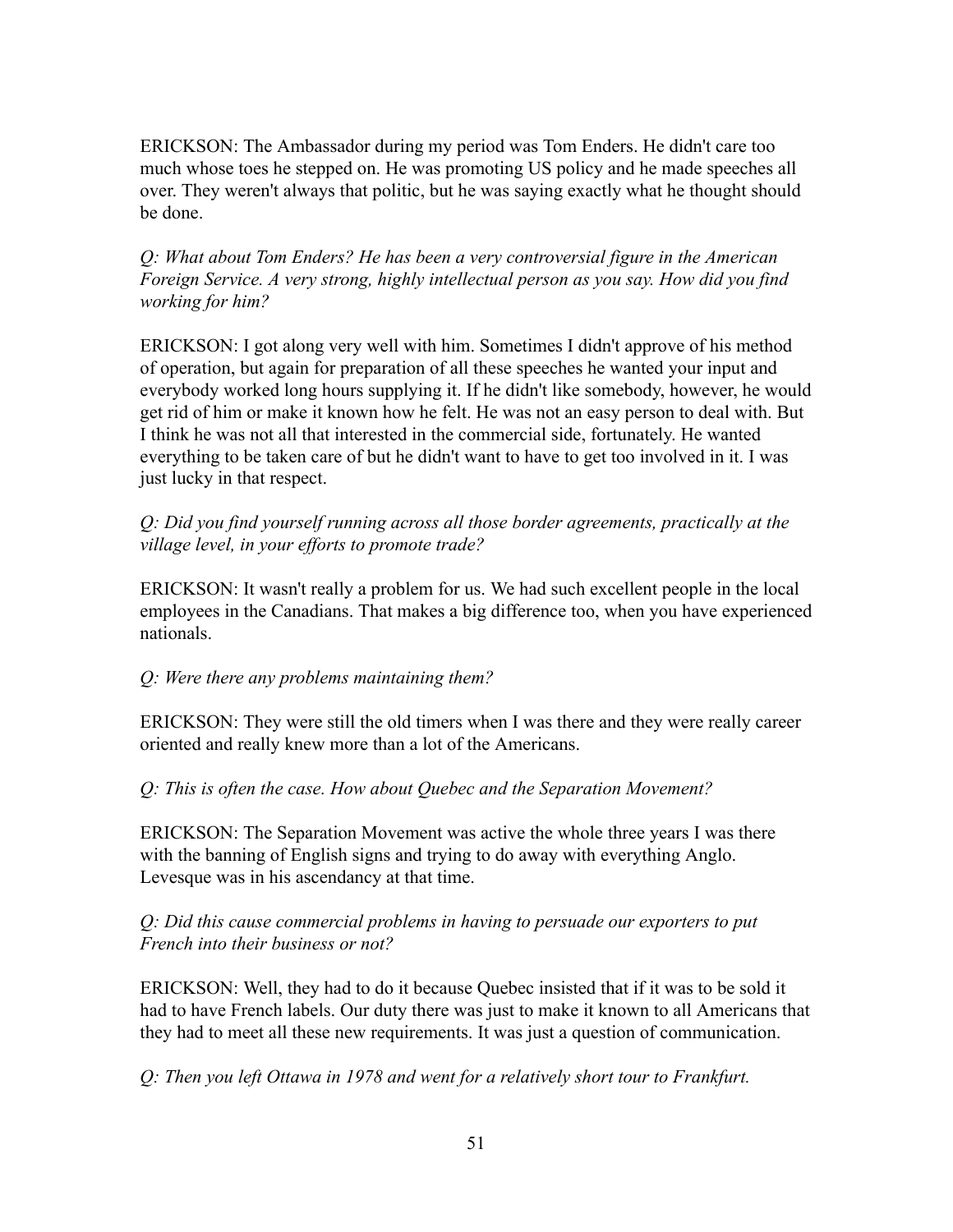ERICKSON: Yes. They were changing the Foreign Service Act to allow us to work presumably until age 65. But I reached age 60, then mandatory retirement age, before the Act was changed the following year. I had expected to go for two years and return for two. But it turned out I was there for only 18 months.

*Q: Frankfurt is always a place dear to me because I took my Foreign Service exam there when I was in the Air Force and my first assignment was as vice consul there. It is quite a big Consulate General. What were your major duties?*

ERICKSON: Well, there I was very lucky. Wolf Lehmann was the Consul General and he was German born and handled all the political and military work. He told me to run the rest of the Consulate. We had all the regional offices there, it was a big administrative job. A big banking, commercial job. I kept him informed of everything, but he really wanted me to take care of it all. So I did. That made it an interesting job.

# *Q: Were there any great problems there? How did you find dealing with the Germans opposed to the Japanese or Canadians?*

ERICKSON: A bit more difficult. They were so smug in what they were doing and they were always right. Certainly we got along well, but they were very stubborn and determined. Of course they were doing so well you could hardly argue with them.

# *Q: Any major problems in your particular area of responsibility?*

ERICKSON: No. Again, I guess because of my background I was heavily involved on the economic side. Also, we had to close because of fund restrictions at our USIA office in Saarbrucken in the Saarland, so Wolf decided to make me special consul for the Saarland. So I went down one or two days every month. That was an interesting tour down there.

### *Q: What were our interests in the Saarland?*

ERICKSON: At that time coal, steel, and exports from the industrial area there. Whereas in the beginning of my career there was always insurrection and war, at the end it was really quite pleasant and placid.

*Q: You didn't feel that you were going to get trapped in the Consulate General or have to stay there.*

ERICKSON: We had a few minor demonstrations against the airport and the environment while I was in Frankfurt, but that was all.

# *Q: Was the Green Party beginning to develop?*